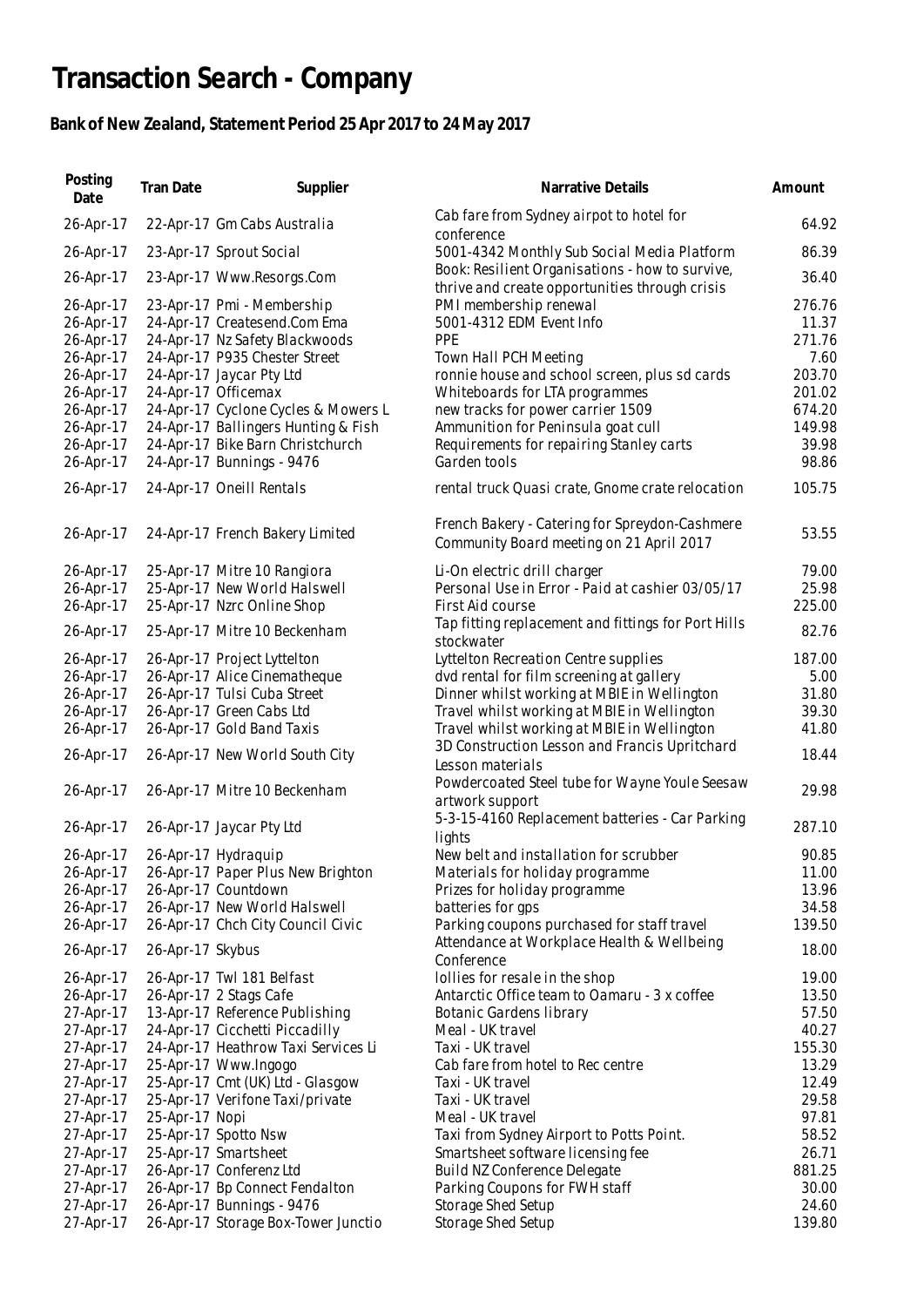| Posting<br>Date                     | Tran Date       | Supplier                                                                                            | Narrative Details                                                                                                 | Amount                     |
|-------------------------------------|-----------------|-----------------------------------------------------------------------------------------------------|-------------------------------------------------------------------------------------------------------------------|----------------------------|
| 27-Apr-17<br>27-Apr-17<br>27-Apr-17 |                 | 26-Apr-17 Parsley And Sage<br>26-Apr-17 Canterbury Landscape Supp<br>26-Apr-17 Nz Safety Blackwoods | Catering for Community Board meeting<br>Soil for land remediation<br>10 x orange high vis vests                   | 164.16<br>460.00<br>143.98 |
| 27-Apr-17<br>27-Apr-17              | 26-Apr-17 Steam | 26-Apr-17 Outsider Mountain Sprt                                                                    | 4 x work boots for staff<br>Lunch for Antarctic Office staff                                                      | 1145.40<br>62.50           |
| 27-Apr-17                           |                 | 26-Apr-17 Createsend.Com Ema                                                                        | Akaroa - CLOSING DATE FOR SUBMISSIONS<br><b>EXTENDED</b>                                                          | 9.16                       |
| 27-Apr-17                           |                 | 26-Apr-17 Farmlands Co-Operative So                                                                 | Styx pest bait                                                                                                    | 151.34                     |
| 27-Apr-17                           |                 | 26-Apr-17 New Zealand Planning Inst                                                                 | NZPI Course registration fee to attend the<br>Economics of Urban Development workshop                             | 450.00                     |
| 27-Apr-17                           |                 | 26-Apr-17 Bp Connect Fendalton                                                                      | Volunteer Expenses - Global Football Festival                                                                     | 150.00                     |
| 27-Apr-17                           |                 | 26-Apr-17 Conference Innovators Ltd                                                                 | Local Government Conference Methven May 2017                                                                      | 764.15                     |
| 27-Apr-17                           |                 | 26-Apr-17 Conference Innovators Ltd                                                                 | Elected member Local Government Conference<br>Methven 2017                                                        | 764.15                     |
| 27-Apr-17                           |                 | 26-Apr-17 Windsor Gallery                                                                           | Restoration and framing of photograph of old<br>Council Chamber retrieved from basement                           | 263.20                     |
| 27-Apr-17                           |                 | 26-Apr-17 Windsor Gallery                                                                           | Restoration and reframing cost for City Charter<br>presently displayed in 6th Floor foyer.                        | 982.40                     |
| 27-Apr-17                           |                 | 26-Apr-17 Storage Box                                                                               | replacements for broken footstools for children<br>to reach kiosks in library                                     | 46.48                      |
| 27-Apr-17<br>27-Apr-17              |                 | 26-Apr-17 Harvey Norman<br>26-Apr-17 Bp Connect Marshlands                                          | Belkin Mini display port to HDMI cable<br>Milk for BLFP                                                           | 49.94<br>15.96             |
| 27-Apr-17                           |                 | 26-Apr-17 Tv Service Center                                                                         | Misc Eployment Exp - TV aerial connectors for<br>temporary accommodation                                          | 24.00                      |
| 27-Apr-17                           |                 | 26-Apr-17 Bunnings - 9476                                                                           | grounds maintenance equipment<br>(sprayer, knapsack, spreader, knife, heater)                                     | 421.41                     |
| 27-Apr-17                           |                 | 26-Apr-17 Therapy Cafe                                                                              | Staff farewell                                                                                                    | 137.00                     |
| 27-Apr-17                           |                 | 26-Apr-17 Bp Connect Rolleston                                                                      | Fuel for trip to Oamaru by Antarctic Office team -<br>Lost Tax Invoice                                            | 76.40                      |
| 27-Apr-17<br>27-Apr-17              |                 | 26-Apr-17 Adventure Book Shop<br>26-Apr-17 Urban Products                                           | Books purchased for the Antarctic Office<br>Credit Voucher Urban Products                                         | 300.00<br>$-25.30$         |
| 27-Apr-17                           |                 | 27-Apr-17 Paper Plus Eastgate                                                                       | Diary purchased for Sumner Library Associate<br>Team Leader                                                       | 9.49                       |
| 27-Apr-17                           |                 | 27-Apr-17 Christchurch City Cncl                                                                    | Parking coupons for staff meetings at Civic                                                                       | 31.00                      |
| 27-Apr-17                           |                 | 27-Apr-17 Blue Star Taxis                                                                           | Travel whilst working at MBIE in Wellington                                                                       | 42.00                      |
| 27-Apr-17                           |                 | 27-Apr-17 Wgtn Combined Taxis                                                                       | Travel whilst working at MBIE in Wellington                                                                       | 43.10                      |
| 27-Apr-17                           |                 | 27-Apr-17 Wsl South City                                                                            | Diary                                                                                                             | 4.50                       |
| 27-Apr-17                           |                 | 27-Apr-17 Just Incredible                                                                           | Materials for library displays                                                                                    | 6.00                       |
| 27-Apr-17                           |                 | 27-Apr-17 Armstrong Locksmiths                                                                      | Beckenham Boardroom storage Keys                                                                                  | 36.00                      |
| 27-Apr-17                           |                 | 27-Apr-17 Armstrong Locksmiths                                                                      | replacement lock for Waimairi CC                                                                                  | 215.83                     |
| 27-Apr-17                           |                 | 27-Apr-17 New World Northwood                                                                       | Groynes milk 1 x 2lt 4 x long life                                                                                | 11.75                      |
| 27-Apr-17                           |                 | 27-Apr-17 New World Northwood                                                                       | supplies for nursery tea room.                                                                                    | 46.50                      |
| 27-Apr-17<br>27-Apr-17              |                 | 27-Apr-17 Countdown<br>27-Apr-17 Wsl Eastgate                                                       | Learning party resources<br>Vouchers as payment for NZ Music Month                                                | 14.56<br>60.00             |
|                                     |                 |                                                                                                     | performances in the libraries<br>Vouchers as payment for NZ Music Month                                           |                            |
| 27-Apr-17                           |                 | 27-Apr-17 Paper Plus Eastgate                                                                       | performances in the libraries                                                                                     | 80.00                      |
| 27-Apr-17                           |                 | 27-Apr-17 Countdown                                                                                 | Vouchers as payment for NZ Music Month<br>performances in the libraries<br>Vouchers as payment for NZ Music Month | 200.00                     |
| 27-Apr-17                           |                 | 27-Apr-17 Countdown                                                                                 | performances in the libraries                                                                                     | 260.00                     |
| 27-Apr-17                           |                 | 27-Apr-17 Countdown                                                                                 | Linwood Forum catering May 2017                                                                                   | 10.88                      |
| 27-Apr-17                           |                 | 27-Apr-17 Wsl Eastgate                                                                              | Linwood Central Heathcote Awards sponsors<br>certificate printing 2017                                            | 33.48                      |
| 27-Apr-17                           |                 | 27-Apr-17 Countdown                                                                                 | Linwood Central Heathcote Community Board<br>meeting catering May 2017                                            | 45.57                      |
| 27-Apr-17                           |                 | 27-Apr-17 Steel Construction Nz                                                                     | Steel Structures Ethics seminar                                                                                   | 250.00                     |
| 27-Apr-17                           |                 | 27-Apr-17 Photo & Video Interntnl                                                                   | 2 x EN-EL5 Batteries for Digital SLR camera                                                                       | 78.00                      |
| 27-Apr-17                           |                 | 27-Apr-17 Aarque Group Limited                                                                      | Cyan and Gray ink cartridge for HP7100 printer                                                                    | 653.82                     |
| 27-Apr-17                           |                 | 27-Apr-17 Fresh Choice Parklands                                                                    | Fairwell Catering for Departing Employee 6+ years                                                                 | 40.23                      |
| 27-Apr-17<br>27-Apr-17              |                 | 27-Apr-17 Maximus Technologies<br>27-Apr-17 Relish Catering                                         | Weighbridge Access Tag (Black)<br>Catering for meeting                                                            | 96.60<br>280.60            |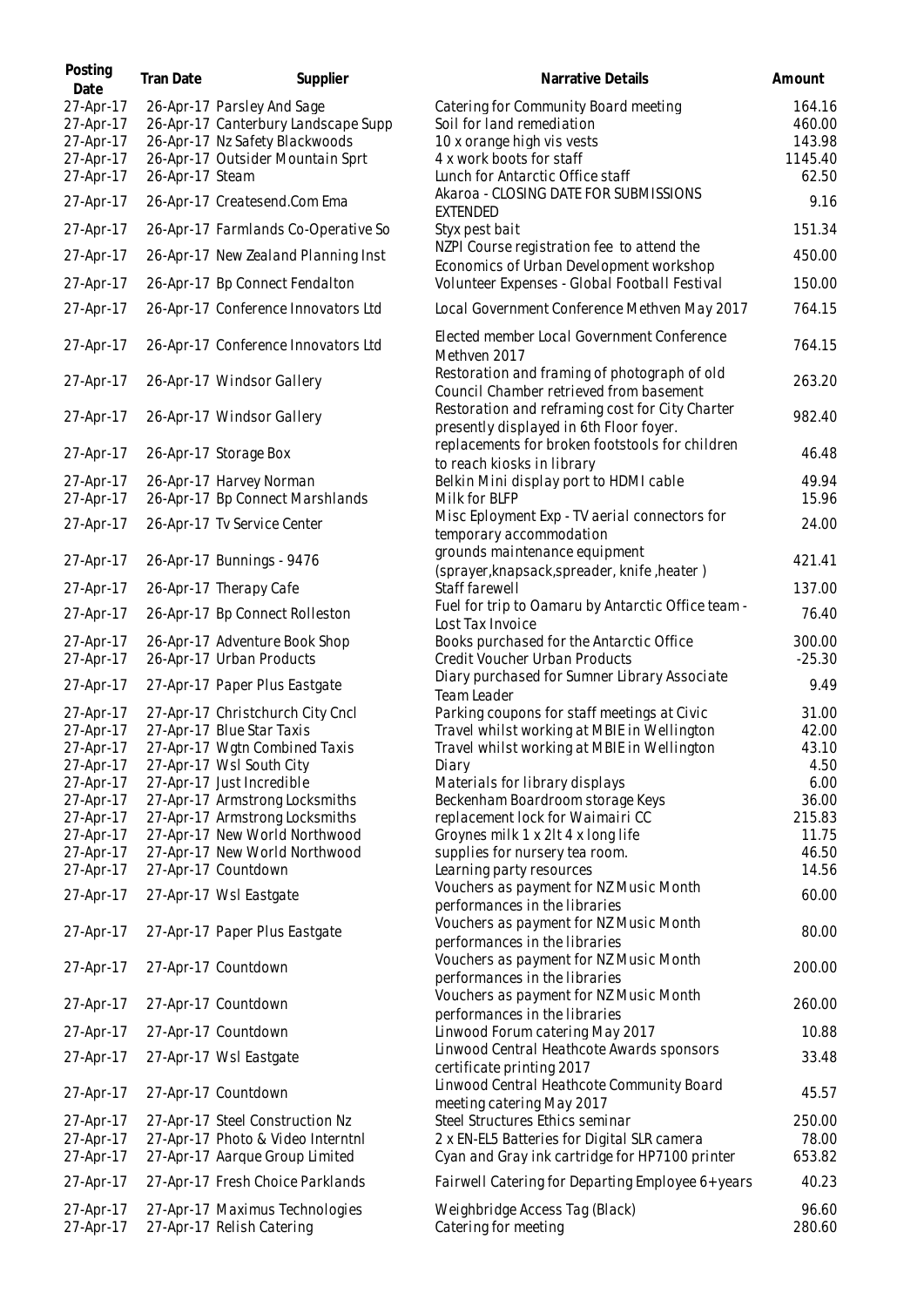| Posting<br>Date | Tran Date          | Supplier                                             | Narrative Details                                                                      | Amount   |
|-----------------|--------------------|------------------------------------------------------|----------------------------------------------------------------------------------------|----------|
| 27-Apr-17       |                    | 27-Apr-17 Countdown                                  | Milk Carlyle Street                                                                    | 6.74     |
| 27-Apr-17       |                    | 27-Apr-17 Mighty Ape Limited                         | Gaming equipment Libraries                                                             | 1023.08  |
| 27-Apr-17       |                    | 27-Apr-17 Sleep Systems                              | Botanic Gardens First Aid Room                                                         | 249.00   |
| 27-Apr-17       |                    | 27-Apr-17 Countdown                                  | milk for re sale in the shop                                                           | 29.85    |
| 27-Apr-17       |                    | 27-Apr-17 International Antarctic                    | Catering for 2nd Antarctic Strategy Stakeholder<br>Group meeting 12.4.17               | 92.00    |
| 28-Apr-17       |                    | 25-Apr-17 Taxi Epay Australia                        | Cab fare from hotel to Fitness Centre                                                  | 15.24    |
| 28-Apr-17       |                    | 25-Apr-17 Paypal *fionascater                        | Catering for training day with external                                                | 335.80   |
|                 |                    |                                                      | facilitators, OK under council policy<br>Catering charge incurred while be hosting the |          |
| 28-Apr-17       |                    | 25-Apr-17 Paypal *fionascater                        | national user group forum for Pathway Connect<br>users                                 | 577.30   |
| 28-Apr-17       |                    | 26-Apr-17 Whitcoulls Thepalms 47                     | sympathy card                                                                          | 5.99     |
| 28-Apr-17       |                    | 26-Apr-17 R & F Innovation Ent                       | Lunch for 2x RSU team members while at Filex<br>conference                             | 46.05    |
| 28-Apr-17       |                    | 26-Apr-17 Taxi Fare By Verifone                      | Taxi - UK travel                                                                       | 18.12    |
| 28-Apr-17       |                    | 26-Apr-17 Taxi Fare By Verifone                      | Taxi - UK travel                                                                       | 24.13    |
| 28-Apr-17       | 26-Apr-17 The Cafe |                                                      | Meal - UK travel                                                                       | 38.78    |
| 28-Apr-17       | 26-Apr-17 Mr Wong  |                                                      | Dinner in Sydney.                                                                      | 64.41    |
|                 |                    |                                                      | Mats for LGs pool side. Aqua knead-it pool side,                                       |          |
| 28-Apr-17       |                    | 27-Apr-17 Bunnings - 9476                            | brush/pan sets. tape.                                                                  | 408.60   |
| 28-Apr-17       |                    | 27-Apr-17 Createsend.Com Ema                         | 5308-4160 EDM Guest Survey                                                             | 11.53    |
| 28-Apr-17       |                    | 27-Apr-17 Officemax                                  | <b>Storage Shed Setup</b>                                                              | 42.00    |
| 28-Apr-17       |                    | 27-Apr-17 Bunnings - 9476                            | <b>Storage Shed Setup</b>                                                              | 98.60    |
| 28-Apr-17       |                    | 27-Apr-17 Conference Innovators Ltd                  | Attendance at Community Board Conference 2017                                          | 764.15   |
| 28-Apr-17       |                    | 27-Apr-17 Conference Innovators Ltd                  | Attendance at Community Boards Conference<br>2017                                      | 764.15   |
| 28-Apr-17       |                    | 27-Apr-17 Conference Innovators Ltd                  | Attendance at Community Boards Conference<br>2017                                      | 764.15   |
| 28-Apr-17       |                    | 27-Apr-17 Conference Innovators Ltd                  | Attendance at Community Boards Conference<br>2017                                      | 764.15   |
| 28-Apr-17       |                    | 27-Apr-17 The Coffee Club Christchu                  | meeting to discuss strategy                                                            | 11.00    |
| 28-Apr-17       |                    | 27-Apr-17 Createsend.Com Ema                         | Heritage Week 2017 - Event Registration                                                | 10.02    |
| 28-Apr-17       |                    | 27-Apr-17 Nz Safety Blackwoods                       | Safety boots % 2x Portective visors                                                    | 220.29   |
| 28-Apr-17       |                    | 27-Apr-17 Lighting Plus Chch                         | Townend Lighting                                                                       | 333.20   |
| 28-Apr-17       |                    | 27-Apr-17 Conference Innovators Ltd                  | New Zealand Community Boards Conference                                                | 764.15   |
| 28-Apr-17       |                    | 27-Apr-17 Motor Trade Association                    | NZ Music Month vouchers                                                                | 375.66   |
| 28-Apr-17       |                    | 27-Apr-17 Northlands Shopping Centr                  | Gift vouchers purchased from Northlands Mall<br>for NZ music month performers          | 60.00    |
| 28-Apr-17       |                    | 27-Apr-17 Wilson Parking                             | <b>CCC Parking</b>                                                                     | 6.60     |
| 28-Apr-17       |                    | 27-Apr-17 Notty Horse Wooden                         | items for Southern Centre                                                              | 257.53   |
| 28-Apr-17       |                    | 27-Apr-17 Kmart - Shirley                            | Materials for children's event                                                         | 12.00    |
| 28-Apr-17       | 27-Apr-17 Ipenz    |                                                      | Ethics for Engineers seminar                                                           | 368.00   |
| 28-Apr-17       |                    | 27-Apr-17 Ross Galt Lock & Key                       | 4 keys cut and 6 key tags                                                              | 42.00    |
| 28-Apr-17       |                    | 27-Apr-17   Village At Victoria                      | Attendance at Workplace Health and Wellbeing<br>conference                             | 50.00    |
| 28-Apr-17       | 27-Apr-17 Fmanz    |                                                      | <b>FMANZ</b> fees                                                                      | 201.25   |
| 28-Apr-17       |                    | 27-Apr-17 Oderings Nurseries                         | plants curators garden                                                                 | 7.99     |
| 28-Apr-17       |                    | 27-Apr-17 Oderings Nurseries                         | Plants curators garden                                                                 | 25.19    |
| 28-Apr-17       |                    | 27-Apr-17 Bunnings - 9482                            | horse trough ball cock repairs                                                         | 36.86    |
| 28-Apr-17       |                    | 28-Apr-17 Parsley And Sage                           | <b>Board Catering</b>                                                                  | 399.63   |
| 28-Apr-17       |                    | 28-Apr-17 Countdown                                  | Prizes for Fast Fiction for YA                                                         | 16.36    |
| 28-Apr-17       |                    | 28-Apr-17 Sudima Hotel Chch Apt                      | drink for consultant during meeting                                                    | 6.00     |
| 28-Apr-17       |                    | 28-Apr-17 Order Of St John                           | Donation                                                                               | 50.00    |
| 28-Apr-17       |                    | 28-Apr-17 Twl 175 South City                         | Modelling clay for the last day of the school<br>holiday programme                     | 18.00    |
| 28-Apr-17       |                    | 28-Apr-17 Ccc Parking                                | Car parking for meeting at Civic                                                       | 8.50     |
| 28-Apr-17       |                    | 28-Apr-17 Twl 178 Barrington                         | Bubble gun for babytimes                                                               | 7.00     |
| 28-Apr-17       |                    | 28-Apr-17 Beckenham Service Ctr                      | 2 x book of parking coupons                                                            | 46.50    |
| 28-Apr-17       |                    | 28-Apr-17 Pak N Save Riccarton                       | Hand wipes for Cycle Safe van                                                          | 4.78     |
| 28-Apr-17       |                    | 28-Apr-17 Credit Adjustment - Rev<br>Replacement Fee | Credit Adjustment Rev Replacement Fee                                                  | $-10.00$ |
| 28-Apr-17       |                    | 28-Apr-17 Briscoes Chch Salisbury                    | Botanic Gardens First Aid Room                                                         | 164.35   |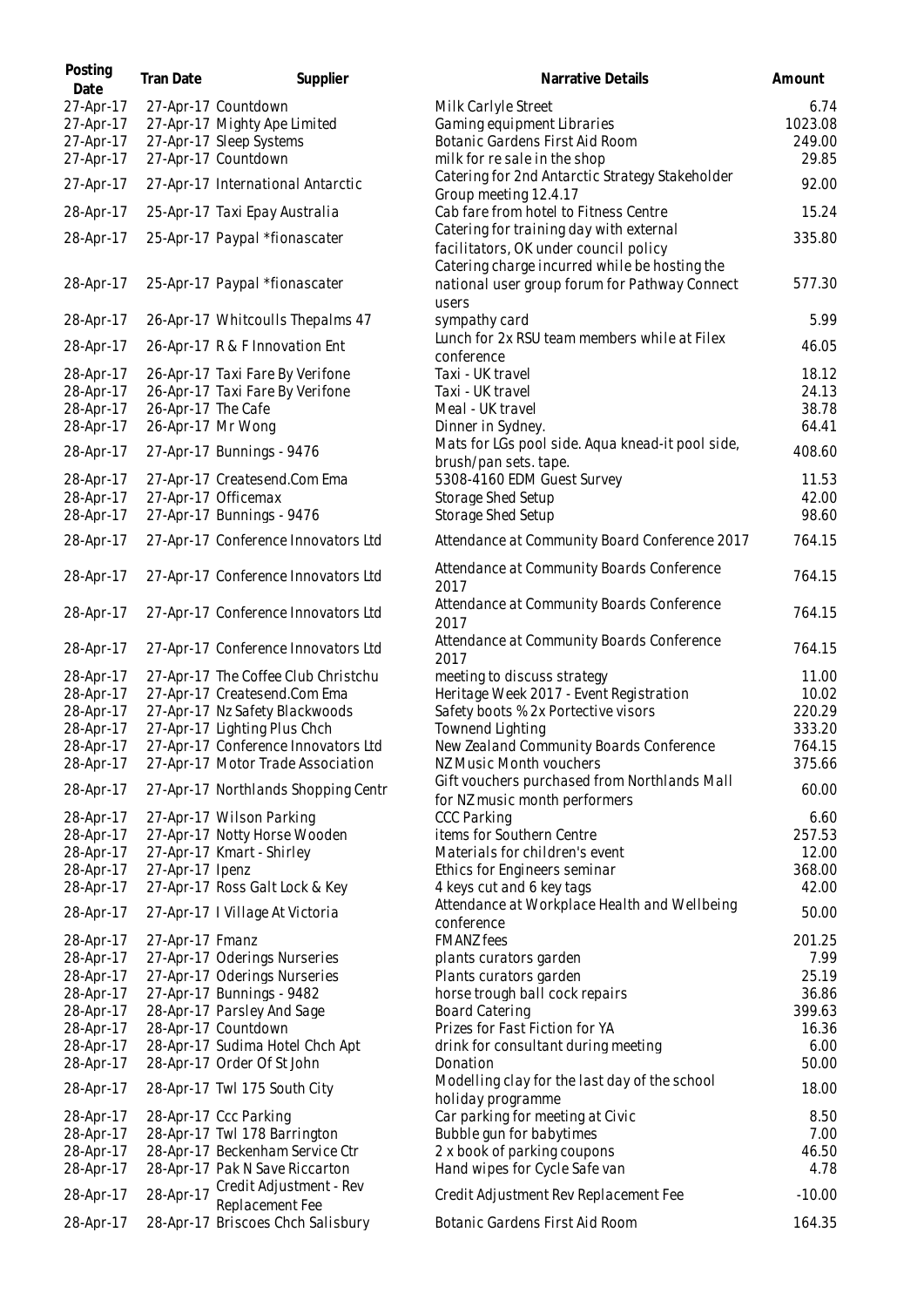| Posting<br>Date          | Tran Date        | Supplier                                                           | Narrative Details                                                                 | Amount          |
|--------------------------|------------------|--------------------------------------------------------------------|-----------------------------------------------------------------------------------|-----------------|
| 28-Apr-17                |                  | 28-Apr-17 Pakn Save Rangiora                                       | Grocery items for resale in the shop                                              | 56.61           |
| $1-May-17$               |                  | 26-Apr-17 Sticks N Sushi                                           | Meal - UK travel                                                                  | 63.67           |
| $1-May-17$               |                  | 26-Apr-17 Paypal *acigs                                            | attendance to Highways seminar                                                    | 283.92          |
| $1-May-17$               | 27-Apr-17 Leuven |                                                                    | Breakfast whilst working at MBIE in Wellington.                                   | 18.40           |
| $1-May-17$               |                  | 27-Apr-17 Christchurch Airport                                     | Airport Parking - ERFD PRFO/FENZ Transition<br>Meetings, Wellington (26-27 April) | 50.00           |
| $1-May-17$               |                  | 27-Apr-17 Christchurch Airport                                     | Car parking on visit to Wellington                                                | 50.00           |
| $1-May-17$               |                  | 27-Apr-17 Info Salons Aust                                         | Breakfast for 2x RSU team members while at Filex<br>conference                    | 26.70           |
| 1-May-17                 |                  | 27-Apr-17 Fpgsummit2.Com                                           | Difference of registration paid for Filex<br>convention on arrival                | 185.75          |
| $1-May-17$               |                  | 27-Apr-17 Im Angus Cockle Bay                                      | Dinner for RSU team while at Filex Conference                                     | 217.68          |
| $1-May-17$               |                  | 27-Apr-17 Gm Cabs Pty. Ltd.                                        | Taxi from Melbourne Airport to Bourke St.                                         | 43.21           |
| $1-May-17$               |                  | 27-Apr-17 Gm Cabs Australia                                        | Taxi from AGNSW to Sydney Airport.                                                | 64.93           |
| $1-May-17$               |                  | 27-Apr-17 Addington Raceway                                        | Lunch - Arena Stadium Management                                                  | 46.40           |
| $1-May-17$               |                  | 28-Apr-17 Createsend.Com Ema                                       | 5001-4312 EDM Event Info                                                          | 17.80           |
| $1-May-17$               |                  | 28-Apr-17 Nz Post Stamps Centr                                     | Stamps for sale in BG Visitor Centre shop                                         | 1023.00         |
| $1-May-17$               |                  | 28-Apr-17 Nz Safety Blackwoods                                     | <b>PPE</b>                                                                        | 229.37          |
| $1-May-17$               |                  | 28-Apr-17 Nz Safety Blackwoods                                     | PPE                                                                               | 319.56          |
| $1-May-17$               |                  | 28-Apr-17 Blacks Fasteners Lt                                      | <b>Workshop Consumables</b>                                                       | 242.44          |
| $1-May-17$               |                  | 28-Apr-17 Hoo*hootsuite Media Inc.                                 | hootsuite monthly invoice - Library web team                                      | 98.51           |
| $1-May-17$               |                  | 28-Apr-17 George Henry & Co Lt                                     | Chuck and Drill set for unblocking 3D Printer<br>nozzles                          | 30.84           |
| 1-May-17                 |                  | 28-Apr-17 Createsend.Com Ema                                       | Worsleys Road resident update - Christchurch<br>Adventure Park meeting            | 7.50            |
| $1-May-17$               |                  | 28-Apr-17 Createsend.Com Ema                                       | Port Hills resident update 28 April 2017                                          | 15.55           |
| $1-May-17$               |                  | 28-Apr-17 Createsend.Com Ema                                       | Newsline 28/4                                                                     | 84.69           |
| $1-May-17$               |                  | 28-Apr-17 Lighting Plus Chch                                       | Lighting & LED Bulbs Townend                                                      | 242.00          |
| $1-May-17$               |                  | 28-Apr-17 R & F Innovation Ent                                     | Lunch for 3 x RSU team members while at Filex<br>conference                       | 64.02           |
| $1-May-17$               |                  | 28-Apr-17 Iz *taxi Receipt                                         | Taxi - UK travel                                                                  | 13.55           |
| $1-May-17$               |                  | 28-Apr-17 Caviar House                                             | Meal - UK travel                                                                  | 37.01           |
| $1-May-17$               |                  | 28-Apr-17 Benugo-British Museum                                    | Meal - UK travel                                                                  | 70.84           |
| $1-May-17$               |                  | 28-Apr-17 Ecocentral Ltd                                           | Network waste                                                                     | 110.86          |
| $1-May-17$               |                  | 28-Apr-17 P783 Kilmore Street                                      | <b>Wilson Parking</b>                                                             | 2.60            |
| $1-May-17$               |                  | 28-Apr-17 Hcd Flow - Chch                                          | In House Maintenance - Polymer Job                                                | 179.30          |
| $1-May-17$               | 28-Apr-17 Ipenz  |                                                                    | Annual CSLB license                                                               | 220.00          |
| $1-May-17$               |                  | 28-Apr-17 Nz Safety Blackwoods                                     | Purchase of Hi Vis STMS Vest                                                      | 37.93           |
| $1-May-17$               | 28-Apr-17 Ngv I  |                                                                    | Van Gogh children's book.                                                         | 18.94           |
| $1-May-17$               |                  | 28-Apr-17 Peter Rowland Cateri                                     | Lunch at NGV                                                                      | 19.75           |
| $1-May-17$               |                  | 28-Apr-17 Cyclone Cycles & Mowers L                                | Cycle tubes for handi cart punctures                                              | 58.00           |
| $1-May-17$               |                  | 28-Apr-17 Officevibe                                               | ITDC Officevibe monthly sub 2017-05                                               | 95.54           |
| $1-May-17$               |                  | 28-Apr-17 Kennards Hire Hornby                                     | Compactor Hire HQP Track Repairs                                                  | 240.00          |
| $1-May-17$               |                  | 28-Apr-17 Christchurch Airport                                     | Parking at Christchurch Airport                                                   | 25.00           |
| $1-May-17$               |                  | 28-Apr-17 Christchurch Airport                                     | Parking at Christchurch Airport                                                   | 32.00           |
| $1-May-17$               |                  | 28-Apr-17 The Conference Company                                   | Attendance - Connections Conference                                               | 313.60          |
| $1-May-17$               |                  | 28-Apr-17 Smiths Hire                                              | Hire of ride on mower - 2hrs - RW mowing Shelter                                  | 80.00           |
| $1-May-17$               |                  | 28-Apr-17 Quality Products Direc                                   | lawns.<br>Gardening giftware for BG VC giftshop                                   | 167.44          |
| $1-May-17$               |                  | 28-Apr-17 Braziwi Ltd(Karsten)                                     | Cushions for resale in BG VC giftshop                                             | 738.07          |
| $1-May-17$               |                  | 28-Apr-17 Sq *2englishbirds Pty                                    | Jewellery for resale in BG VC giftshop                                            | 762.87          |
| $1-May-17$               |                  | 29-Apr-17 Mitre 10 Beckenham                                       | Equipment for Your Hotel Brain installation                                       | 154.32          |
|                          |                  |                                                                    |                                                                                   | 485.69          |
| $1-May-17$               |                  | 29-Apr-17 Trowel Trades Chch                                       | Equipment for Your Hotel Brain install                                            |                 |
| $1-May-17$               |                  | 29-Apr-17 Taxi Fare By Verifone<br>29-Apr-17 Taxi Fare By Verifone | Taxi - UK travel<br>Taxi - UK travel                                              | 27.68<br>31.51  |
| $1-May-17$               |                  |                                                                    |                                                                                   |                 |
| $1-May-17$               |                  | 29-Apr-17 Christchurch Rockshop                                    | 10 Ukeleles for library programming                                               | 399.90          |
| $1-May-17$               |                  | 29-Apr-17 Soundtrack Your Brand                                    | Soundtrack business trial.                                                        | 52.23           |
| $1-May-17$               |                  | 29-Apr-17 Safari Bks Online-Flow                                   | ITII Sarafi Books Online monthly sub 2017-05                                      | 58.22           |
| $1-May-17$<br>$1-May-17$ |                  | 29-Apr-17 Pmi - Membership                                         | Project Management Institute (PMI) Membership<br>roller kit                       | 282.14<br>38.61 |
| $1-May-17$               |                  | 30-Apr-17 Ferrymead Mitre 10 Mega<br>30-Apr-17 Ecocentral Ltd      | Dump fees                                                                         | 14.46           |
| $1-May-17$               |                  | 30-Apr-17 Cashmere Super Dairy                                     | morning tea supplies for mtb vollies                                              | 14.70           |
| $1-May-17$               |                  | 30-Apr-17 Dyers Rd Landscape                                       | Top soil for public planting day Charlesworth                                     | 41.40           |
|                          |                  |                                                                    |                                                                                   |                 |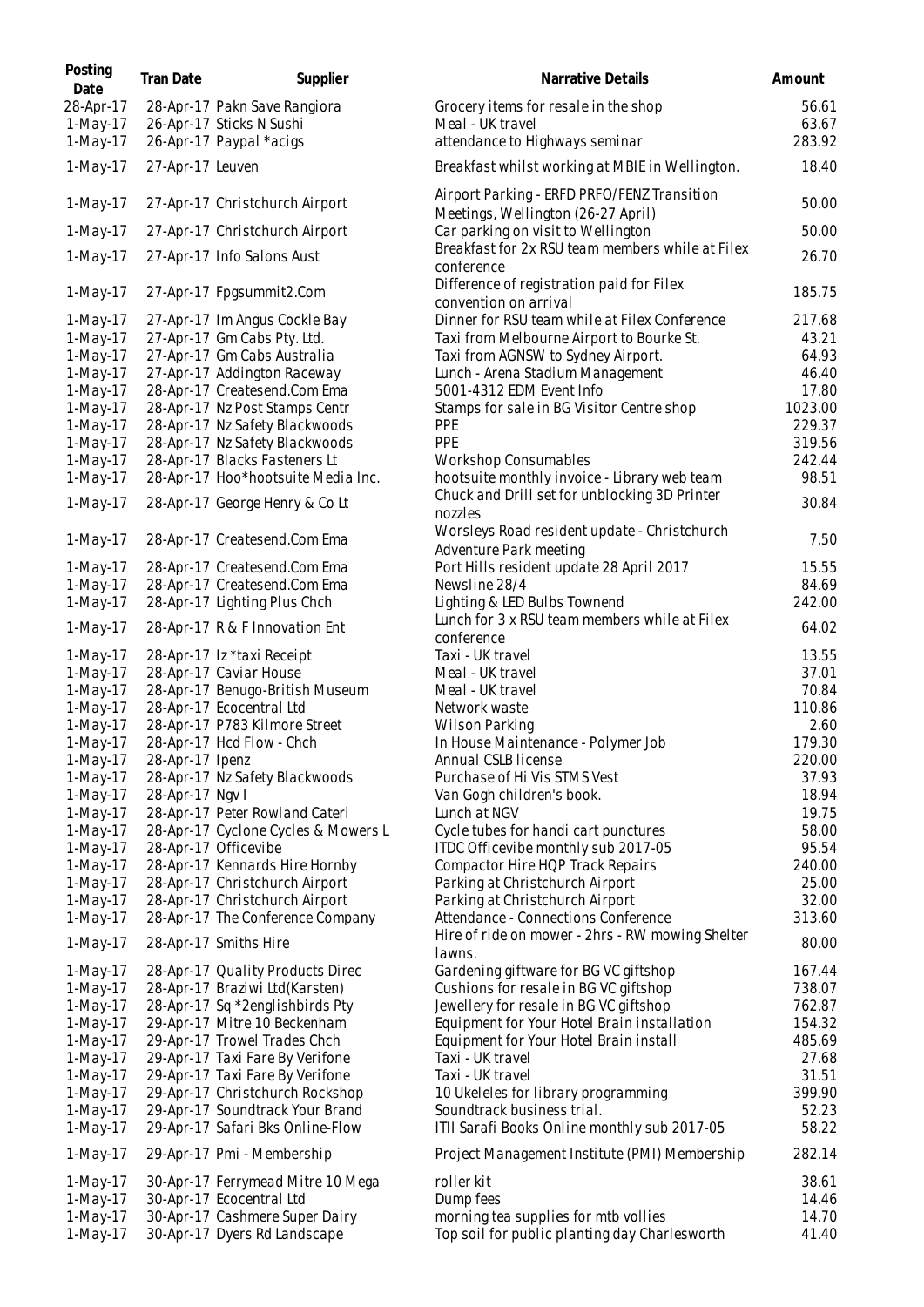| Posting<br>Date                                                                  | Tran Date     | Supplier                                                                                                                                                     | Narrative Details                                                                                                                                                                                                                                   | Amount                                             |
|----------------------------------------------------------------------------------|---------------|--------------------------------------------------------------------------------------------------------------------------------------------------------------|-----------------------------------------------------------------------------------------------------------------------------------------------------------------------------------------------------------------------------------------------------|----------------------------------------------------|
| $1-May-17$<br>$1-May-17$                                                         |               | 30-Apr-17 Mitre 10 Beckenham<br>1-May-17 Triumph & Disaster Limi                                                                                             | Padlock for Cycle safe Team 2 trailer<br>Goods for resale                                                                                                                                                                                           | 29.47<br>1318.97                                   |
| $1-May-17$                                                                       | $1-May-17$    | Payment - Personal - Payment -<br>Thank You                                                                                                                  | Payment - Personal Payment - Thank You                                                                                                                                                                                                              | $-0.50$                                            |
| $1-May-17$<br>$1-May-17$<br>$1-May-17$                                           |               | 1-May-17 Chch City Council Civic<br>1-May-17 Ccc Parking<br>1-May-17 Four Square Akaroa                                                                      | Parking Coupons<br>Parking for meeting in city centre<br>Catering - milk Akaroa Service Centre                                                                                                                                                      | 93.00<br>6.70<br>12.35                             |
| $1-May-17$                                                                       |               | 1-May-17 James Bull & Co                                                                                                                                     | Repair to padlock & key replacement gilpin house                                                                                                                                                                                                    | 13.80                                              |
| $1-May-17$                                                                       |               | 1-May-17 Armstrong Locksmiths                                                                                                                                | Key - Governors Bay Public Toilets - for CCL<br>cleaner                                                                                                                                                                                             | 18.00                                              |
| $1-May-17$<br>$1-May-17$<br>$1-May-17$<br>$1-May-17$<br>$1-May-17$<br>$1-May-17$ | 1-May-17 Rmla | 1-May-17 Rubber Monkey Sales<br>1-May-17 Chch Art Gallery<br>1-May-17 Akaroa Adventure Centre<br>1-May-17 Caltex Redwood<br>1-May-17 Chch City Council Civic | Manfrotto camera roller case for Pentax 645z<br>Registration Fee for an RMLA Road show<br>Condolence card sent on behalf of CCC<br>Stamps for office<br>Milk for Redwood staffroom<br>parking vouchers<br>digital prints, panels for exhibition New | 493.82<br>45.00<br>2.90<br>100.00<br>5.98<br>31.00 |
| $1-May-17$<br>1-May-17                                                           |               | 1-May-17 The Caxton Press<br>1-May-17 Mitre 10 Beckenham                                                                                                     | Collections<br>Water connection parts for sprinkler system -                                                                                                                                                                                        | 750.27<br>95.59                                    |
| $1-May-17$<br>$1-May-17$                                                         |               | 1-May-17 Countdown<br>1-May-17 Mitre 10 Beckenham                                                                                                            | victoria park<br>Plasters for H&S<br>tie downs for securing loads<br>Food and drink costs for during outward loan                                                                                                                                   | 2.95<br>127.92                                     |
| $1-May-17$                                                                       |               | 1-May-17 Alpine Motor Inn                                                                                                                                    | artwork collection                                                                                                                                                                                                                                  | 18.20                                              |
| $1-May-17$                                                                       |               | 1-May-17 Z Amberley                                                                                                                                          | Food and drink costs during outward loan<br>artwork collection                                                                                                                                                                                      | 59.05                                              |
| 2-May-17                                                                         |               | 29-Apr-17 Emperors Garden Pty                                                                                                                                | Dinner for RSU team members while at Filex<br>conference                                                                                                                                                                                            | 214.21                                             |
| $2$ -May-17                                                                      |               | 29-Apr-17 Cicchetti Piccadilly                                                                                                                               | Meal - UK travel<br>Lunch for CCC staff member while at Filex                                                                                                                                                                                       | 76.99                                              |
| 2-May-17                                                                         |               | 29-Apr-17 R & F Innovation Ent                                                                                                                               | conference.                                                                                                                                                                                                                                         | 11.17                                              |
| $2-May-17$                                                                       |               | 30-Apr-17 Facebk *rbzuqbab32                                                                                                                                 | 5001-4342 FB Online advertising                                                                                                                                                                                                                     | 154.77                                             |
| 2-May-17                                                                         |               | 30-Apr-17 Facebk *getvjce8v2                                                                                                                                 | Facebook advertising for Grayson Gilmour video                                                                                                                                                                                                      | 39.03                                              |
| $2-May-17$<br>2-May-17<br>2-May-17<br>$2-May-17$                                 |               | 30-Apr-17 Facebk *r8fapb6z22<br>30-Apr-17 Facebk *p8fapb6z22<br>30-Apr-17 Facebk *qka4fcwcr2<br>30-Apr-17 Facebk *ch9sccjut2                                 | Antigua Boat Sheds Facebook posts<br>Antigua Boatsheds Facebook posts<br>Councils Annual Plan Facebook ad<br>Unlock Your Inner Beast, Southern Centre and Lets<br>Keep the Pools Open Facebook posts                                                | 6.54<br>11.41<br>22.00<br>34.04                    |
| $2$ -May-17                                                                      |               | 30-Apr-17 Facebk *jwmelcstv2                                                                                                                                 | Libraries ans Sport & Recreation Facebook posts                                                                                                                                                                                                     | 56.32                                              |
| 2-May-17                                                                         |               | 30-Apr-17 Facebk *eb9tkbnt62                                                                                                                                 | Personal Training, Before You Fly, Newsline and<br>Anzac Kerbside Instagram ads                                                                                                                                                                     | 65.24                                              |
| $2$ -May-17                                                                      |               | 30-Apr-17 Facebk *hwmelcstv2                                                                                                                                 | Libraries, Mango learning system and Sport & Rec<br>posts                                                                                                                                                                                           | 84.29                                              |
| 2-May-17                                                                         |               | 30-Apr-17 Facebk *ch7hzbe622                                                                                                                                 | Libraries and Community Service Awards<br>Facebook posts                                                                                                                                                                                            | 221.14                                             |
| $2$ -May-17                                                                      |               | 30-Apr-17 Facebk *ah9sccjut2                                                                                                                                 | Sport & Recreation, Enliven Space and Music<br>Month Facebook posts                                                                                                                                                                                 | 262.69                                             |
| $2$ -May-17                                                                      |               | 30-Apr-17 Facebk *bh7hzbe622                                                                                                                                 | Libraries and Community Service Awards<br>Facebook posts                                                                                                                                                                                            | 276.11                                             |
| $2$ -May-17                                                                      |               | 30-Apr-17 Facebk *2b9tkbnt62                                                                                                                                 | Personal training, Before You Fly Check the Rules,<br>Newsline adverts, Anzac Kerbside Campaign                                                                                                                                                     | 391.74                                             |
| $2$ -May-17<br>$2$ -May-17                                                       |               | 30-Apr-17 The Wolseley<br>30-Apr-17 Hero Sushi Harboursi                                                                                                     | Meal - UK travel<br>Lunch for CCC staff member                                                                                                                                                                                                      | 33.03<br>11.72                                     |
| $2$ -May-17                                                                      |               | 30-Apr-17 R & F Innovation Ent                                                                                                                               | Lunch for 1 CCC staff member while at conference.                                                                                                                                                                                                   | 14.46                                              |
| $2$ -May-17<br>$2$ -May-17<br>$2-May-17$<br>$2-May-17$<br>2-May-17               |               | 30-Apr-17 Abdo Murat<br>30-Apr-17 Facebk *p84dscemr2<br>30-Apr-17 Facebk *qy82jcjzs2<br>30-Apr-17 Facebk *ylhjscetp2<br>30-Apr-17 Pmi - Certification        | Dinner for 2 CCC staff members.<br>Facebook campaign<br>Facebook campaign<br>TI Facebook Ads Payment<br>PMI certification renewal                                                                                                                   | 27.90<br>14.00<br>547.82<br>246.22<br>89.57        |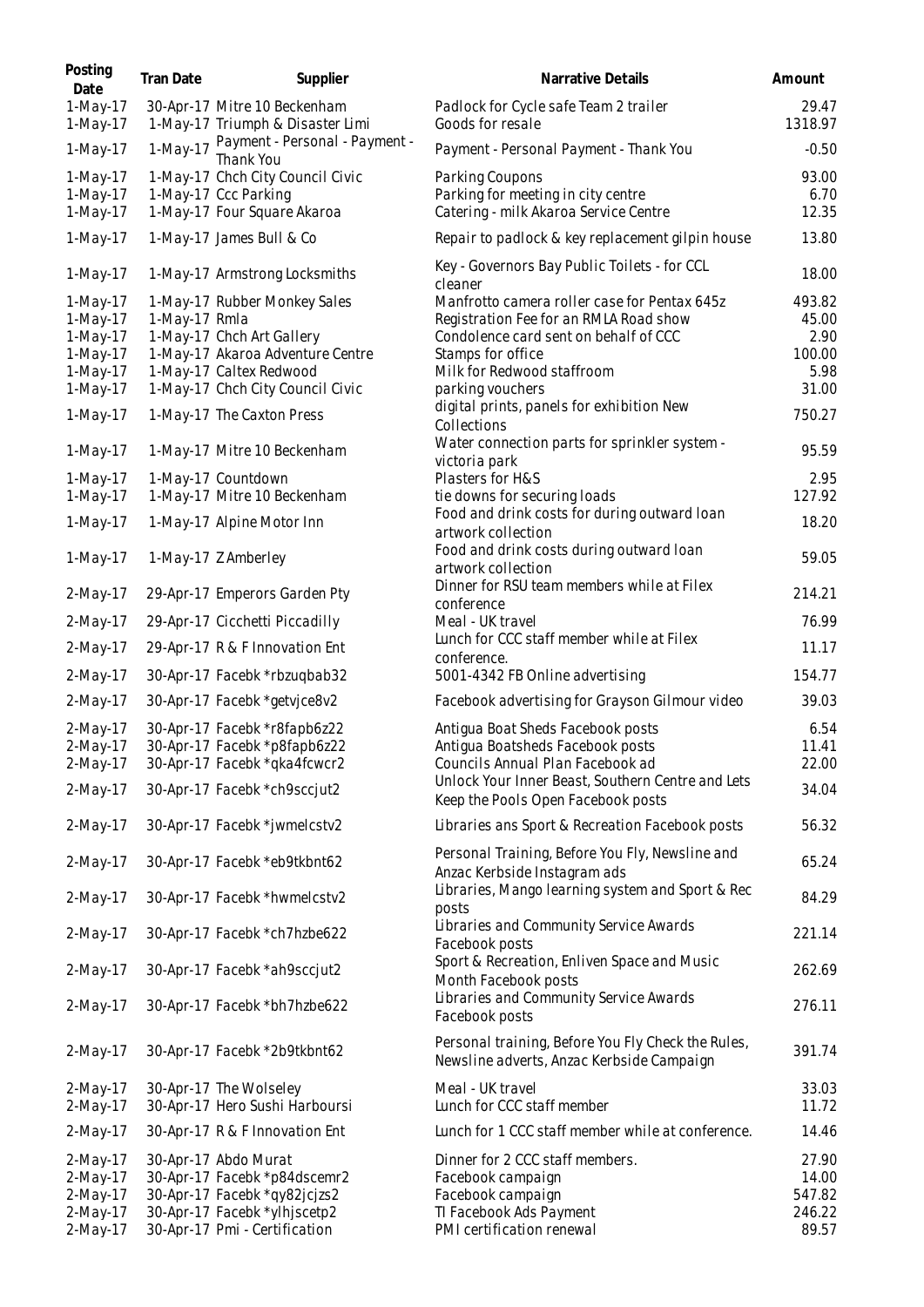| Posting<br>Date | Tran Date          | Supplier                              | Narrative Details                                                                                        | Amount |
|-----------------|--------------------|---------------------------------------|----------------------------------------------------------------------------------------------------------|--------|
| $2-May-17$      |                    | 1-May-17 Jacobs Photo & Digital       | Binoculars for bird surveys - replacements for 2<br>pairs given to plant team & Halswell Q               | 906.50 |
| $2-May-17$      |                    | 1-May-17 Nz Safety Blackwoods         | PPE                                                                                                      | 100.68 |
| $2-May-17$      |                    | 1-May-17 Workplace Safety Sup         | H & S Consumables - Workshop                                                                             | 212.49 |
| $2-May-17$      |                    | 1-May-17 Dotmar Engineering Plast     | In House Maintenance - WO                                                                                | 353.20 |
| $2-May-17$      |                    | 1-May-17 Workplace Safety Sup         | H & S Consumables - Workshop                                                                             | 400.00 |
| $2$ -May-17     |                    | 1-May-17 Wilson Parking               | car parking in KEB building for CCC meeting                                                              | 18.60  |
|                 |                    |                                       |                                                                                                          |        |
| $2-May-17$      |                    | 1-May-17 Createsend.Com Ema           | Graffiti Newsletter                                                                                      | 13.03  |
| $2-May-17$      |                    | 1-May-17 Createsend.Com Ema           | CAG 1 May Newsletter                                                                                     | 114.40 |
| $2$ -May-17     |                    | 1-May-17 Nz Safety Blackwoods         | 1 x safety footwear                                                                                      | 152.39 |
| $2-May-17$      |                    | 1-May-17 Nz Safety Blackwoods         | <b>PPE</b>                                                                                               | 340.33 |
| $2$ -May-17     |                    | 1-May-17 Conferenz Ltd                | The Build Summit Conference in Auckland<br>registration fee                                              | 881.25 |
| 2-May-17        |                    | 1-May-17 Conferenz Ltd                | The Build Summit Conference in Auckland<br>registration fee                                              | 881.25 |
| 2-May-17        |                    | 1-May-17 Taxi Combined 133300         | Travel from the hotel the airport.                                                                       | 75.13  |
| 2-May-17        |                    | 1-May-17 Moller-Young Nz              | Wooden stand with CCC crest medal, gift for a<br>retired Community Board Chair                           | 129.32 |
| $2-May-17$      |                    | 1-May-17 Flowers On Cashmere          | 2 Wreaths for ANZAC Day services on 25 April                                                             | 355.00 |
|                 |                    |                                       | 2017<br>hands sanitiser plasters H@S stuff for rubbish                                                   |        |
| 2-May-17        |                    | 1-May-17 Nz Safety Blackwoods         | pick up day                                                                                              | 164.13 |
| $2-May-17$      |                    | 1-May-17 Computer Dynamics Ltd        | CAT6 patch cables                                                                                        | 285.45 |
| $2-May-17$      |                    | 1-May-17 Norwester Cafe               | Food and drink costs during outward loan<br>artwork collection                                           | 9.60   |
| 2-May-17        |                    | 1-May-17 Beechwoods Cafe              | Food and drink costs during outward loan<br>artwork collection                                           | 22.00  |
| $2-May-17$      |                    | 1-May-17 Ross Galt Lock & Key         | New padlocks for JP                                                                                      | 190.00 |
| $2-May-17$      |                    | 1-May-17 Caltex Hornby                | Milk for tearoom                                                                                         | 7.20   |
| $2-May-17$      |                    | 1-May-17 Victoria University          | Course 1 day 'Engaging Effectively with your                                                             | 755.55 |
| $2-May-17$      |                    | 2-May-17 Mitre 10 Mega Papanui        | Stakeholders' Victoria University<br>Gloves for winter work outside. Brushes for                         | 77.52  |
|                 |                    |                                       | cleaning.                                                                                                |        |
| $2$ -May-17     |                    | 2-May-17 Armstrong Locksmiths         | keys<br>Purchased refreshments for Heritage workshop                                                     | 126.00 |
| 2-May-17        |                    | 2-May-17 New World South City         | and drop-ins                                                                                             | 15.33  |
| $2-May-17$      |                    | 2-May-17 Ccc Parking                  | Steering Group Meeting- Town Hall                                                                        | 5.15   |
| $2$ -May-17     |                    | 2-May-17 Misceo Bar And Cafe          | lunch meeting to discuss antarctic innovation pri                                                        | 57.00  |
| $2$ -May-17     |                    | 2-May-17 Mitre 10 Mega Papanui        | Groynes moss&mould x 40It shade sail No2 Area                                                            | 278.00 |
| 2-May-17        |                    | 2-May-17 Ferrymead Mitre 10 Mega      | shelf & storage for education programme at<br><b>Botanic Gardens CMWW</b>                                | 146.96 |
| $2-May-17$      |                    | 2-May-17 Wsl Rangiora                 | Printing paper for office                                                                                | 10.00  |
| $2-May-17$      |                    | 2-May-17 Hornby Godfreys              | Hoover Bags                                                                                              | 39.90  |
| $2$ -May-17     |                    | 2-May-17 Cial Online Parking          | Car parking at CIAL during trip to Wellington, cost<br>to park equates to 1/2 cost of taxis for same job | 18.00  |
| $2-May-17$      |                    | 2-May-17 Mitre 10 Mega Papanui        | Hacksaw, screws, tape measures for workshop                                                              | 28.02  |
| $2-May-17$      |                    | 2-May-17 Central Innovation           | ITCC ArchiCAD monthly sub 2017-05                                                                        | 339.25 |
| $2$ -May-17     |                    | 2-May-17 Rivers Cafe                  | Food and drink costs during outward loan<br>artwork collection                                           | 5.00   |
| $2$ -May-17     | 2-May-17 The Villa |                                       | Food and drink costs during outward loan<br>artwork collection                                           | 10.00  |
| 2-May-17        |                    | 2-May-17 Alpine Motor Inn             | Food and drink costs during outward loan<br>artwork collection                                           | 17.80  |
| 2-May-17        |                    | 2-May-17 Mocketts Motors 2006         | Fuel costs for outward loaned artwork collection<br>trip to Nelson                                       | 98.22  |
| 2-May-17        | 2-May-17           | Debit Adjustment - Bunnings -<br>9476 | Debit Adjustment Bunnings - 9476Brackets, tools,<br>parts for Makerbot Kitlnvoice lost                   | 188.62 |
| $2-May-17$      |                    | 2-May-17 Countdown                    | Refreshments etc for BOINZ Meeting.                                                                      | 24.27  |
| 2-May-17        |                    | 2-May-17 Vendella International       | Coffee for Tourist Flats                                                                                 | 64.27  |
|                 |                    |                                       |                                                                                                          |        |
| $2$ -May-17     |                    | 2-May-17 Air NZ Online                | Flights to Taupo for Kiwi Holiday Parks<br>Conference                                                    | 358.00 |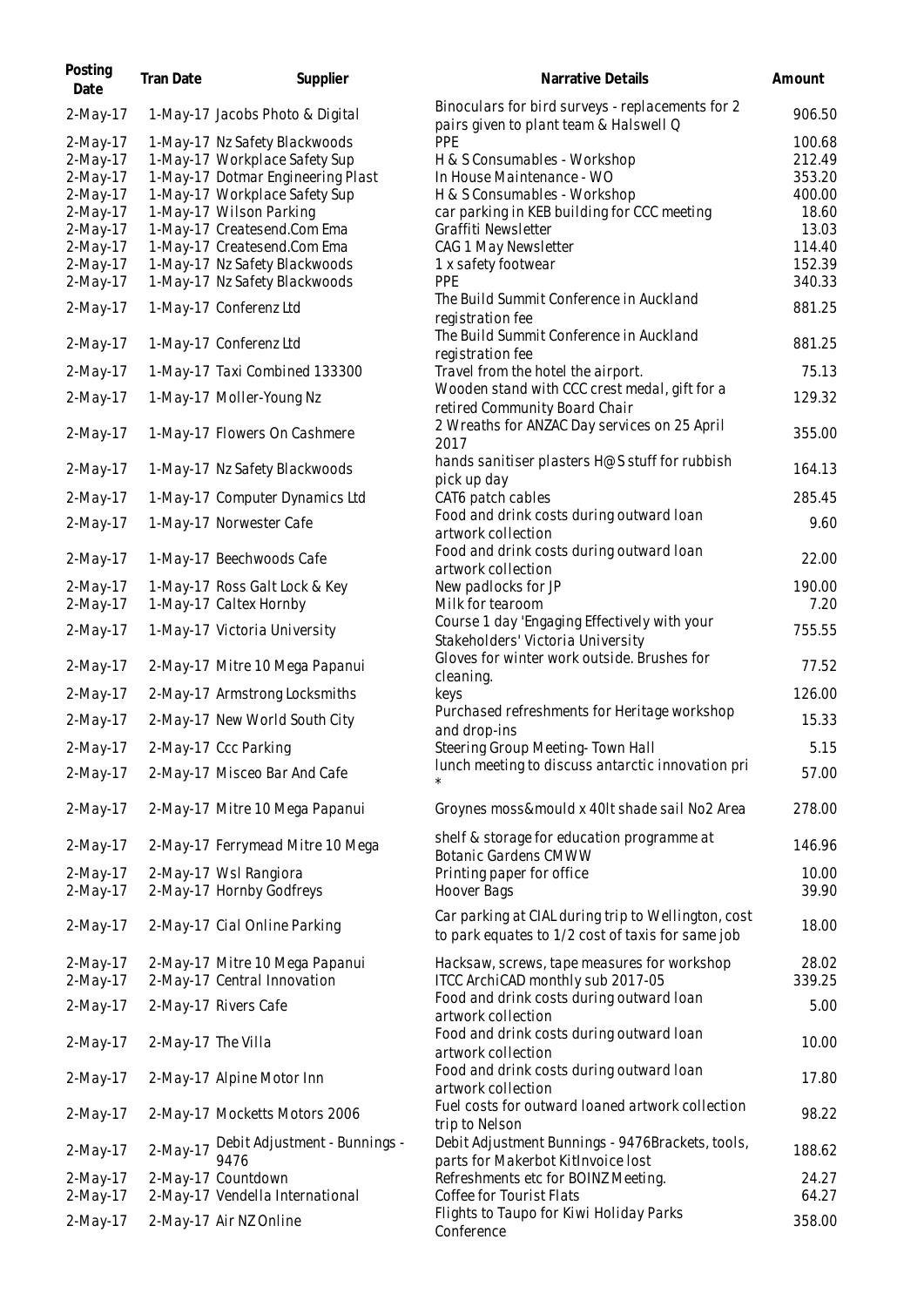| Posting<br>Date          | Tran Date         | Supplier                                                 | Narrative Details                                                                                           | Amount         |
|--------------------------|-------------------|----------------------------------------------------------|-------------------------------------------------------------------------------------------------------------|----------------|
| $2-May-17$               |                   | 2-May-17 The Nook                                        | Lunch - Ticketek                                                                                            | 49.00          |
| $3-May-17$               |                   | 28-Apr-17 Braza Churrascaria                             | Dinner for CCC staff attending Filex in Sydney.                                                             | 181.15         |
| $3-May-17$               |                   | 29-Apr-17 Surveymonkey.Com                               | Survey Monkey monthly subscription                                                                          | 38.81          |
| $3-May-17$               |                   | 29-Apr-17 Gm Cabs Pty Ltd                                | Taxi from Bourke St to Melbourne Airport.<br>Lunch for 2 x RSU team members while at Filex                  | 79.37          |
| $3-May-17$               |                   | 30-Apr-17 Icc Sydney                                     | conference                                                                                                  | 29.07          |
| $3-May-17$               |                   | 30-Apr-17 Cicchetti Piccadilly                           | Meal - UK travel<br>ITCC GoFormz HealthLicensing monthly sub 2017-                                          | 54.09          |
| 3-May-17                 | 30-Apr-17 Goformz |                                                          | 05                                                                                                          | 94.05          |
| $3-May-17$               |                   | 1-May-17 Gm Cabs Pty. Ltd.                               | Cab fare from hotel to Sydney airport                                                                       | 65.98          |
| $3-May-17$               |                   | 1-May-17 Royal Overseas League                           | Misc room fee                                                                                               | 7.43           |
| $3-May-17$               |                   | 1-May-17 Sodexo Major Events                             | Meal - UK travel                                                                                            | 25.05          |
| $3-May-17$               |                   | 1-May-17 Fulcrumapp.Com                                  | Supply of data capture tool CWW assets<br>Breakfest for CCC staff members while at                          | 223.92         |
| $3-May-17$               |                   | 1-May-17 Wh Smith Australia                              | conference.                                                                                                 | 11.19          |
| 3-May-17                 |                   | 1-May-17 Urban Eatery & Oyster Bar                       | Food and drink costs during outward loan<br>artwork collection                                              | 78.00          |
| $3-May-17$               |                   | 2-May-17 Storage Box - Papanui                           | Scoops for chemicals pool side.                                                                             | 39.45          |
| 3-May-17                 |                   | 2-May-17 Officemax                                       | Stationery resources for young driver (Crash Bash<br>) focus group                                          | 113.48         |
| $3-May-17$               |                   | 2-May-17 Hynds Pipe Systems Limite                       | In House Maintenance - WO                                                                                   | 31.46          |
| $3-May-17$               |                   | 2-May-17 George Henry & Co Lt                            | <b>Workshop Supplies</b>                                                                                    | 226.53         |
| $3-May-17$               |                   | 2-May-17 Ferrymead Drycleaners                           | PPE - Laundry Service                                                                                       | 368.00         |
| $3-May-17$               |                   | 2-May-17 Bunnings - 9482                                 | light bulbs, weedkiller, gloves, towel rail                                                                 | 81.56          |
| $3-May-17$               |                   | 2-May-17 George Henry & Co Lt                            | Drill for unblocking 3D Printer Nozzles                                                                     | 8.04           |
| $3-May-17$               |                   | 2-May-17 The Coffee Club Christchu                       | Meeting with engagement consultant for antarctic<br>strategy                                                | 13.00          |
| $3-May-17$               |                   | 2-May-17 Createsend.Com Ema                              | Friends of the Art Gallery email                                                                            | 8.04           |
| $3-May-17$               |                   | 2-May-17 Createsend.Com Ema                              | Halswell Skate e-newsletter                                                                                 | 11.74          |
| $3-May-17$               |                   | 2-May-17 Createsend.Com Ema                              | Heathcote River Community Meeting                                                                           | 12.57          |
| $3-May-17$               |                   | 2-May-17 Createsend.Com Ema                              | Port Hills fire resident update 2 May                                                                       | 15.51          |
| $3-May-17$               |                   | 2-May-17 Createsend.Com Ema                              | Port Hills resident update                                                                                  | 15.54          |
| $3-May-17$               |                   | 2-May-17 Nz Safety Blackwoods                            | <b>PPE</b>                                                                                                  | 672.60         |
| $3-May-17$               | 2-May-17 Boinz    |                                                          | Purchase of 20 x Building Controls Essentials<br>2017 handbook. Purchased through BOINZ using<br>membership | 1086.75        |
| $3-May-17$               |                   | 2-May-17 Hynds Pipe Systems Limite                       | <b>Wellhead Reducers</b>                                                                                    | 396.41         |
| $3-May-17$               |                   | 2-May-17 Lep Engineering Plastics                        | New pool grates for Pioneer Leisure pool                                                                    | 497.58         |
| $3-May-17$               |                   | 2-May-17 The Kitchen                                     | Food and drink costs during outward loan                                                                    | 40.50          |
|                          |                   |                                                          | artwork collection                                                                                          |                |
| $3-May-17$               |                   | 2-May-17 Couplands Bakeries                              | Catering for BOINZ Meeting.                                                                                 | 73.05          |
| $3-May-17$               |                   | 3-May-17 Project Lyttelton                               | Recreation Centre supplies                                                                                  | 60.00          |
| $3-May-17$               |                   | 3-May-17 Countdown                                       | ice for mix event bar                                                                                       | 12.20          |
| $3-May-17$               |                   | 3-May-17 Noel Leeming 12                                 | 2 x Remote clickers for presentations                                                                       | 159.98         |
| $3-May-17$<br>$3-May-17$ |                   | 3-May-17 Wgtn Combined Taxis<br>3-May-17 Gold Band Taxis | Taxi whilst working at MBIE in Wellington.<br>Taxi whilst working at MBIE in Wellington.                    | 39.20<br>43.20 |
| $3-May-17$               |                   | 3-May-17 Twl 123 Eastgate                                | Volunteer vouchers for National Volunteer Week                                                              | 1000.00        |
| $3-May-17$               |                   | 3-May-17 New World Fendalton                             | Supplies for Fendalton Meeting Rooms                                                                        | 25.77          |
| $3-May-17$               |                   | 3-May-17 M S Coombes Limited                             | In House Maintenance - WO<br>Milk for Carlyle staff room - extra for team                                   | 9.20           |
| $3-May-17$               |                   | 3-May-17 New World South City                            | meetings                                                                                                    | 10.17          |
| $3-May-17$               |                   | 3-May-17 Ccc Parking                                     | Customer Management Meeting                                                                                 | 6.70           |
| $3-May-17$               |                   | 3-May-17 Mitre 10 Beckenham                              | Plywood; bolts, glue - Mt Cav road closed sign                                                              | 50.17          |
| 3-May-17                 |                   | 3-May-17 Ccc Parking                                     | car parking for city meeting                                                                                | 5.15           |
| $3-May-17$               |                   | 3-May-17 Rubber Stamps                                   | Date Stampers for Linwood and Hornby service<br>desks                                                       | 200.40         |
| $3-May-17$               |                   | 3-May-17 Freshchoice Barrington                          | Storytime and Rocket Club supplies                                                                          | 24.71          |
| $3-May-17$               |                   | 3-May-17 Twl 178 Barrington                              | new clock and table tennis equipment                                                                        | 37.97          |
| $3-May-17$               |                   | 3-May-17 Four Square Akaroa                              | tea, coffee, light bulbs, cleaning products etc                                                             | 124.73         |
| $3-May-17$               |                   | 3-May-17 Aarque Group Limited                            | Black Ink and maintenance cartridge for HP<br>7200ps                                                        | 465.54         |
| $3-May-17$               |                   | 3-May-17 Mitre 10 Beckenham                              | replacement crow bar                                                                                        | 63.76          |
| $3-May-17$               |                   | 3-May-17 Countdown                                       | Coffee and dish liquid for resale in the shop                                                               | 15.43          |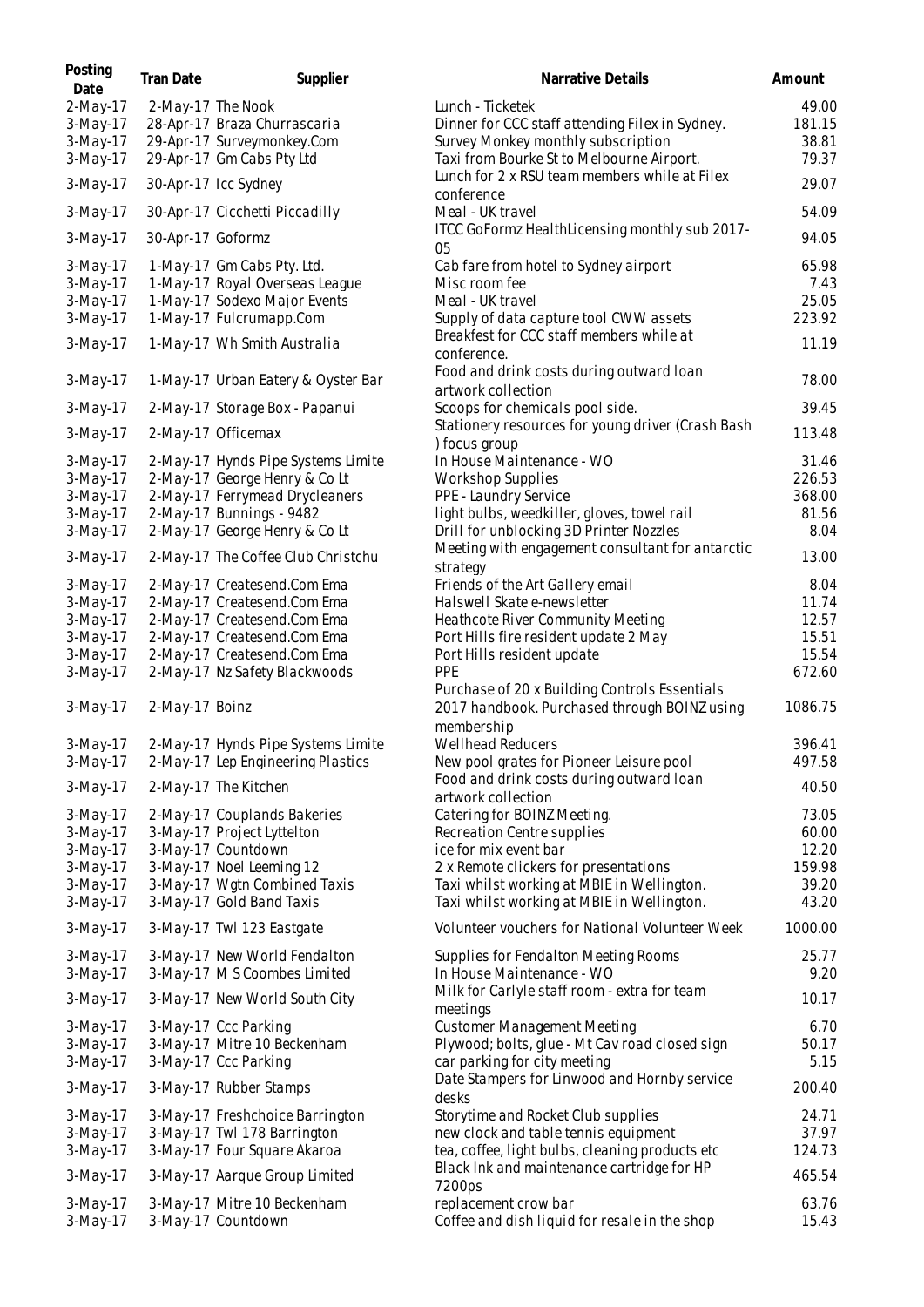| Posting<br>Date         | Tran Date     | Supplier                                                    | Narrative Details                                                                         | Amount          |
|-------------------------|---------------|-------------------------------------------------------------|-------------------------------------------------------------------------------------------|-----------------|
| $3-May-17$              |               | 3-May-17 The Antarctic Attrac                               | Gifts for Korean trip May 2017                                                            | 39.90           |
| $3-May-17$              |               | 3-May-17 Sydenham Bakery                                    | Sydenham Bakery - Catering for Hoon Hay network<br>meeting on 3 May 2017.                 | 88.40           |
| $4$ -May-17             |               | 1-May-17 The Wolseley                                       | Meal - UK travel                                                                          | 15.65           |
| 4-May-17                |               | 1-May-17 Royal Overseas League                              | Accommodation UK trip                                                                     | 2419.88         |
| $4$ -May-17<br>4-May-17 |               | 1-May-17 Paypal *nzism<br>1-May-17 Www.Aliexpress.Com       | nzism pd programme<br>Belt clips for security radios                                      | 60.00<br>20.74  |
|                         |               |                                                             | Monthly subscription for Antarctic-office.org.nz                                          |                 |
| 4-May-17                |               | 2-May-17 Google*svcsapps Antarc                             | mail                                                                                      | 46.43           |
| $4$ -May-17             |               | 2-May-17 Savoy Cars Ltd                                     | Taxi - UK Trip                                                                            | 102.16          |
| 4-May-17                |               | 2-May-17 Yogaglo.Com                                        | CCC yoga online training subscription for staff to<br>access.                             | 26.68           |
| 4-May-17                |               | 2-May-17 Red Post Cafe & Bar                                | Food and drink costs during outward loan<br>artwork collection                            | 4.00            |
| 4-May-17                |               | 3-May-17 Corporate Cabs Limit                               | corporate cab for as she was giving talk at the<br>Gallery                                | 55.00           |
| $4$ -May-17             |               | 3-May-17 Hynds Pipe Systems Limite                          | In House Maintenance - WO                                                                 | 10.26           |
| $4$ -May-17             |               | 3-May-17 Blacks Fasteners Lt                                | <b>Workshop Supplies</b>                                                                  | 36.80           |
| $4$ -May-17             |               | 3-May-17 George Henry & Co Lt                               | Workshop Supplies                                                                         | 55.35           |
| 4-May-17                |               | 3-May-17 Ascent Technology Ltd                              | Power surge protector<br>Tickets to climate change presentation by                        | 40.98           |
| 4-May-17                |               | 3-May-17 Eb Disrupting Climate                              | partners on forthcoming project                                                           | 30.00           |
| $4$ -May-17             | 3-May-17 Ucsa |                                                             | Venue hire for Antarctic talk series                                                      | 948.75          |
| $4$ -May-17<br>4-May-17 |               | 3-May-17 Mister Minit The Palms<br>3-May-17 Bunnings - 9482 | Keys<br>Area isolation rope                                                               | 39.60<br>117.20 |
|                         |               |                                                             | Seed raising mix 20L bags x 41 + gravel 10L bags x                                        |                 |
| 4-May-17                |               | 3-May-17 South Hort                                         | 2 porpoporo project                                                                       | 250.09          |
| 4-May-17                |               | 3-May-17 Createsend.Com Ema                                 | Akaroa wastewater project update                                                          | 9.12            |
| 4-May-17                |               | 3-May-17 Relish Catering                                    | Catering for a meeting of the Coastal-Burwood<br><b>Community Board</b>                   | 222.53          |
| 4-May-17                |               | 3-May-17 Capital Taxis                                      | Taxi to Wellington Airport during recent trip                                             | 48.50           |
| $4$ -May-17             |               | 3-May-17 French Bakery Limited                              | Linwood Central Heathcote Awards French Bakery<br>catering March 2017                     | 391.00          |
| 4-May-17                |               | 3-May-17 Kidds Cakes & Bakery                               | Special cake for the 100 years of Women<br>Leadership Commemoration event on 11 May.      | 96.50           |
| $4$ -May-17             |               | 4-May-17 Supervalue Lyttelton                               | Lyttelton Harbour Network Meeting                                                         | 22.36           |
| $4$ -May-17             |               | 4-May-17 First Direct Taxis                                 | Taxi whilst working at MBIE in Wellington.                                                | 40.90           |
| 4-May-17                |               | 4-May-17 Noel Leeming 12                                    | Cameras x 2 and 3 x cards and 1 x cover and 2 x<br>chargers                               | 340.94          |
| $4$ -May-17             |               | 4-May-17 Leedsafe Limited                                   | <b>PPE</b>                                                                                | 32.19           |
| 4-May-17                |               | 4-May-17 Twl 120 Northlands                                 | Rubbish bin for Poolside and Clock for Sports<br>Hall 2 fitness class                     | 32.00           |
| $4$ -May-17             |               | 4-May-17 Pak N Save Hornby                                  | Volunteers Combined Training Day                                                          | 85.10           |
| $4$ -May-17             |               | 4-May-17 Fresh Choice Parklands                             | Stafroom exps - coffee, tea, sugar, milk, dishwash,                                       | 49.00           |
| $4$ -May-17             |               | 4-May-17 James Bull & Co                                    | cloths<br>Security keys for MV and BG X13.                                                | 254.15          |
| 4-May-17                |               | 4-May-17 Twl 123 Eastgate                                   | Public programming resources                                                              | 44.09           |
| 4-May-17                |               | 4-May-17 Ferrymead Mitre 10 Mega                            | resources for CMWW LTA programme at Botanic<br>Gardens                                    | 9.96            |
| 4-May-17                |               | 4-May-17 Twl 175 South City                                 | Supplies purchased for Matariki which will be                                             | 540.00          |
| $4$ -May-17             |               | 4-May-17 Ferrymead Mitre 10 Mega                            | used at all libraries throughout the network<br>wire netting for stock                    | 87.12           |
| 4-May-17                |               | 4-May-17 Countdown                                          | Catering for H&S software vendor presentation                                             | 13.12           |
| $4$ -May-17             |               | 4-May-17 Mitre 10 Beckenham                                 | easy crete 25kg drymix concrete                                                           | 20.92           |
| 4-May-17                |               | 4-May-17 Wet & Forget Limited                               | 5 No. 10L Commercial Wet & Forget for<br>Contracted pools, Governor's Bay and Jellie Park | 900.00          |
| 5-May-17                |               | 2-May-17 B&h Photo 800-606-6969                             | Pentax 645z camera tethering software                                                     | 314.99          |
| 5-May-17                |               | 3-May-17 Internation                                        | Membership subscription for IMCA for July 2017 -                                          | 201.15          |
|                         |               |                                                             | June 2018                                                                                 |                 |
| 5-May-17                |               | 4-May-17 Spotify P024dfe271                                 | Gallery spotify account<br>corporate cab for to get out to airport day after              | 14.99           |
| 5-May-17                |               | 4-May-17 Corporate Cabs Limit                               | her talk at Gallery                                                                       | 56.80           |
| $5-May-17$              |               | 4-May-17 Omc Power Equipment                                | mower hire for 2 days for Charlesworth Reserve                                            | 230.00          |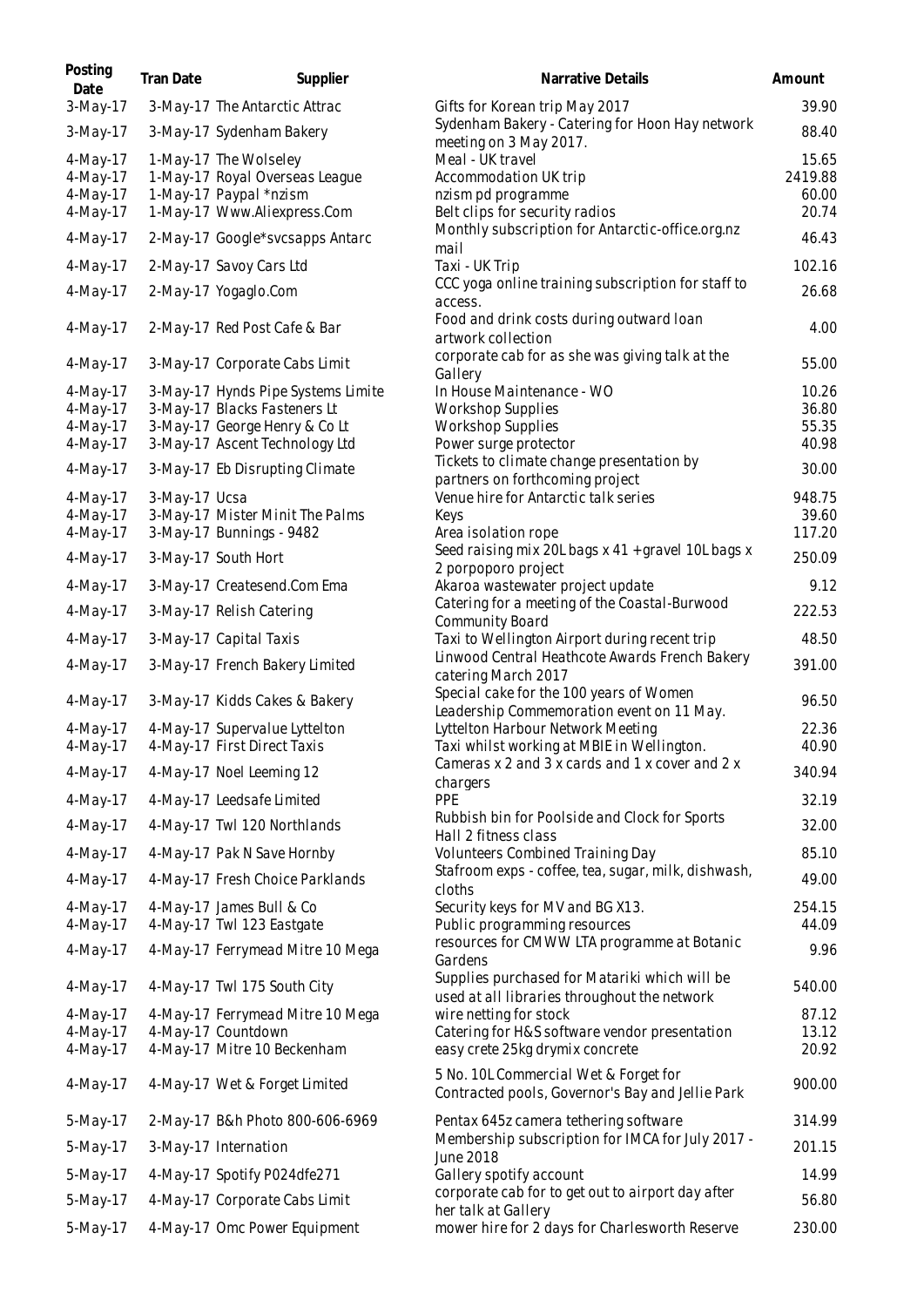| Posting<br>Date      | Tran Date     | Supplier                           | Narrative Details                                                                         | Amount            |
|----------------------|---------------|------------------------------------|-------------------------------------------------------------------------------------------|-------------------|
| 5-May-17             |               | 4-May-17 Westfield Gift Voucher    | Westfield vouchers for young driver (Crash Bash)<br>focus group participants              | 280.00            |
| 5-May-17             |               | 4-May-17 Business Fitness Nz       | Webinar Annual Leave Entitlements                                                         | 207.00            |
| $5-May-17$           |               | 4-May-17 Wgtn Taxi 33888-882       | Taxi whilst working at MBIE in Wellington.                                                | 48.00             |
| $5-May-17$           |               | 4-May-17 Si Component Centre       | <b>Workshop Stock</b>                                                                     | 17.18             |
| $5-May-17$           |               | 4-May-17 Nz Safety Blackwoods      | PPE                                                                                       | 468.96            |
| 5-May-17             |               | 4-May-17 Drills Taps & Dies Limite | <b>Workshop Supplies</b>                                                                  | 522.62            |
| 5-May-17             |               | 4-May-17 Ballingers Hunting & Fish | Postage fee to USA for replacement binocs on<br>lifetime warranty                         | 50.00             |
| 5-May-17             |               | 4-May-17 Papertree                 | 8 x clipboards                                                                            | 67.92             |
| 5-May-17             |               | 4-May-17 Bunnings - 9476           | AquaKneadit tile and gap filler for fixing the<br>Leisure Pool expansion joints           | 239.76            |
| 5-May-17             |               | 4-May-17 Createsend.Com Ema        | Roads and Pipes                                                                           | 46.65             |
| 5-May-17             |               | 4-May-17 New Brighton Florist      | ANZAc wreaths purchased by the Coastal-<br><b>Burwood Community Board</b>                 | 500.00            |
| 5-May-17             |               | 4-May-17 New Zealand Planning Inst | NZPI Course Economics or Urban Development<br>CHC                                         | 450.00            |
| $5-May-17$           |               | 4-May-17 Lft Group                 | Security radio belt clips.                                                                | 15.99             |
| 5-May-17             |               | 4-May-17 Lft Group                 | Security radio belt clips.                                                                | 551.43            |
| $5-May-17$           |               | 4-May-17 Oderings Nurseries        | Neem powder for bedding                                                                   | 70.47             |
| 5-May-17             |               | 4-May-17 Filecorp NZ Limited       | Stationery - files & file clips                                                           | 73.26             |
| $5-May-17$           |               | 4-May-17 Capital Taxis             | taxi to airport from Metro Managers meeting in<br>Wellington                              | 46.10             |
| 5-May-17             |               | 4-May-17 Corporate Cabs Limit      | taxi to Metro Managers meeting in Wellington                                              | 53.20             |
| $5-May-17$           |               | 4-May-17 Saecowilson - Christch    | taper brush for gradens                                                                   | 91.17             |
| 5-May-17             |               | 4-May-17 Ross Galt Lock & Key      | paddock replace ment all park gates                                                       | 283.50            |
| 5-May-17             |               | 4-May-17 Acquisitions-Riccarton    | Antarctic Office gifts for Korea-Busan and KOPRI                                          | 34.99             |
| 5-May-17             |               | 4-May-17 The Antarctic Attrac      | Gifts for Korean trip May 2017                                                            | 119.84            |
| 5-May-17             |               | 5-May-17 New World South City      | Refreshments for Heritage Workshop 6 May 2017                                             | 29.20             |
| 5-May-17             |               | 5-May-17 Twl 178 Barrington        | Replacement power charger for the water test<br>iPad                                      | 40.00             |
| $5-May-17$           |               | 5-May-17 Pak N Save Northlands     | Pak n sav account                                                                         | 426.54            |
| $5-May-17$           |               | 5-May-17 Countdown                 | Volunteer Combined Training Day                                                           | 34.91             |
| $5-May-17$           |               | 5-May-17 Fresh Choice Parklands    | volunteer support planting day                                                            | 31.85             |
| 5-May-17             |               | 5-May-17 Countdown                 | Gift vouchers for NZ music month performers                                               | 60.00             |
| $5-May-17$           |               | 5-May-17 Countdown                 | Snacks for monthly Magic the Gathering event                                              | 8.27              |
| $5-May-17$           |               | 5-May-17 Mitre 10 Mega Papanui     | door handles for education large doors<br>prizes for GameZone - regular event at Linwood  | 209.00            |
| $5-May-17$           |               | 5-May-17 Countdown                 | for 8-12 yr olds to encourage play outside of<br>technology                               | 28.18             |
| 5-May-17             |               | 5-May-17 Mitre 10 Beckenham        | Attachment ties and double sided tape for the                                             | 77.20             |
| $5-May-17$           |               | 5-May-17 Irrigation Warehouse      | attachment of the signs in the new carpark<br>HQP Waterline repairs                       | 680.46            |
| 5-May-17             |               | 5-May-17 Irrigation Warehouse      | HQP Waterline repairs                                                                     | 958.37            |
| 5-May-17             |               | 5-May-17 Mitre 10 Mega Papanui     | Chain & padlock to secure new bike pump in CCC                                            | 32.94             |
| 5-May-17             |               | 5-May-17 Wsl Papanui               | bike lockup<br>Display card and materials                                                 | 35.60             |
|                      |               |                                    | Airport Parking for vehicle while travelling to                                           | 25.00             |
| 8-May-17             |               | 4-May-17 Christchurch Airport      | wellington to install Sarah Lucas artwork<br>ITDC FormAssembly Enterprise Service monthly |                   |
| 8-May-17             |               | 4-May-17 Formassembly.Com          | sub 2017-05                                                                               | 389.04            |
| 8-May-17             |               | 4-May-17 Paypal *library Elf       | <b>ITCU Library Elf Annual Sub</b>                                                        | 1222.29           |
| 8-May-17             |               | 4-May-17 Christchurch Airport      | Car parking at Christchurch Airport.                                                      | 25.00             |
| 8-May-17             |               | 4-May-17 Www.Chelseamagazines.C    | Mona Vale collection                                                                      | 91.86             |
| 8-May-17             |               | 4-May-17 Buysubscriptions.C        | Mona Vale collection                                                                      | 125.61            |
| 8-May-17             |               | 5-May-17 Papertree Bishopdale      | Material for library display                                                              | 6.99              |
| 8-May-17<br>8-May-17 |               | 5-May-17 Dollar Store              | Material for library display                                                              | 29.50             |
|                      |               | 5-May-17 Mainland Fasterners       | <b>Workshop Supplies</b><br>Credit Voucher Ucsa - reimbursement for                       | 22.60<br>$-50.00$ |
| 8-May-17             | 5-May-17 Ucsa |                                    | duplicate payment                                                                         |                   |
| 8-May-17             | 5-May-17 Ucsa |                                    | Credit Voucher Ucsa - part reimbursement of<br>duplicate payment                          | $-100.00$         |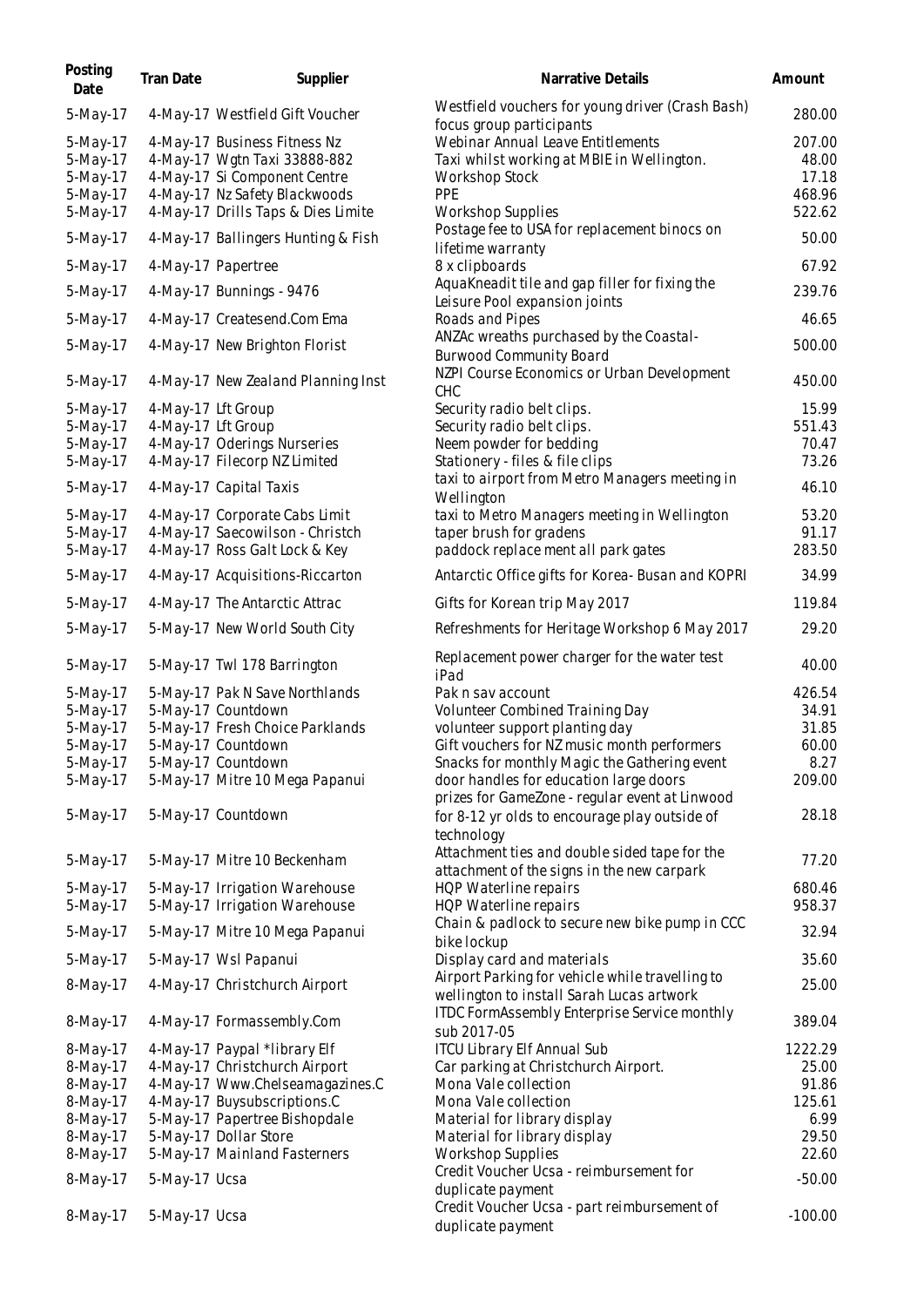| Posting<br>Date                                                                    | <b>Tran Date</b> | Supplier                                                                                                                                                                                    | Narrative Details                                                                                                                                                                                                                                             | Amount                                                         |
|------------------------------------------------------------------------------------|------------------|---------------------------------------------------------------------------------------------------------------------------------------------------------------------------------------------|---------------------------------------------------------------------------------------------------------------------------------------------------------------------------------------------------------------------------------------------------------------|----------------------------------------------------------------|
| 8-May-17                                                                           | 5-May-17 Ucsa    |                                                                                                                                                                                             | Credit Voucher Ucsa - reimbursement of duplicate<br>payment                                                                                                                                                                                                   | $-200.00$                                                      |
| 8-May-17<br>8-May-17<br>8-May-17<br>8-May-17<br>$8-May-17$<br>8-May-17<br>8-May-17 | 5-May-17 Cps     | 5-May-17 Createsend.Com Ema<br>5-May-17 Createsend.Com Ema<br>5-May-17 Createsend.Com Ema<br>5-May-17 Createsend.Com Ema<br>5-May-17 Mansfield Merchandise<br>5-May-17 Workplace Safety Sup | KidsFest 2017 - Lantern Parade - Equipment<br>Dudley Creek flood mitigation update<br>Port Hills resident update 5 May<br>Ngā Puna Wai Sports Hub update - May 2017<br>Newsline 05/05/2017<br>Hardware for library displays<br>First aid supplies and checks. | 677.09<br>12.04<br>15.51<br>17.70<br>84.49<br>115.00<br>307.40 |
| 8-May-17                                                                           |                  | 5-May-17 Harvey Norman                                                                                                                                                                      | Vacumm cleaner bags for Styx Mill office cleaning                                                                                                                                                                                                             | 40.00                                                          |
| 8-May-17                                                                           |                  | 5-May-17 Ross Galt Lock & Key                                                                                                                                                               | security keys and parks master keys                                                                                                                                                                                                                           | 395.60                                                         |
| 8-May-17                                                                           |                  | 5-May-17 Eb Nui Te Korero Talk                                                                                                                                                              | Nui te Korero Talking about Diversity seminar<br>organised by Creative NZ                                                                                                                                                                                     | 237.15                                                         |
| 8-May-17                                                                           |                  | 5-May-17 Nams Group Ltd                                                                                                                                                                     | Registration - IPWEA Optimised Decision Making<br>14/8/2017                                                                                                                                                                                                   | 684.25                                                         |
| 8-May-17                                                                           |                  | 5-May-17 Nams Group Ltd                                                                                                                                                                     | Registration - IPWEA Optimised Decision Making<br>14/8/2017                                                                                                                                                                                                   | 684.25                                                         |
| 8-May-17<br>8-May-17                                                               |                  | 5-May-17 The Palms Shopping Centre<br>5-May-17 Aromaunga Baxter Flowers                                                                                                                     | Koha for Music Month Performers<br>Wreath for Mayor to lay at National Nurses Day<br>Product Stewardship in NZ: developing a world-                                                                                                                           | 53.00<br>115.00                                                |
| 8-May-17<br>8-May-17                                                               | 5-May-17 Eianz   | 5-May-17 Bunnings - 9476                                                                                                                                                                    | class system for resource management<br>door handles for education doors                                                                                                                                                                                      | 45.00<br>45.96                                                 |
| 8-May-17<br>8-May-17<br>8-May-17                                                   |                  | 5-May-17 Jaycar Pty Ltd<br>5-May-17 Computer Dynamics Ltd<br>5-May-17 Twl 120 Northlands                                                                                                    | USB hub<br>CAT6 patch cables<br>Storage units for display material                                                                                                                                                                                            | 24.90<br>395.52<br>52.00                                       |
| 8-May-17<br>8-May-17                                                               | 5-May-17 Boinz   | 5-May-17 Pulp Kitchen Catering                                                                                                                                                              | Catering for meeting<br>This was in relation to the BOINZ gala dinner and                                                                                                                                                                                     | 229.43<br>241.50                                               |
| 8-May-17                                                                           |                  | 5-May-17 Fleet Cycle Works 1996                                                                                                                                                             | an award customer service.<br>Bike pump for CCC downstairs bike lock up -                                                                                                                                                                                     | 84.99                                                          |
| 8-May-17<br>8-May-17                                                               |                  | 5-May-17 Nz Safety Blackwoods<br>6-May-17 Trademe Paynow                                                                                                                                    | previous one was too hard to use<br>Safety Gear (EOC)<br>Accidental Personal Use - Repaid 16/06/17                                                                                                                                                            | 314.42<br>16.00                                                |
| 8-May-17                                                                           |                  | 6-May-17 Fulcrumapp.Com                                                                                                                                                                     | monthly subscription to app for Urban Rangers<br>for supplies calucation                                                                                                                                                                                      | 74.53                                                          |
| 8-May-17                                                                           |                  | 6-May-17 Countdown                                                                                                                                                                          | Biscuits for sister city meetings and Band-aid for<br>First Aid kit                                                                                                                                                                                           | 13.46                                                          |
| 8-May-17<br>$8-May-17$                                                             |                  | 6-May-17 Countdown Online Shopping<br>6-May-17 Pmi - Certification                                                                                                                          | Biscuits & Crackers for meetings (bulk order)<br><b>PMI Certification</b>                                                                                                                                                                                     | 150.00<br>89.44                                                |
| 8-May-17                                                                           |                  | 7-May-17 Countdown                                                                                                                                                                          | afternoon tea supplies for Ihutai Trust vol groups<br>at Charlesworth Reserve, McCormacks Bay                                                                                                                                                                 | 77.30                                                          |
| 8-May-17<br>$8-May-17$                                                             |                  | 7-May-17 Ecocentral Ltd<br>7-May-17 Z Cashmere                                                                                                                                              | Dump fees<br>mtb volunteers morning tea supplies                                                                                                                                                                                                              | 14.46<br>15.96                                                 |
| 8-May-17                                                                           |                  | 7-May-17 Chch City Council Civic                                                                                                                                                            | overseas student helping out with planting<br>programme at spencer park from Canterbury uni                                                                                                                                                                   | 13.50                                                          |
| 8-May-17                                                                           |                  | 7-May-17 New World Northwood                                                                                                                                                                | more supply for planting day at Styx conservation<br>park very big turn out                                                                                                                                                                                   | 93.70                                                          |
| 8-May-17                                                                           |                  | 7-May-17 White & Wong                                                                                                                                                                       | Food whilst at BOINZ Conference in Auckland.                                                                                                                                                                                                                  | 32.00                                                          |
| 8-May-17                                                                           |                  | 7-May-17 Gold Band Taxis                                                                                                                                                                    | Taxi to Christchurch airport whilst at BOINZ<br>Conference in Auckland.                                                                                                                                                                                       | 41.30                                                          |
| 8-May-17                                                                           |                  | 8-May-17 Supervalue Lyttelton                                                                                                                                                               | Naval Point Development Plan Pre-Consultation<br>Meeting                                                                                                                                                                                                      | 120.63                                                         |
| 8-May-17<br>8-May-17                                                               |                  | 8-May-17 New World South City<br>8-May-17 Chch City Council Civic                                                                                                                           | Refreshments for Heritage Drop ins<br>2x 60 minute parking coupons                                                                                                                                                                                            | 3.98<br>62.00                                                  |
| 8-May-17                                                                           |                  | 8-May-17 No 1 Fitness                                                                                                                                                                       | replacement power bands - equipment maintance                                                                                                                                                                                                                 | 96.00                                                          |
| 8-May-17<br>8-May-17                                                               |                  | 8-May-17 Flower Addict<br>8-May-17 Caltex Redwood                                                                                                                                           | Floral arrangement<br>Milk for Redwood Library Staffroom                                                                                                                                                                                                      | 69.00<br>2.99                                                  |
| 8-May-17                                                                           |                  | 8-May-17 Mitre 10 Beckenham                                                                                                                                                                 | general fastenings screws and washers for rec<br>work                                                                                                                                                                                                         | 56.00                                                          |
| 8-May-17<br>8-May-17                                                               |                  | 8-May-17 Supervalue Sumner<br>8-May-17 Belfast Vet Clinic                                                                                                                                   | Volunteer morning tea<br>work on pigs tusks                                                                                                                                                                                                                   | 7.18<br>108.40                                                 |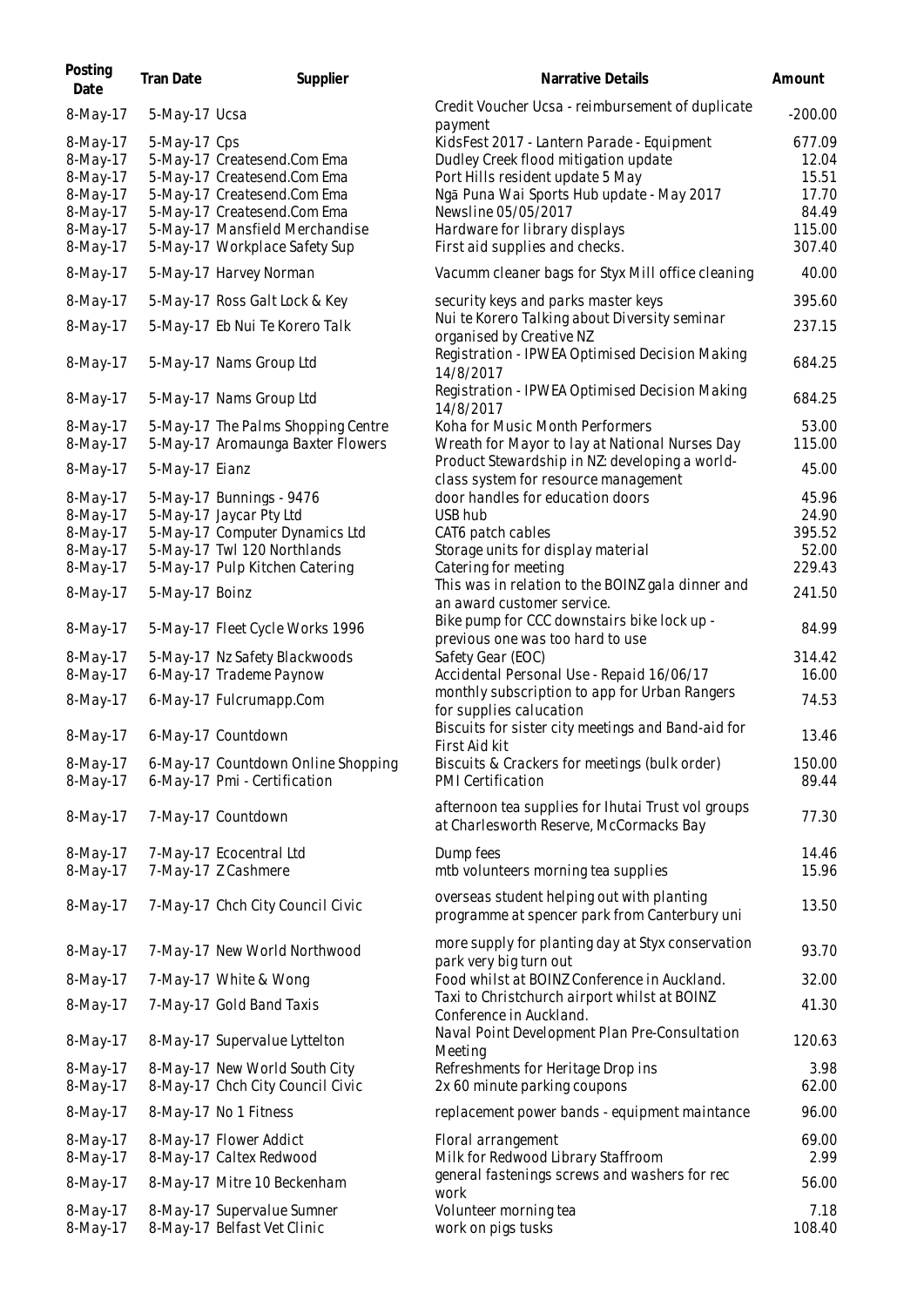| Posting<br>Date      | Tran Date     | Supplier                                                  | Narrative Details                                                                                   | Amount           |
|----------------------|---------------|-----------------------------------------------------------|-----------------------------------------------------------------------------------------------------|------------------|
| 8-May-17<br>8-May-17 |               | 8-May-17 Belfast Vet Clinic<br>8-May-17 Xcm Group Limited | chk out pigs health SPCA request<br><b>Trousers and Polos</b>                                       | 176.50<br>884.47 |
| $8-May-17$           |               | 8-May-17 Ferrymead Mitre 10 Mega                          | Tools - Building Inspectors Stock                                                                   | 100.68           |
| $9-May-17$           |               | 7-May-17 Trumba Corporation                               | Trumba Monthly licence - library web team                                                           | 193.70           |
| $9-May-17$           |               | 7-May-17 Fulcrumapp.Com                                   | Supply of data capture tool CWW assets                                                              | 30.06            |
| 9-May-17             |               | 7-May-17 Amazon Mktplace Pmts                             | Transaction Disputed with Bank - Charge will be<br>reversed                                         | 85.67            |
| $9-May-17$           |               | 7-May-17 Pizza Hut - 717                                  | Food whilst at BOINZ Conference in Auckland.                                                        | 23.50            |
| $9-May-17$           |               | 7-May-17 Super Cheap Auto                                 | Phone Holder                                                                                        | 23.95            |
| $9-May-17$           |               | 8-May-17 New Brighton Paper Plus                          | Holiday programming                                                                                 | 3.99             |
| 9-May-17             | 8-May-17 Ucsa |                                                           | Credit Voucher Ucsa - part reimbursement for                                                        | $-400.00$        |
| 9-May-17             |               | 8-May-17 Flashbay Pty Ltd                                 | duplicate payment<br>The Antarctic Office gifts for diplomatic and<br>international visits / guests | 542.45           |
| 9-May-17             |               | 8-May-17 Relish Catering                                  | Catering for Combined Board Chairs and Staff                                                        | 243.80           |
|                      |               |                                                           | Forum                                                                                               |                  |
| $9-May-17$           |               | 8-May-17 New Plymouth Taxis                               | Taxi for EVANZ Meeting                                                                              | 50.80            |
| $9-May-17$           |               | 8-May-17 Createsend.Com Ema                               | Cycleways Newsletter May 2017                                                                       | 35.86            |
| $9-May-17$           |               | 8-May-17 Coulter Wire Works                               | Wire plant basket hangers                                                                           | 506.00           |
| $9-May-17$           |               | 8-May-17 Rcs Industrial                                   | repair for vac Te Hapua CC                                                                          | 284.22           |
| 9-May-17             |               | 8-May-17 Relish Catering                                  | Catering for a meeting of the Coastal-Burwood<br>Community Board                                    | 121.33           |
| 9-May-17             |               | 8-May-17 Bp Connect Marshlands                            | Milk for BLFP tearoom                                                                               | 15.96            |
| 9-May-17             |               | 8-May-17 Eb *social Procurement                           | Registration fee to attend a course called EB<br>*Social Procurement in Wellington                  | 607.13           |
| $9-May-17$           |               | 8-May-17 Wilson Parking                                   | <b>Wilson Parking</b>                                                                               | 4.60             |
| 9-May-17             |               | 8-May-17 P783 Kilmore Street                              | Wilson Parking                                                                                      | 6.60             |
| 9-May-17             |               | 8-May-17 Institute Of Directo                             | Credit Voucher Institute Of Directors event<br>registration                                         | $-40.00$         |
| $9-May-17$           |               | 8-May-17 Cial Online Parking                              | Parking at airport to PA Summit meeting.                                                            | 75.00            |
| $9-May-17$           |               | 8-May-17 Nz Safety Blackwoods                             | Ear Plugs Safety Consumables for Town Hall                                                          | 69.81            |
| $9-May-17$           |               | 8-May-17 Nz Institute Of Building                         | NZIOB Membership Fee                                                                                | 402.50           |
| 9-May-17             |               | 8-May-17 Caltex Hornby                                    | Milk for tearoom                                                                                    | 7.20             |
| 9-May-17             |               | 8-May-17 Evolution Cycles Limited                         | Part ordered for cycle safe bike maintenance - not                                                  | 39.99            |
|                      |               |                                                           | in stock when other parts ordered                                                                   |                  |
| 9-May-17             |               | 8-May-17 Evolution Cycles Limited                         | Parts required for Cycle Safe bike maintenance -<br>Team 2.                                         | 760.00           |
| 9-May-17             |               | 8-May-17 Evolution Cycles Limited                         | Parts required for Cycle Safe bikes maintenance -<br>Team 1.                                        | 879.67           |
| 9-May-17             |               | 8-May-17 Auckland Co Op Taxis                             | Taxi to accommodation whilst at BOINZ<br>Conference in Auckland.                                    | 12.50            |
| $9-May-17$           |               | 8-May-17 Harvey Norman                                    | 2 x Navman for Building Inspectors                                                                  | 303.95           |
| $9-May-17$           |               | 9-May-17 Fairfax Media (Ps)                               | Press account for April                                                                             | 251.14           |
| $9-May-17$           |               | 9-May-17 Countdown                                        | Milk for Carlyle Street staff room                                                                  | 6.74             |
| 9-May-17             |               | 9-May-17 Ccc Parking                                      | City centre parking for meeting                                                                     | 3.60             |
| $9-May-17$           |               | 9-May-17 Twl 120 Northlands                               | <b>GC Pool Inflatables</b>                                                                          | 96.91            |
| $9-May-17$           |               | 9-May-17 Parsley And Sage                                 | Catering for Community Board meeting                                                                | 171.93           |
| 9-May-17             |               | 9-May-17 Fresh Choice Parklands                           | Voucher from supermarket for team to buy milk<br>for tea room                                       | 20.00            |
| 9-May-17             |               | 9-May-17 Countdown                                        | Balloons, Lollipops and envelopes for the Star<br>Wars event at South Library                       | 29.00            |
| 9-May-17             |               | 9-May-17 Spotlight Stores NZ Ltd                          | Material required for the Star Wars event at<br>South Library                                       | 29.45            |
| $9-May-17$           |               | 9-May-17 Just Incredible                                  | Card                                                                                                | 20.50            |
| $9-May-17$           |               | 9-May-17 Chch Botanic Gardens                             | Wonder weeders                                                                                      | 37.92            |
| 9-May-17             |               | 9-May-17 Ferrymead Mitre 10 Mega                          | Safety gear for LIU for regular site visits                                                         | 222.00           |
| $9-May-17$           |               | 9-May-17 Twl 123 Eastgate                                 | New heater for office - and powerboard                                                              | 92.00            |
| $9-May-17$           |               | 9-May-17 Mitre 10 Beckenham                               | Door Seals                                                                                          | 55.39            |
| $9-May-17$           |               | 9-May-17 Ferrymead Mitre 10 Mega                          | Stock handling equipment                                                                            | 172.84           |
| 9-May-17             |               | 9-May-17 New World South City                             | Councillor briefing lunch                                                                           | 265.78           |
| $9-May-17$           |               | 9-May-17 Noel Leeming 12                                  | Victoria Park visitor centre                                                                        | 139.96           |
| 9-May-17             |               | 9-May-17 National Heart Fndtn                             | Heart health brochures                                                                              | 33.00            |
| $9-May-17$           |               | 9-May-17 Countdown                                        | reward for youth month performance in library                                                       | 10.00            |
| 9-May-17             |               | 9-May-17 Mitre 10 Mega Papanui                            | garden tools - leaf rakes                                                                           | 179.88           |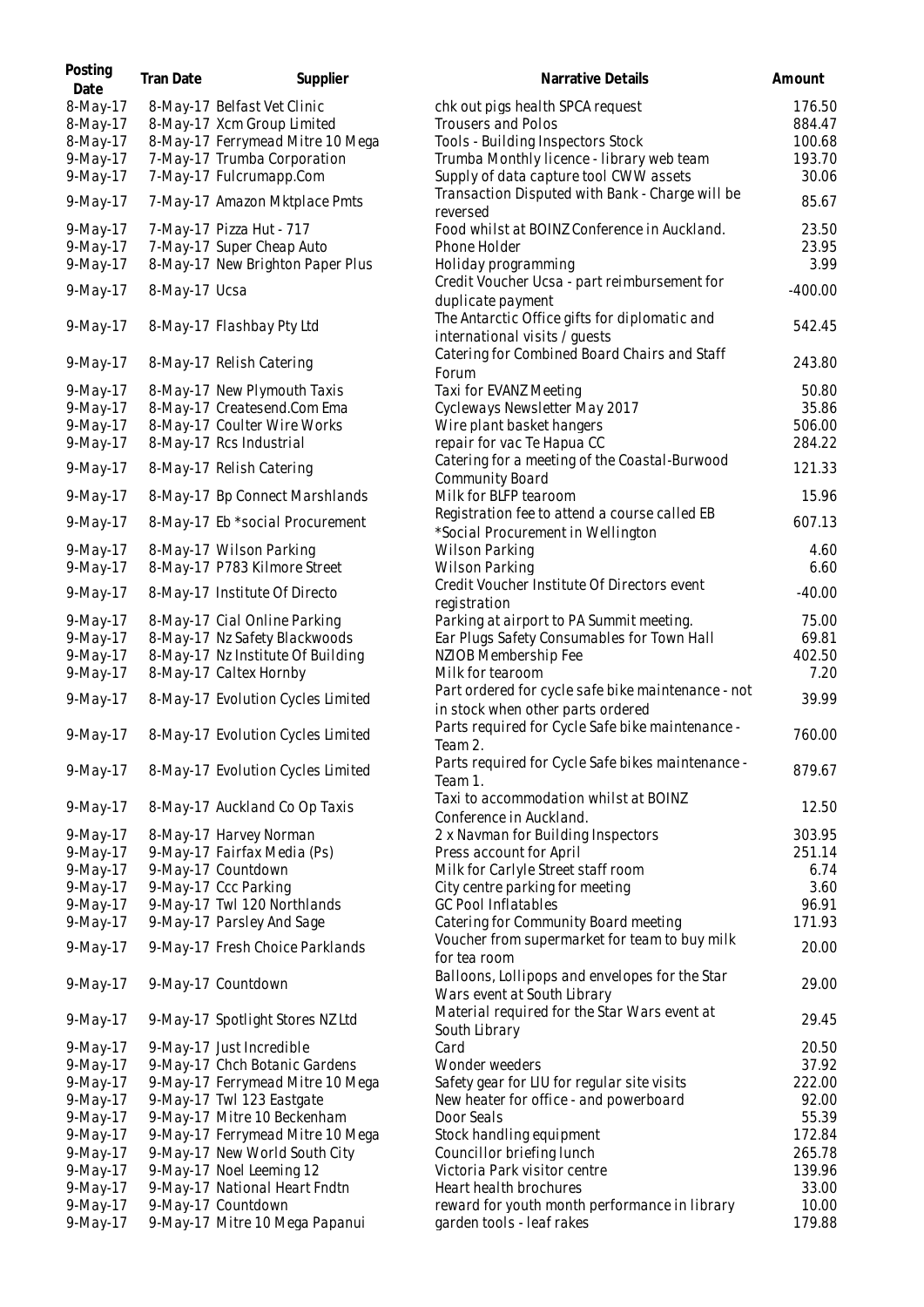| Posting<br>Date        | Tran Date        | Supplier                                                                 | Narrative Details                                                                                           | Amount           |
|------------------------|------------------|--------------------------------------------------------------------------|-------------------------------------------------------------------------------------------------------------|------------------|
| 9-May-17               |                  | 9-May-17 Masterpet Corp Ltd                                              | Dog food for feeding dogs held at CCC Animal<br><b>Shelter</b>                                              | 992.71           |
| 10-May-17              |                  | 7-May-17 Paypal *claridenglo                                             | Attendance at the Service Level Agreements:<br>Planning, Negotiating & Managing                             | 1895.00          |
| 10-May-17              |                  | 7-May-17 Officemax                                                       | Giveaway mints for the Engineering and Science<br>Careers fair at University of Canterbury                  | 42.18            |
| 10-May-17              |                  | 7-May-17 Dnh*godaddy.Com Nzd                                             | Go Daddy wildcard certificate for<br>*.ezproxy.christchurchcitylibraries.com                                | 362.24           |
| 10-May-17              |                  | 8-May-17 Www.Skggroup.Com.Au                                             | The Antarctic Office gifts for diplomatic and<br>international visits / guests                              | 477.11           |
| 10-May-17              |                  | 8-May-17 Dnh*godaddy.Com Nzd                                             | ITTI ITTI Exchange Hybrid Server UCC SAN SSL cert<br>up to 5 Servers 3 years Cancellation Credit<br>Vouche* | $-310.49$        |
| 10-May-17              |                  | 8-May-17 Dnh*godaddy.Com Nzd                                             | ITTI Exchange Hybrid Server UCC SAN SSL cert up<br>to 10 Servers 3 years                                    | 1034.98          |
| 10-May-17              |                  | 8-May-17 Www.Argo.Kiwi                                                   | Venue hire for engagement                                                                                   | 230.00           |
| 10-May-17              |                  | 8-May-17 Monsoon Poon                                                    | Food whilst at BOINZ Conference in Auckland.                                                                | 39.00            |
| 10-May-17              |                  | 9-May-17 Canterbury Horticult                                            | Board Project - Edible Garden Awards                                                                        | 500.00           |
| 10-May-17              |                  | 9-May-17 Nz Safety Blackwoods                                            | safety boots                                                                                                | 185.94           |
| 10-May-17              | 9-May-17 Ucsa    |                                                                          | Credit Voucher Ucsa - part reimbursement of                                                                 | $-198.75$        |
|                        |                  |                                                                          | duplicate payment                                                                                           |                  |
| 10-May-17<br>10-May-17 |                  | 9-May-17 Bridon New Zealand - Chch<br>9-May-17 The Service Company Ltd C | New winch for stadium, replacing broken one<br>Laundry Detergent and chemicals                              | 347.76<br>355.89 |
| 10-May-17              |                  | 9-May-17 Ymca Christchurch                                               | YMCA Christchurch - room hire for team meeting 6<br>April 2017                                              | 50.00            |
| 10-May-17              |                  | 9-May-17 Swimjoy NZ Ltd                                                  | Pool signs - Jellie Park                                                                                    | 590.00           |
| 10-May-17              |                  | 9-May-17 Property Council Of New Z                                       | Attendance to Women in Property Governance vs<br>Management                                                 | 92.00            |
| 10-May-17              |                  | 9-May-17 Nz Safety Blackwoods                                            | Safety gear for LIU for regular site visits<br>2 WC roll holders - Glue Place, social housing               | 206.07           |
| 10-May-17              |                  | 9-May-17 Bunnings - 9476                                                 | project (additional non-scoped items)Plastic<br>stake                                                       | 30.41            |
| 10-May-17              |                  | 9-May-17 Ecocentral Ltd                                                  | Dumping                                                                                                     | 14.46            |
| 10-May-17              | 9-May-17 les Ltd |                                                                          | lights                                                                                                      | 133.99           |
| 10-May-17              |                  | 9-May-17 Bunnings - 9482                                                 | auger drill bit 12mm/500mm                                                                                  | 41.34            |
| 10-May-17              |                  | 9-May-17 Blacks Fasteners Lt                                             | sst rod and nuts                                                                                            | 90.92            |
| 10-May-17              |                  | 9-May-17 New Zealand Planning Inst                                       | Registration fee for an NZPI Course called RC 1<br><b>Resource Consents</b>                                 | 450.00           |
| 10-May-17              |                  | 9-May-17 New Zealand Planning Inst                                       | Registration fees for an NZPI Course called RC1<br><b>Resource Consents</b>                                 | 1100.00          |
| 10-May-17              |                  | 9-May-17 Nams Group Ltd                                                  | Duplicate charge - charged three times but only<br>two attendees at course                                  | 684.25           |
| 10-May-17              |                  | 9-May-17 Sushi Time Southcity                                            | Council Briefing lunch                                                                                      | 77.30            |
| 10-May-17              |                  | 9-May-17 Sign Of The Kiwi                                                | Sign of the kiwi voucher for survey respondents<br>Port hills walking                                       | 100.00           |
| 10-May-17              |                  | 9-May-17 Picture Framing Services                                        | for sign of kiwi                                                                                            | 146.00           |
| 10-May-17              |                  | 9-May-17 New World St Martins                                            | morning tea supplies                                                                                        | 22.74            |
| 10-May-17              |                  | 9-May-17 Nice Technology                                                 | SiliconDust Freeview/IP converter                                                                           | 772.00           |
| 10-May-17              |                  | 9-May-17 Wilson Parking                                                  | Parking for Peninsula staff while at Civic for<br>meeting                                                   | 22.60            |
| 10-May-17              |                  | 9-May-17 Nams Group Ltd                                                  | NAMS Investment Logic Mapping Workshop<br>Catering for Papanui-Innes Community Board                        | 684.25           |
| 10-May-17              |                  | 9-May-17 New World Bishopdale                                            | Meeting held on 9 May 2017 at Papanui Library<br>and Service                                                | 70.29            |
| 10-May-17              |                  | 9-May-17 Countdown                                                       | Milk for resale in the shop                                                                                 | 15.92            |
| 10-May-17              |                  | 9-May-17 New World St Martins                                            | New World St Martins - Catering for Older Adults<br>network meeting on 10 May 2017.                         | 8.97             |
| 10-May-17              |                  | 10-May-17 Wgtn Combined Taxis                                            | Taxi whilst working at MBIE in Wellington.                                                                  | 39.10            |
| 10-May-17              |                  | 10-May-17 Gold Band Taxis                                                | Taxi whilst working at MBIE in Wellington.                                                                  | 40.70            |
| 10-May-17              |                  | 10-May-17 Ccc Parking                                                    | City centre parking for meeting                                                                             | 6.70             |
| 10-May-17              |                  | 10-May-17 Ccc Parking                                                    | car parking for city meeting                                                                                | 6.70             |
| 10-May-17              |                  | 10-May-17 Beckenham Service Ctr                                          | Parking coupons for Learning Centre team                                                                    | 46.50            |
| 10-May-17              |                  | 10-May-17 Wsl South City                                                 | supplies for new LTA Educator - LTA desk clean up<br>materials                                              | 88.58            |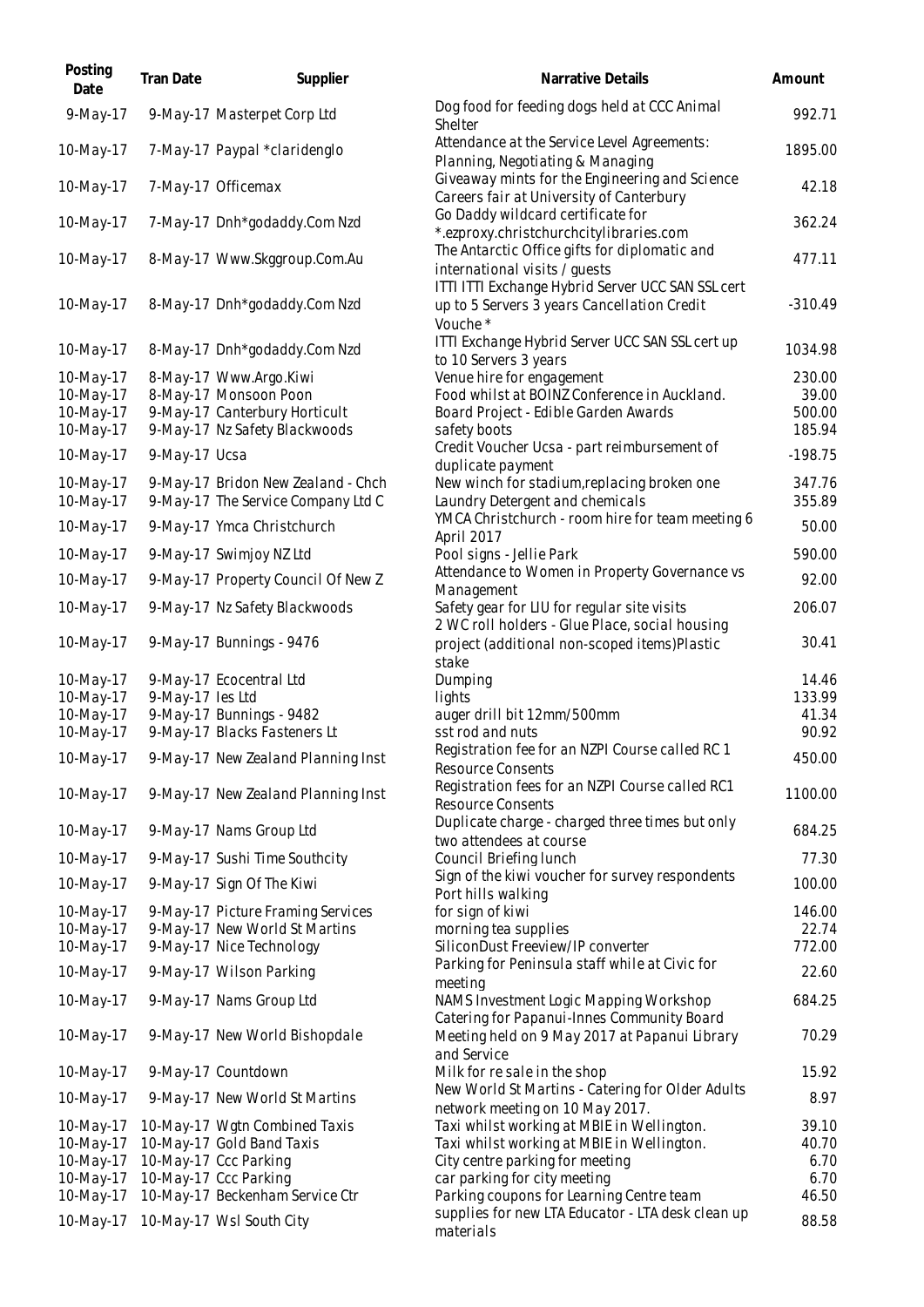| Posting<br>Date        | Tran Date         | Supplier                                                           | Narrative Details                                                                             | Amount          |
|------------------------|-------------------|--------------------------------------------------------------------|-----------------------------------------------------------------------------------------------|-----------------|
| 10-May-17              |                   | 10-May-17 Chch City Council Civic                                  | Car parking vouchers                                                                          | 62.00           |
| 10-May-17              |                   | 10-May-17 Ccc Parking                                              | Parking for meeting                                                                           | 3.60            |
| 10-May-17              |                   | 10-May-17 Chch City Council Civic                                  | Alcohol license for the play Echo concert                                                     | 207.00          |
| 10-May-17              |                   | 10-May-17 Gold Band Taxis                                          | Taxi work to Chch airport for SOLGM PA Forum                                                  | 49.80           |
| 10-May-17              |                   | 10-May-17 The Caxton Press                                         | already paid (01/05/17), awaiting credit from<br>Caxton/Microfilm Digital                     | 750.27          |
| 10-May-17              |                   | 10-May-17 Pak N Save Wainoni                                       | Halswell-Hornby-Riccarton Community<br>Leadership Day Expenses                                | 38.21           |
| 10-May-17              |                   | 10-May-17 Pegs Limited                                             | Stakes and dumpy pegs                                                                         | 111.32          |
| 10-May-17              |                   | 10-May-17 Placemakers Riccarton                                    | timber sealer and varnish                                                                     | 130.98          |
| 10-May-17              |                   | 10-May-17 Mitre 10 Beckenham                                       | Sprinkler replacement for broken one.                                                         | 18.68           |
| 10-May-17              |                   | 10-May-17 Cactus Outdoor Limited                                   | Bag for carrying poison and cutting tools                                                     | 152.15          |
| 10-May-17              |                   | 10-May-17 Placemakers Chch South                                   | HQP sledgehammer fence repairs                                                                | 75.39           |
| 10-May-17              | 10-May-17 Kiwigas |                                                                    | gas bottle swap                                                                               | 59.80           |
| 10-May-17<br>10-May-17 |                   | 10-May-17 Just Incredible<br>10-May-17 Countdown Chch Airport      | boxes, wrapping for Korean trip gifts<br>coffee and 2 x milf for Antarctic office             | 11.50<br>17.35  |
|                        |                   |                                                                    | Boxes, wrapping, ribbon for Korean trip gifts -                                               |                 |
| 10-May-17              |                   | 10-May-17 Spotlight Stores NZ Ltd                                  | Busan and KOPRI                                                                               | 25.82           |
| 11-May-17              |                   | 7-May-17 Luggage Pros                                              | The Antarctic Office gifts for diplomatic and<br>international visits / quests                | 236.58          |
|                        |                   |                                                                    | Professional training - Australian Registrars                                                 |                 |
| 11-May-17              |                   | 8-May-17 Registrars.Org                                            | Committee (ARC)                                                                               | 60.18           |
| 11-May-17              |                   | 8-May-17 Registrars.Org                                            | Professional Subscription - Australian Registrars<br>Committee (ARC) membership fees          | 196.96          |
| 11-May-17              |                   | 9-May-17 Www.Aliexpress.Com                                        | New ear pieces for radio comms equipment for VH<br>in the gallery.                            | 29.65           |
| 11-May-17              |                   | 9-May-17 Whitcoulls Sth City 95                                    | Cards                                                                                         | 11.98           |
| 11-May-17              |                   | 9-May-17 Future Publishing Ltd                                     | Computer Arts magzine subscription renewal                                                    | 208.11          |
| 11-May-17              |                   | 9-May-17 Paknsave Moorhouse                                        | Extension cord and power board for Careers fair<br>at Canterbury Uni. IT and Business Support | 12.34           |
| 11-May-17              |                   | 9-May-17 Sprout Social                                             | ITDC SproutSocial monthly sub 2017-05                                                         | 478.64          |
| 11-May-17              |                   | 9-May-17 Registrars.Org                                            | Fee for Australasian Registrars committee courier<br>training workshop/conference             | 196.96          |
| 11-May-17              |                   | 9-May-17 Gus*spot Messenger                                        | Spot Tracker Subscription                                                                     | 24.53           |
| 11-May-17              |                   | 10-May-17 Westfield Gift Voucher                                   | Voucher for payment to Directior for extra Crash<br>Bash film editing                         | 50.00           |
| 11-May-17              |                   | 10-May-17 Parkhouse Rd Garden                                      | screened soil for turf repairs<br>Taxi fare from Auckland airport to venue Grand              | 72.90           |
|                        |                   | 11-May-17 10-May-17 Corporate Cabs Limit                           | Millenuim for SOLGM Professional<br>Administrative                                            | 77.00           |
| $11$ -May-17           |                   | 10-May-17 Mrc Global (NZ) Ltd                                      | Workshop Supplies - WO                                                                        | 253.48          |
| 11-May-17              |                   | 10-May-17 New Zealand Planning Inst                                | NZPI Conference Resource Consents for 24 May                                                  | 650.00          |
| 11-May-17<br>11-May-17 |                   | 10-May-17 Anderson & Hill<br>10-May-17 Wilson Parking              | 5-3-08-4160 Vehicle counters - Car parking<br>car parking for city meeting                    | 75.00<br>6.60   |
| 11-May-17              |                   | 10-May-17 The Coffee Club Christchu                                | Meeting With Korean Consul General prior to                                                   | 12.50           |
| 11-May-17              |                   | 10-May-17 Nz Safety Blackwoods                                     | Korea visit<br>Safety Boots                                                                   | 372.36          |
| 11-May-17              |                   | 10-May-17 Christchurch Cleaning Sup                                | large plastic rubbish bags                                                                    | 203.18          |
| 11-May-17              | 10-May-17 Eianz   |                                                                    | Registration fee (Developing a world class system<br>for resource management)                 | 60.00           |
| 11-May-17              |                   | 10-May-17 Loose Change                                             | A roll of ribbon for gift wrapping                                                            | 3.50            |
| 11-May-17              |                   | 10-May-17 Bunnings - 9476                                          | replacement broken screwdrivers and inspection<br>mirror Pioneer                              | 40.85           |
| 11-May-17<br>11-May-17 |                   | 10-May-17 M J Shardlow & Colid<br>10-May-17 Dawes Grain & Stock Fd | Floor Tape for Rams Games<br>carrots for big animals                                          | 683.10<br>13.00 |
| 11-May-17              |                   | 10-May-17 Mainland Taxi 121                                        | Taxi from airport to home from BOINZ Conference<br>in Auckland.                               | 46.10           |
| 11-May-17              |                   | 10-May-17 Abstract Designs                                         | Gifts for Korean trip May 2017                                                                | 215.00          |
| 11-May-17              |                   | 11-May-17 Pegasus Arms                                             | Farewell for leaving staff member                                                             | 80.00           |
| 11-May-17<br>11-May-17 |                   | 11-May-17 Twl 220 Riccarton<br>11-May-17 Wgtn Combined Taxis       | 4x 8GB flash drives for photo and data backups<br>Taxi whilst working at MBIE in Wellington.  | 19.88<br>44.80  |
| 11-May-17              |                   | 11-May-17 Ccc Parking                                              | Car Parking to Attend RSU Health and Safety<br>Meeting Civic Offices                          | 5.15            |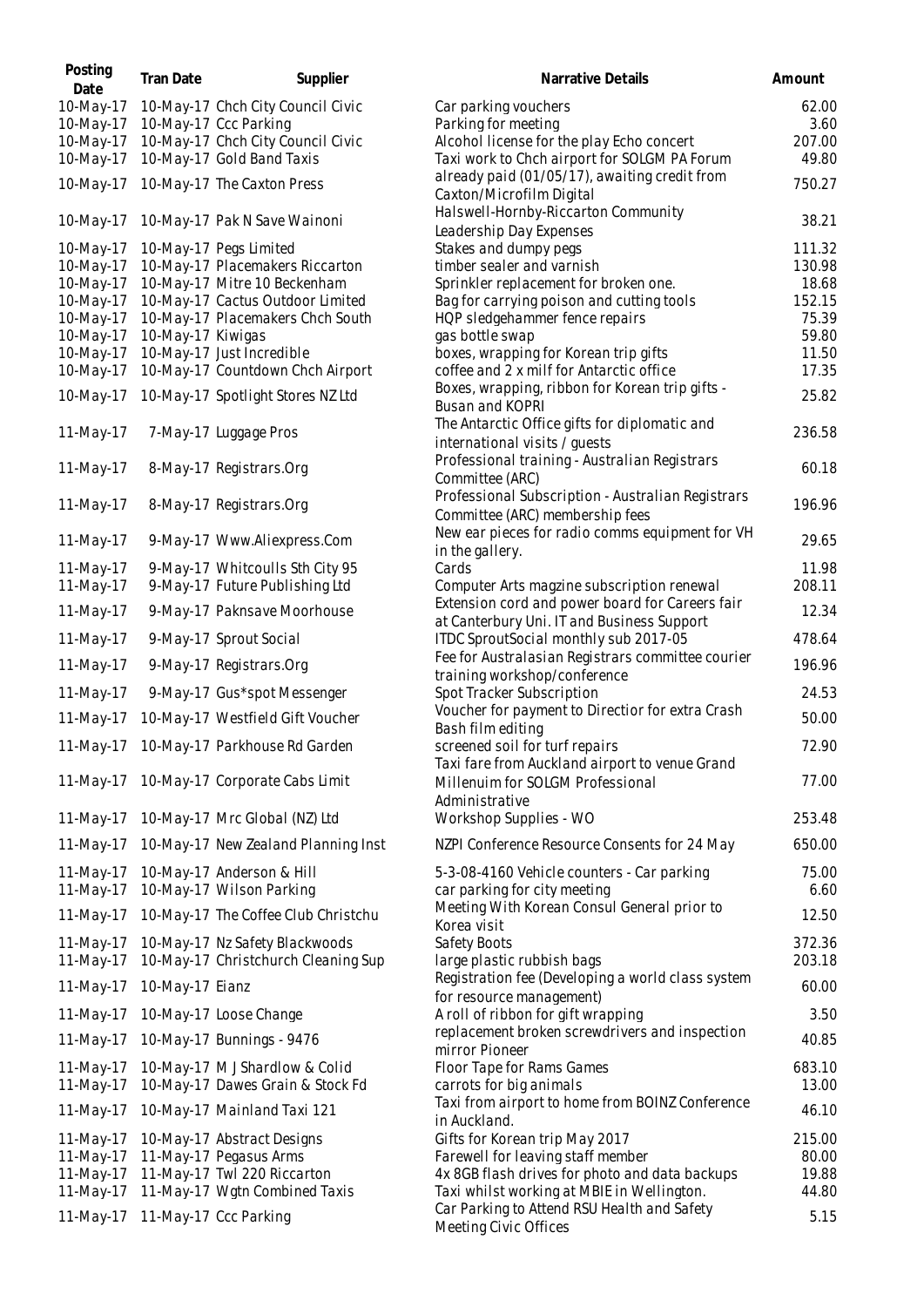| Posting<br>Date        | Tran Date             | Supplier                                                 | Narrative Details                                                                                              | Amount        |
|------------------------|-----------------------|----------------------------------------------------------|----------------------------------------------------------------------------------------------------------------|---------------|
| 11-May-17<br>11-May-17 |                       | 11-May-17 Mitre 10 Mega Papanui<br>11-May-17 Ccc Parking | Skates for moving crates<br>Parking for meeting                                                                | 68.94<br>5.15 |
| 11-May-17              |                       | 11-May-17 New World South City                           | Morning tea for contractors meeting re new<br>Maintenance Contracts                                            | 85.00         |
| 11-May-17              |                       | 11-May-17 Animates Papanui                               | Oxygen weed for the fish tank.                                                                                 | 5.00          |
| 11-May-17              |                       | 11-May-17 Goldpine Christchurch                          | timber to replace rotten and damaged memorial<br>seat top                                                      | 165.90        |
| 11-May-17              |                       | 11-May-17 Countdown                                      | popcorn for GameZone - regular event at Linwood<br>for 8-12 yr olds to encourage play outside of<br>technology | 3.00          |
| 11-May-17<br>11-May-17 |                       | 11-May-17 Jaycar Pty Ltd<br>11-May-17 Trademe Paynow     | Antenna splitter with F type connectors<br>Samsung Tab A 9.7 inch Case Cover                                   | 9.90<br>15.90 |
| 11-May-17              |                       | 11-May-17 Cq Group Limited                               | 3 sets Banner Rails for Asset Management Poster<br>display                                                     | 224.25        |
| 11-May-17              |                       | 11-May-17 Twl 120 Northlands                             | Frames for x7 BOINZ Awards.<br>Laura Ferguson Trust - Catering for Spreydon-                                   | 14.00         |
| 11-May-17              |                       | 11-May-17 Laura Fergusson Trust (Ca                      | Cashmere Community Board meeting on 2 May<br>2017.                                                             | 145.99        |
| 12-May-17              |                       | 9-May-17 Paypal *mr Bf Davis                             | Modification Radio Licences                                                                                    | 107.81        |
| 12-May-17              |                       | 9-May-17 Christchurch Airport                            | <b>EVANZ Meeting</b>                                                                                           | 64.00         |
| 12-May-17              |                       | 10-May-17 Pmi - Certification                            | Project Management Institiute membership fee                                                                   | 89.06         |
| 12-May-17              |                       | 10-May-17 Shed 5 Restaurant & Bar                        | Dinner whilst working at MBIE in Wellington                                                                    | 41.50         |
| 12-May-17              |                       | 10-May-17 Arcsinfo.Org                                   | ARCS conference registration                                                                                   | 385.92        |
| 12-May-17              |                       | 10-May-17 Registrars.Org                                 | ARC courier training                                                                                           | 414.83        |
| 12-May-17              |                       | 10-May-17 Madinz NZ Catalogue                            | A gift (wooden framed bone carving) for Mayoral<br>visit to Korea in June, and other gift items                | 445.63        |
| 12-May-17              |                       | 10-May-17 Smk*wufoo.Com Charge                           | vendor registration site                                                                                       | 44.46         |
| 12-May-17              |                       | 10-May-17 McDonalds A/port Dom                           | Food whilst at BOINZ conference in Auckland<br>Attendance at Property Council Network                          | 10.30         |
| 12-May-17              |                       | 11-May-17 Property Council Of New Z                      | presentation on CIAL                                                                                           | 110.40        |
| 12-May-17              |                       | 11-May-17 Seedling New Zealand                           | Goods for resale                                                                                               | 88.52         |
| 12-May-17              |                       | 11-May-17 Americanos                                     | Breakfast whilst working at MBIE in Wellington                                                                 | 21.70         |
| 12-May-17              |                       | 11-May-17 Manpreet Singh - Mainland                      | Taxi whilst working at MBIE in Wellington.                                                                     | 45.00         |
| 12-May-17              |                       | 11-May-17 Super Cheap Auto                               | two wheels for wheelbarrows                                                                                    | 65.34         |
| 12-May-17              |                       | 11-May-17 James Walker New Zealand                       | Workshop Consumables - Standing work order(@<br>Separate Invoices                                              | 449.42        |
|                        |                       | 12-May-17 11-May-17 Jb Hi-Fi Riccarton                   | New aux cords for group fitness sound system                                                                   | 31.60         |
| $12$ -May-17           |                       | 11-May-17 Cial Online Parking                            | Parking for travel to Auckland                                                                                 | 32.00         |
| 12-May-17              |                       | 11-May-17 Software Education                             | Agile Test Automation training                                                                                 | 2242.50       |
| 12-May-17              |                       | 11-May-17 Smiths City 8241                               | fridge to replace old dead one in nursery tea<br>room                                                          | 376.92        |
|                        |                       | 12-May-17 11-May-17 Property Council Of New Z            | Women In Property - Governance vs Management<br>24/5/17                                                        | 128.80        |
| 12-May-17              |                       | 11-May-17 Bunnings - 9476                                | 2 tiles for splash back in camp kitchen                                                                        | 29.04         |
| 12-May-17              | 11-May-17 1 \$ 8 Shop |                                                          | Craft supplies for Makerspace at Redwood<br>Library                                                            | 6.00          |
| 12-May-17              |                       | 11-May-17 Spotlight Pty Ltd                              | For props for Kids fest activity                                                                               | 113.49        |
| 12-May-17              |                       | 11-May-17 Brinkley Resort                                | Attendance at Local Government Conference<br>Methven 2017                                                      | 510.00        |
| 12-May-17              |                       | 11-May-17 Brinkley Resort                                | Local government NZ conference Methven 2017<br>Accommodation elected member                                    | 585.00        |
| 12-May-17              |                       | 11-May-17 Hcd Flow - Chch                                | Camlock fittings and adaptors for submersible<br>pump at Jellie Park Pool                                      | 44.70         |
| 12-May-17              |                       | 11-May-17 R & S Trade Group Ltd                          | Deposit for lifting frame and harness for confined<br>space entry at Jellie Park                               | 250.00        |
| 12-May-17              |                       | 11-May-17 Humes Pipeline Systems                         | 2 No. manhole lifters for summer pools.                                                                        | 326.60        |
| 12-May-17              |                       | 11-May-17 Bunnings - 9482                                | <b>Nuts M12 X24</b>                                                                                            | 19.92         |
| 12-May-17              |                       | 11-May-17 Bunnings - 9476                                | pH measure kit                                                                                                 | 12.54         |
| 12-May-17              |                       | 11-May-17 Oderings Nurseries                             | pH measure kit                                                                                                 | 19.99         |
| 12-May-17              |                       | 11-May-17 Banfields Of Beckenham                         | HQP Volunteer bbq planting day 13/05/2017                                                                      | 60.00         |
| 12-May-17              |                       | 11-May-17 Cyclone Cycles & Mowers L                      | Repair Brushcutter plant no. 1834                                                                              | 313.30        |
| 12-May-17              |                       | 11-May-17 Nz Safety Blackwoods                           | <b>Protector Gloves</b>                                                                                        | 20.12         |
| 12-May-17              |                       | 11-May-17 Officemax                                      | Promotion material for Career Expo                                                                             | 59.00         |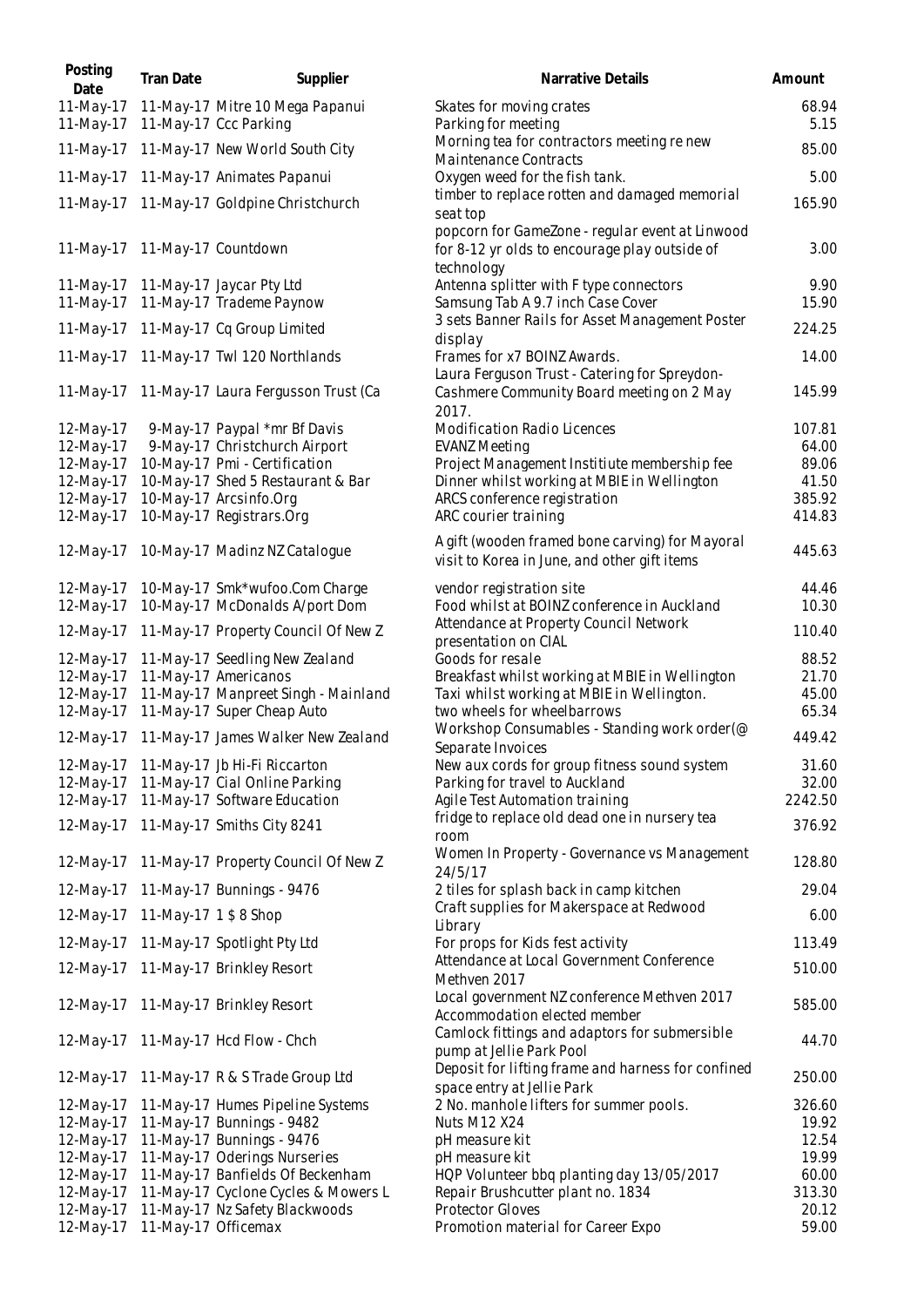| Posting<br>Date           | Tran Date           | Supplier                                                                 | Narrative Details                                                                                             | Amount           |
|---------------------------|---------------------|--------------------------------------------------------------------------|---------------------------------------------------------------------------------------------------------------|------------------|
| 12-May-17                 |                     | 11-May-17 Nz Safety Blackwoods                                           | Protective Gear for Staff                                                                                     | 60.67            |
| 12-May-17                 |                     | 11-May-17 Corporate Cabs Limit                                           | Travel in Wellington, receipt is missing as went<br>through the washing machine                               | 55.00            |
| 12-May-17                 | 11-May-17 2 Cheap   |                                                                          | wrapping for Korea trip gifts                                                                                 | 10.90            |
| 12-May-17                 |                     | 11-May-17 Acquisitions Northlands                                        | Gifts for Korean trip May 2017<br>Padlocks cable ties for internal gates keeping                              | 69.98            |
| 12-May-17                 |                     | 11-May-17 Bunnings - 9482                                                | users out of felling area                                                                                     | 515.69           |
| 12-May-17                 |                     | 12-May-17 Mitre 10 Mega Papanui                                          | d shackles, 6 wheelbarrow tubes, 6 pks gloves, 4<br>chain split links, 2 weeders, 1 grubber, 4<br>wheelbarrow | 442.76           |
| $12$ -May-17<br>12-May-17 |                     | 12-May-17 Nzrc Online Shop<br>12-May-17 Ccc Parking                      | First Aid Revalidation - (Maintenance)<br>car park for city meeting                                           | 260.00<br>2.05   |
| 12-May-17                 |                     | 12-May-17 James Bull & Co                                                | Master Key For Aranui/ Wainoni - Stock key EDL1-<br>14                                                        | 19.55            |
|                           |                     | 12-May-17 12-May-17 Armstrong Locksmiths                                 | CF1 Stock Master Key for New safe - AQVOM-32                                                                  | 21.90            |
|                           |                     | 12-May-17 12-May-17 Armstrong Locksmiths                                 | Keys for Committee - St Martins Opawa Toy<br>Library - Bridget S to send invoice for payment by<br>committ *  | 108.00           |
| $12$ -May-17              |                     | 12-May-17 Mister Minit The Palms                                         | keys for the boardroom and key chain                                                                          | 34.70            |
| 12-May-17                 |                     | 12-May-17 Mitre 10 Mega Papanui                                          | Yard Broom for Fendlaton Library and Service<br>Centre building                                               | 29.98            |
| 12-May-17                 |                     | 12-May-17 Better Burger Vulcan Ln                                        | Lunch SOLGM PA/Administrators Conference<br>Auckland, Marieke attended.                                       | 11.00            |
| 12-May-17                 |                     | 12-May-17 Registry Cashiers                                              | digital image for use in new exhibitions                                                                      | 29.90            |
| $12$ -May-17<br>12-May-17 |                     | 12-May-17 Placemakers Riccarton<br>12-May-17 New World Stanmore          | turps and compressed air duster gun<br>Food for assistants arrival in NZ                                      | 35.38<br>77.69   |
| 12-May-17                 |                     | 12-May-17 Sushi Cafe & Restaurant                                        | HQP Volunteer catering planting day 13/05/2017                                                                | 36.00            |
| 12-May-17                 |                     | 12-May-17 Countdown                                                      | HQP Volunteer planting day catering 13/05/2017                                                                | 102.21           |
| $12$ -May-17              |                     | 12-May-17 Mitre 10 Mega Hornby                                           | HQP Volunteer PPE Planting Days                                                                               | 476.67           |
| 12-May-17                 |                     | 12-May-17 Twl 123 Eastgate                                               | Misc - freeview box for temporary<br>accommodation unit                                                       | 135.10           |
| 12-May-17                 |                     | 12-May-17 Ascotia Off Queen                                              | Printing of proxy votes for BOINZ meeting                                                                     | 4.20             |
| 12-May-17                 |                     | 12-May-17 Christchurch City Cncl                                         | car park coupons to attend meetings at civic                                                                  | 46.50            |
|                           |                     | 15-May-17 10-May-17 Wilson Parking<br>15-May-17 11-May-17 Wilson Parking | City centre parking for meeting<br>City centre parking for meeting                                            | 5.60<br>4.60     |
|                           |                     | 15-May-17 11-May-17 Pmi - Membership                                     | Project Management Institute Membership<br>Renewal                                                            | 283.50           |
|                           |                     | 15-May-17 11-May-17 Facebk *r6puvcazw2                                   | <b>Botanic Gardens</b>                                                                                        | 11.64            |
| 15-May-17                 |                     | 11-May-17 Facebk *t6puvcazw2                                             | spatial plan                                                                                                  | 18.39            |
| 15-May-17                 |                     | 11-May-17 Curators House                                                 | Cost recovered part of Curators edible garden<br>workshop                                                     | 300.00           |
| 15-May-17                 |                     | 11-May-17 The Dubliner Irish B                                           | Pre conference dinner                                                                                         | 18.00            |
| 15-May-17                 |                     | 11-May-17 The Dubliner Irish B                                           | EM dinner prior Local Government Conference                                                                   | 46.50            |
|                           |                     | 15-May-17 11-May-17 Browserstack.Com                                     | ITDC BrowserStack Annual renewal 2017-05-11<br>Device, Browser testing software                               | 521.31           |
| 15-May-17                 |                     | 11-May-17 Christchurch Airport                                           | Airport car parking for day while travelling to<br>MBIE in Wellington                                         | 25.00            |
| 15-May-17                 |                     | 11-May-17 Paypal *mrsbottomle                                            | internal support and engagement                                                                               | 46.00            |
| 15-May-17<br>15-May-17    |                     | 12-May-17 Bealeys Speights Ale Hous<br>12-May-17 Spotify P025f5ce3a      | Farewell for leaving staff member<br>5306-4615 Monthly Music Sub                                              | 30.00<br>14.99   |
| 15-May-17                 |                     | 12-May-17 A A Driver Training                                            | voucher prize draw for survey - Crash Bash 2017                                                               | 75.00            |
| 15-May-17                 |                     | 12-May-17 A A Driver Training                                            | AA driving voucher survey prize for Crash Bash                                                                | 75.00            |
| 15-May-17                 |                     | 12-May-17 Nz Safety Blackwoods                                           | Safety clothing                                                                                               | 61.21            |
| 15-May-17                 |                     | 12-May-17 Nzrc Online Shop                                               | First Aid Training Revalidation                                                                               | 260.00           |
| 15-May-17<br>15-May-17    |                     | 12-May-17 Nzrc Online Shop<br>12-May-17 Egmont Commercial Lt M/O         | First Aid Revalidation - (2 days Training)<br>weed mat for new stock standing area                            | 450.00<br>246.10 |
| 15-May-17                 |                     | 12-May-17 Bunnings - 9476                                                | WD40 Lube spray                                                                                               | 17.96            |
| 15-May-17                 |                     | 12-May-17 M J Shardlow & Colid                                           | Tape for stadium floor                                                                                        | 207.00           |
| 15-May-17                 | 12-May-17 The Lodge |                                                                          | CBNZ Conference Accommodation fee                                                                             | 121.00           |
| 15-May-17                 |                     | 12-May-17 Createsend.Com Ema                                             | Heritage Week                                                                                                 | 10.03            |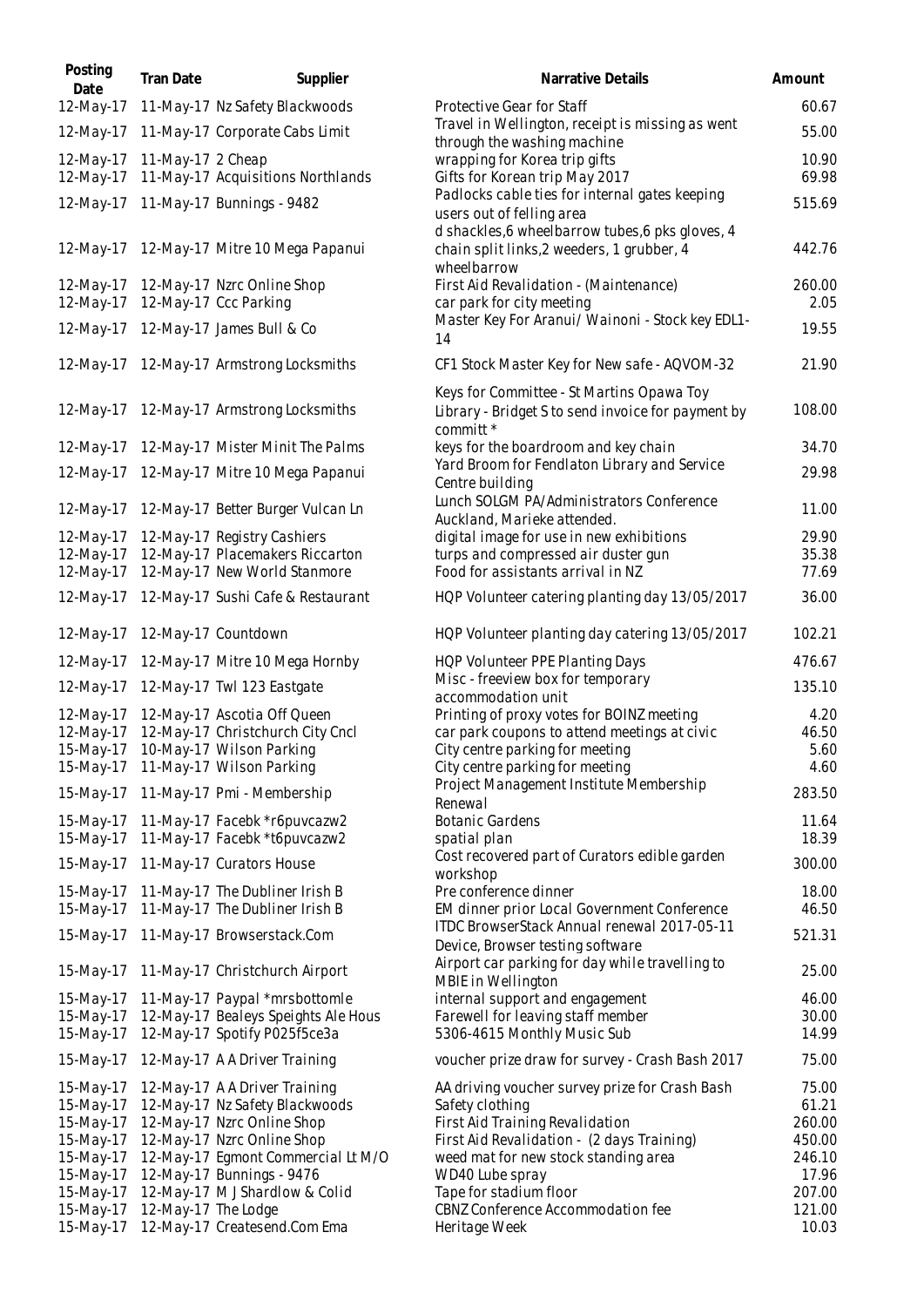| Posting<br>Date | <b>Tran Date</b>      | Supplier                                 | Narrative Details                                                                         | Amount   |
|-----------------|-----------------------|------------------------------------------|-------------------------------------------------------------------------------------------|----------|
| 15-May-17       |                       | 12-May-17 Createsend.Com Ema             | Go Ahead newsletter                                                                       | 16.69    |
| 15-May-17       |                       | 12-May-17 Createsend.Com Ema             | Newsline 12 May                                                                           | 84.40    |
| 15-May-17       |                       | 12-May-17 Eastgate Post Shop             | Library Content PP Box 3845                                                               | 190.00   |
|                 |                       | 12-May-17 Bunnings - 9482                |                                                                                           |          |
| 15-May-17       |                       |                                          | Door Hook                                                                                 | 35.29    |
| 15-May-17       |                       | 12-May-17 Wilson Parking                 | <b>Wilson Parking</b>                                                                     | 6.60     |
| 15-May-17       |                       | 12-May-17 The Palms Shopping Centre      | Koha for Music Month Performers                                                           | 154.50   |
| 15-May-17       |                       | 12-May-17 Crisp On Edgeware              | Food for assistants arrival in NZ                                                         | 67.38    |
| 15-May-17       |                       | 12-May-17 R & S Trade Group Ltd          | Credit Voucher R & S Trade Group Ltd<br>3 wheelbarrow pins returned for credit,4          | $-95.12$ |
| 15-May-17       |                       | 13-May-17 Mitre 10 Mega Papanui          | wheelbarrow parts re wheels, box flat head nails,<br>screws                               | 28.08    |
| 15-May-17       |                       | 13-May-17 The Fabric Store Chch          | Leather for Binding                                                                       | 40.00    |
| 15-May-17       |                       | 13-May-17 Twl 220 Riccarton              | Leadership Day Attendee bags                                                              | 30.00    |
|                 |                       |                                          | Halswell-Hornby-Riccarton Community                                                       |          |
| 15-May-17       |                       | 13-May-17 Countdown                      | Leadership Day Expenses                                                                   | 64.06    |
| 15-May-17       |                       | 13-May-17 Challenge Halswell             | HQP Gas bottle fill community work days                                                   | 24.98    |
| 15-May-17       |                       | 13-May-17 Burwood Produce                | Hire of horse float to collect stray horse                                                | 25.00    |
| 15-May-17       |                       | 13-May-17 Belfast Vet Clinic             | cost of vaccination for goat (Bonnie)                                                     | 29.50    |
|                 |                       |                                          | Taxi from Christchurch airport to home from                                               | 48.30    |
| 15-May-17       |                       | 14-May-17 Blue Star Taxis                | SOLGM Professional Administrative conference                                              |          |
|                 |                       |                                          | Taxi fare while attending government conference                                           |          |
|                 |                       | 15-May-17 14-May-17 Wgtn Combined Taxis  | in Wellington                                                                             | 37.70    |
|                 |                       |                                          | Taxi Wgtn hotel to Wgtn airport after SOLGM PA                                            |          |
| 15-May-17       |                       | 14-May-17 Auckland Co Op Taxis           | forum                                                                                     | 70.70    |
|                 |                       |                                          |                                                                                           |          |
| 15-May-17       |                       | 14-May-17 Ecocentral Ltd                 | Dump fees                                                                                 | 14.46    |
| 15-May-17       | 14-May-17 Alert Taxi  |                                          | Airport to Hotel PA Summit Conference                                                     | 88.90    |
| 15-May-17       |                       | 14-May-17 Z Cashmere                     | morning tea supplies for mtb volunteers                                                   | 15.96    |
| 15-May-17       |                       | 14-May-17 Mitre 10 Beckenham             | Box of sure fix screws for trap box repair                                                | 23.62    |
| 15-May-17       |                       | 14-May-17 Ecocentral Ltd                 | Rubbish dump fees                                                                         | 385.60   |
| 15-May-17       |                       | 15-May-17 The Warehouse Online           | Family games for foyer tables as some of the<br>existing ones were worn out or incomplete | 83.00    |
| 15-May-17       |                       | 15-May-17 Countdown                      | dishwasher tablets for community facilities                                               | 34.00    |
| 15-May-17       |                       | 15-May-17 Scarlett Hydraulics            | In House Maintenance - Work Order Wet Silo<br><b>Hydraulic Pack</b>                       | 2829.34  |
| 15-May-17       |                       | 15-May-17 Vendhq.Com                     | Vend monthly licence - Libraries                                                          | 674.00   |
|                 |                       | 15-May-17 15-May-17 Twl 175 South City   | Drink bottles for use in gallery space by<br>installation team working                    | 24.00    |
|                 |                       | 15-May-17 15-May-17 Orphans Kitchen      | Lunch while in Auckland                                                                   | 17.00    |
| 15-May-17       |                       | 15-May-17 Bambina Newmarket              | Breakfast, Auckland                                                                       | 40.50    |
| 15-May-17       |                       | 15-May-17 Pak N Save Riccarton           | cleaning gear for staff MV.                                                               | 40.37    |
| 15-May-17       |                       | 15-May-17 Gunworks Limited               | fit suppressor to zsatav .223 rifle                                                       | 365.00   |
| 15-May-17       |                       | 15-May-17 Twl 175 South City             | Public programme supplies                                                                 | 10.00    |
|                 |                       | 15-May-17 15-May-17 Peter Timbs Meats    | sausages for parks interagency networking event                                           | 32.20    |
|                 |                       |                                          | (DOC, Ecan, CCC, Selwyn, Orton Bradley)<br>screwdriver, measure tape for LTA and Vic Park |          |
|                 |                       | 15-May-17 15-May-17 Mitre 10 Beckenham   | office use                                                                                | 35.33    |
| 15-May-17       |                       | 15-May-17 The Warehouse Online           | Zip A4 folders for protection of documents<br>outside of the office                       | 27.50    |
| 15-May-17       | 15-May-17 The V Grill |                                          | Dinner during PA Summit Conference                                                        | 62.00    |
|                 |                       | 15-May-17 15-May-17 Noel Leeming 20      | Consumables for after-school club                                                         | 15.98    |
| $15$ -May-17    |                       | 15-May-17 Wsl Eastgate                   | <b>Brother Label Tapes</b>                                                                | 95.98    |
| 15-May-17       |                       | 15-May-17 Caltex Redwood                 | Milk for Redwood Library Staffroom                                                        | 7.40     |
|                 |                       | 15-May-17 15-May-17 Rangiora Hardware    | screws for garage door and battery's for door<br>openers                                  | 31.65    |
|                 |                       | 15-May-17 15-May-17 The Warehouse Online | facepaint for lions fanzone                                                               | 167.00   |
| 16-May-17       |                       | 14-May-17 Hms Airport Terminal           | Meals - Auckland                                                                          | 11.00    |
| 16-May-17       | 14-May-17 Safran      |                                          | Meals - Auckland                                                                          | 64.00    |
|                 |                       |                                          |                                                                                           |          |
|                 |                       | 16-May-17 15-May-17 A A Driver Training  | voucher prize draw for survey - Crash Bash 2017                                           | 75.00    |
|                 |                       | 16-May-17 15-May-17 A A Driver Training  | voucher prize draw for survey - Crash Bash 2017                                           | 75.00    |
|                 |                       | 16-May-17 15-May-17 A A Driver Training  | voucher prize draw for survey - Crash Bash 2017                                           | 75.00    |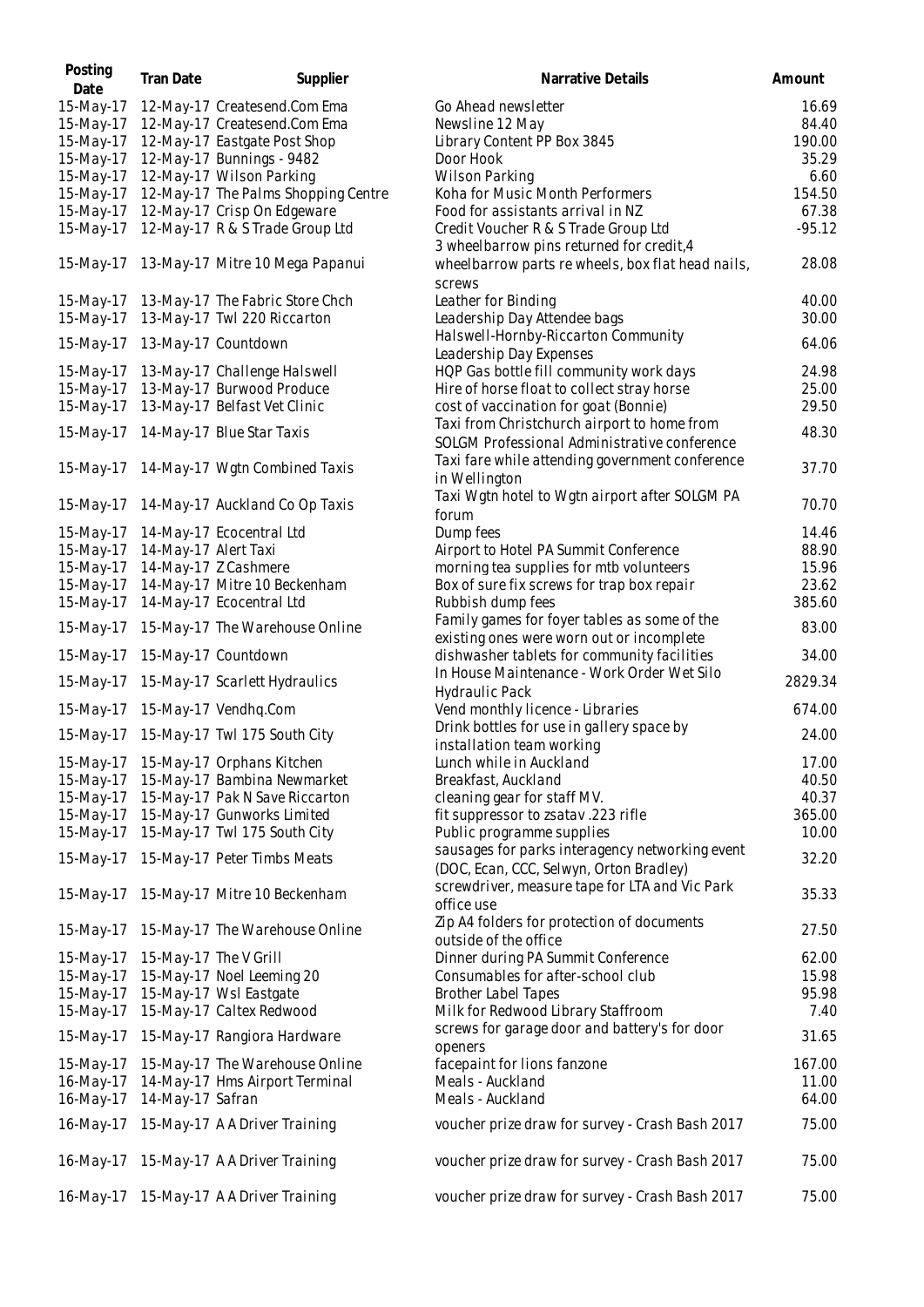| Posting<br>Date | Tran Date | Supplier                                      | Narrative Details                                                                                      | Amount   |
|-----------------|-----------|-----------------------------------------------|--------------------------------------------------------------------------------------------------------|----------|
| 16-May-17       |           | 15-May-17 A A Driver Training                 | voucher prize draw for survey - Crash Bash 2017                                                        | 75.00    |
| 16-May-17       |           | 15-May-17 A A Driver Training                 | voucher prize draw for survey - Crash Bash 2017                                                        | 75.00    |
| 16-May-17       |           | 15-May-17 A A Driver Training                 | voucher prize draw for survey - Crash Bash 2017                                                        | 75.00    |
|                 |           | 16-May-17 15-May-17 A A Driver Training       | voucher prize draw for survey - Crash Bash 2017                                                        | 75.00    |
| 16-May-17       |           | 15-May-17 A A Driver Training                 | voucher prize draw for survey - Crash Bash 2017                                                        | 75.00    |
| 16-May-17       |           | 15-May-17 Createsend.Com Ema                  | Friends of the Art Gallery email                                                                       | 13.81    |
| 16-May-17       |           | 15-May-17 Createsend.Com Ema                  | Port Hills fire resident update 15 May                                                                 | 15.51    |
| 16-May-17       |           | 15-May-17 Bunnings - 9476                     | Credit Voucher Bunnings - 9476                                                                         | $-29.40$ |
| 16-May-17       |           | 15-May-17 Mister Minit Merivale               | X15 KEYS new staff                                                                                     | 95.10    |
| 16-May-17       |           | 15-May-17 Bunnings - 9476                     | Tools for new team.                                                                                    | 245.08   |
| 16-May-17       |           | 15-May-17 Terra Viva Home & Garden            | Tools for MV.                                                                                          | 489.37   |
| 16-May-17       |           | 15-May-17 Ecocentral Ltd                      | Styx greenwaste disposal fee                                                                           | 9.60     |
| 16-May-17       |           | 15-May-17 Assoc Admin Professionals           | Professional Membership for the Assoc. of<br>Administrative Professionals Inc.                         | 190.55   |
|                 |           | 16-May-17 15-May-17 Assoc Admin Professionals | Professional Membership for the Assoc. of<br>Administrative Professionals Inc.                         | 190.55   |
| 16-May-17       |           | 15-May-17 Couplands Bakeries                  | Halswell-Hornby-Riccarton Community<br>Leadership Day Expenses                                         | 21.37    |
| 16-May-17       |           | 15-May-17 Wilson Parking                      | Parking for Little River staff at Civic meeting                                                        | 14.60    |
| 16-May-17       |           | 15-May-17 Caltex Hornby                       | Milk for tearoom                                                                                       | 7.20     |
| 16-May-17       |           | 15-May-17 Accessman City                      | Scissor lift to fix bracing on basketball hoop<br>structure                                            | 277.15   |
| 16-May-17       |           | 15-May-17 TL Parker Ltd                       | x3 radio charging bay repairs                                                                          | 1035.00  |
| 16-May-17       |           | 15-May-17 Bunnings - 9482                     | New toilet for the Standard Cabins plus other<br>maintenance items                                     | 203.07   |
| 16-May-17       |           | 15-May-17 Farmers Moorehouse                  | Replacement 2 x Sandwich Press for BG staff                                                            | 259.98   |
| 16-May-17       |           | 16-May-17 Z Moorhouse                         | gas bottle refill for path weed control burner                                                         | 107.70   |
|                 |           |                                               | Printing of photo for Community Pride Garden                                                           |          |
| 16-May-17       |           | 16-May-17 Wsl Papanui                         | Awards 2017                                                                                            | 1.16     |
| 16-May-17       |           | 16-May-17 Wgtn Combined Taxis                 | Wellington Airport to City - LGFA Shareholders<br><b>Council Meeting</b>                               | 47.40    |
|                 |           | 16-May-17 16-May-17 Ccc Parking               | City centre parking for meeting                                                                        | 2.50     |
|                 |           | 16-May-17 16-May-17 Wgtn Combined Taxis       | Taxi fare while attending government conference<br>in Wellington                                       | 41.20    |
| 16-May-17       |           | 16-May-17 Paper Plus New Brighton             | paper purchased for the New Brighton<br>regeneration hub                                               | 17.97    |
| 16-May-17       |           | 16-May-17 Countdown                           | meeting supplies                                                                                       | 23.47    |
| 16-May-17       |           | 16-May-17 Relish Catering                     | Catering for the Board Meeting                                                                         | 222.53   |
| 16-May-17       |           | 16-May-17 Placemakers Riccarton               | Mcgregors 10 litre plas Mv.                                                                            | 18.89    |
| 16-May-17       |           | 16-May-17 Armstrong Locksmiths                | 2 Central Rebuild Office keys                                                                          | 36.00    |
| 16-May-17       |           | 16-May-17 Twl 178 Barrington                  | Public programmes supplies                                                                             | 48.10    |
| 16-May-17       |           | 16-May-17 Toms Emporium                       | supplies for parks interagency networking event<br>(DOC, Ecan, CCC, Selwyn, Orton Bradley)             | 25.30    |
| 16-May-17       |           | 16-May-17 Countdown                           | catering supplies for parks interagency<br>networking event (DOC, Ecan, CCC, Selwyn, Orton<br>Bradley) | 364.25   |
| 16-May-17       |           | 16-May-17 Permark Industries Ltd              | Purchase of staff badges with council branding                                                         | 72.68    |
|                 |           |                                               | USBs purchased to be sold in libraries                                                                 | 89.46    |
| 16-May-17       |           | 16-May-17 Wsl Riccarton                       |                                                                                                        |          |
| 16-May-17       |           | 16-May-17 Wsl Eastgate                        | USBs purchased to be sold in libraries                                                                 | 106.92   |
| 16-May-17       |           | 16-May-17 Wsl South City                      | USBs purchased to be sold in libraries                                                                 | 197.63   |
| 16-May-17       |           | 16-May-17 Rangiora Vet Centre                 | Consultation for sheep                                                                                 | 59.00    |
| 16-May-17       |           | 16-May-17 Auckland Co Op Taxis                | Hotel to Airport: PA Summit Conference                                                                 | 77.70    |
| 16-May-17       |           | 16-May-17 New World Fendalton                 | Hornby Business Meeting - Southwest Leisure<br>Centre Community Engagement                             | 15.95    |
|                 |           | 16-May-17 16-May-17 Mitre 10 Beckenham        | stain/paint brush and easy crete concrete for<br>memorial seat refurbishment                           | 132.35   |
| 16-May-17       |           | 16-May-17 Ccc Art Gallery Car Prk             | Parking for Little River staff at Civic meeting                                                        | 10.00    |
| 16-May-17       |           | 16-May-17 Ccc Parking                         | Car parking for long meeting at Civic                                                                  | 8.50     |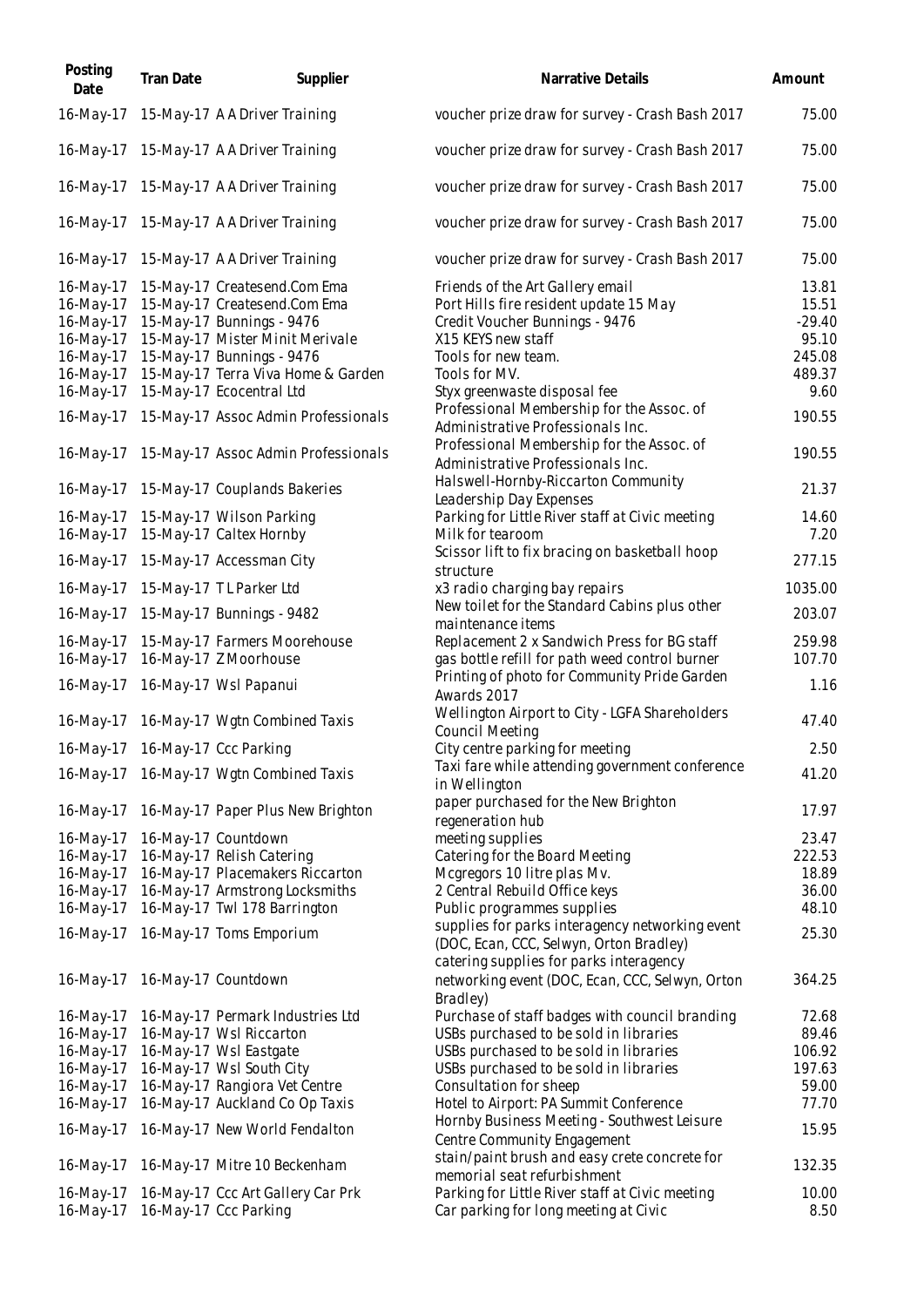| Posting<br>Date | Tran Date           | Supplier                                      | <b>Narrative Details</b>                                                                          | Amount  |
|-----------------|---------------------|-----------------------------------------------|---------------------------------------------------------------------------------------------------|---------|
| 16-May-17       |                     | 16-May-17 Mitre 10 Mega Papanui               | Replacement reversible wrench for portable<br>hoops and screwdriver                               | 63.97   |
| 16-May-17       |                     | 16-May-17 Countdown                           | milk for resale in the shop                                                                       | 31.84   |
| 17-May-17       |                     | 14-May-17 Christchurch Airport                | Airport parking for Ham Darroch collection.                                                       | 4.00    |
| 17-May-17       | 14-May-17 VIIg.Com  |                                               | Typeface for Len Lye exhibition                                                                   | 74.77   |
|                 |                     | 15-May-17 Korean Air 5110004                  | excess baggage due to lower weight limit on                                                       | 106.66  |
| 17-May-17       |                     |                                               | Korean Airlines (Shanghai to Seoul)                                                               |         |
| 17-May-17       |                     | 15-May-17 Biglietteria Lido S.M 097           | two zone tickets to airport from venice for Riley<br>exhibition courier trip                      | 26.30   |
| 17-May-17       |                     | 16-May-17 Business Fitness Nz                 | Webinar Employment Law 2017                                                                       | 184.00  |
| 17-May-17       |                     | 16-May-17 Parkhouse Rd Garden                 | top soil for lawn renovations                                                                     | 22.50   |
| 17-May-17       |                     | 16-May-17 Saecowilson - Christch              | In House Maintenance - WO                                                                         | 52.35   |
| 17-May-17       |                     | 16-May-17 George Henry & Co Lt                | <b>Workshop Supplies</b>                                                                          | 287.32  |
| 17-May-17       |                     | 16-May-17 Saxon Appliances                    | Washing Machine Repair -                                                                          | 361.03  |
| 17-May-17       |                     | 16-May-17 Ecocentral Ltd                      | Dump Fees                                                                                         | 110.86  |
| 17-May-17       |                     | 16-May-17 Capital Taxis                       | Taxi Wellington City to Airport - LGFA                                                            | 43.10   |
|                 |                     |                                               | Shareholders Council meeting                                                                      |         |
| 17-May-17       |                     | 16-May-17 Jaycar Pty Ltd                      | 5-3-15-4160                                                                                       | 36.90   |
| 17-May-17       | 16-May-17 Utas      |                                               | conference fee for HASSEG Conference Hobart                                                       | 331.13  |
| 17-May-17       |                     | 16-May-17 Mbie Standards Nz                   | NZS Sustainable Procurement - triple charged / in<br>dispute - awaiting credit from MBIE          | 314.93  |
| 17-May-17       |                     | 16-May-17 Mbie Standards Nz                   | NZS Sustainable Procurement - triple charged / in<br>dispute - awaiting credit from MBIE          | 314.93  |
| 17-May-17       |                     | 16-May-17 Mbie Standards Nz                   | NZS 20400:2017 Sustainable Procurement                                                            | 314.93  |
| 17-May-17       | 16-May-17 Officemax |                                               | Bubble wrap for splunk server packaging                                                           | 46.00   |
| 17-May-17       |                     | 16-May-17 Createsend.Com Ema                  | Recreation and Sport Customer CERM Survey 2017                                                    | 161.01  |
| 17-May-17       |                     | 16-May-17 Mocka New Zealand                   | Children's' Elephant Chairs for various library<br>facilities - \$50 each                         | 499.50  |
| 17-May-17       |                     | 16-May-17 Richard Suckling                    | Eye test                                                                                          | 51.75   |
| 17-May-17       |                     | 16-May-17 Bunnings - 9476                     | Edger disc x2 MV.                                                                                 | 109.90  |
| 17-May-17       |                     | 16-May-17 Bunnings - 9476                     | X6 BAGS ASPHALT CEMIX 20KG.                                                                       | 238.80  |
| 17-May-17       |                     | 16-May-17 Nz Safety Blackwoods                | Tools mv.                                                                                         | 483.03  |
| 17-May-17       |                     | 16-May-17 Bunnings - 9482                     | coach screws                                                                                      | 143.10  |
|                 |                     | 17-May-17 16-May-17 Property Council Of New Z | Registration fee to attend a seminar on the<br>Christchurch International Airport                 | 55.20   |
|                 |                     | 17-May-17 16-May-17 Smiths Hire               | Hire of lawn mower                                                                                | 80.00   |
| 17-May-17       |                     | 16-May-17 Wesfarmers Ind - St John            | First aid supplies                                                                                | 381.63  |
|                 |                     | 17-May-17 16-May-17 Time Mobile Eastgate      | Cleaning of Mayor's Office's 2 table cloths used                                                  | 20.00   |
|                 |                     |                                               | for the Camellia Room civic event                                                                 |         |
| 17-May-17       |                     | 16-May-17 Alto Packaging Ltd                  | Laboratory Consumables                                                                            | 2266.29 |
| 17-May-17       |                     | 16-May-17 Resene Colorshop                    | Prep and Painting antiskid paint on concrete at<br>dog shelter and on ramp/deck at Admin building | 219.74  |
| 17-May-17       |                     | 16-May-17 Midnight Express                    | Auckland - Meals                                                                                  | 110.50  |
| 17-May-17       |                     | 16-May-17 Soundcloud                          | Subscription                                                                                      | 85.74   |
| 17-May-17       |                     | 17-May-17 Wgtn Combined Taxis                 | Taxi whilst working at MBIE in Wellington.                                                        | 38.00   |
| 17-May-17       |                     | 17-May-17 Gold Band Taxis                     | Taxi whilst working at MBIE in Wellington.                                                        | 41.60   |
| 17-May-17       |                     | 17-May-17 M S Coombes Limited                 | In House Maintenance - WO                                                                         | 910.80  |
| 17-May-17       |                     | 17-May-17 Ferrymead Mitre 10 Mega             | Angle brackets & drill bits                                                                       | 50.21   |
| 17-May-17       |                     | 17-May-17 Mitre 10 Beckenham                  | Equipment for Bridget Riley installation                                                          | 114.08  |
| 17-May-17       |                     | 17-May-17 Freshchoice Barrington              | Ice packs for first aid                                                                           | 18.54   |
| 17-May-17       |                     | 17-May-17 Ccc Parking                         | Parking for meeting - prepaid vouchers ordered.                                                   | 8.50    |
| 17-May-17       |                     | 17-May-17 Ccc Parking                         | Meeting at Council                                                                                | 6.70    |
| 17-May-17       |                     | 17-May-17 Countdown                           | <b>Board Meeting</b>                                                                              | 15.55   |
| 17-May-17       |                     | 17-May-17 Ccc Art Gallery Car Prk             | Car parking while attending a meeting at Civic                                                    | 4.00    |
| 17-May-17       |                     | 17-May-17 Armstrong Locksmiths                | User keys for St Martins                                                                          | 36.00   |
| 17-May-17       |                     | 17-May-17 Ccc Parking                         | Parking for Mtng at Civic                                                                         | 22.20   |
| 17-May-17       |                     | 17-May-17 Twl 178 Barrington                  | Containers for Response Teams respirators                                                         | 290.20  |
| 17-May-17       |                     | 17-May-17 Mitre 10 Beckenham                  | Security signage - Sockburn yard                                                                  | 89.96   |
| 17-May-17       |                     | 17-May-17 Wsl South City                      | split pins for school programme                                                                   | 17.96   |
| 17-May-17       |                     | 17-May-17 Monicas Eatery                      | Lunch at GBAG New Plymouth couriering Len Lye<br>drawings and researching in archive              | 21.10   |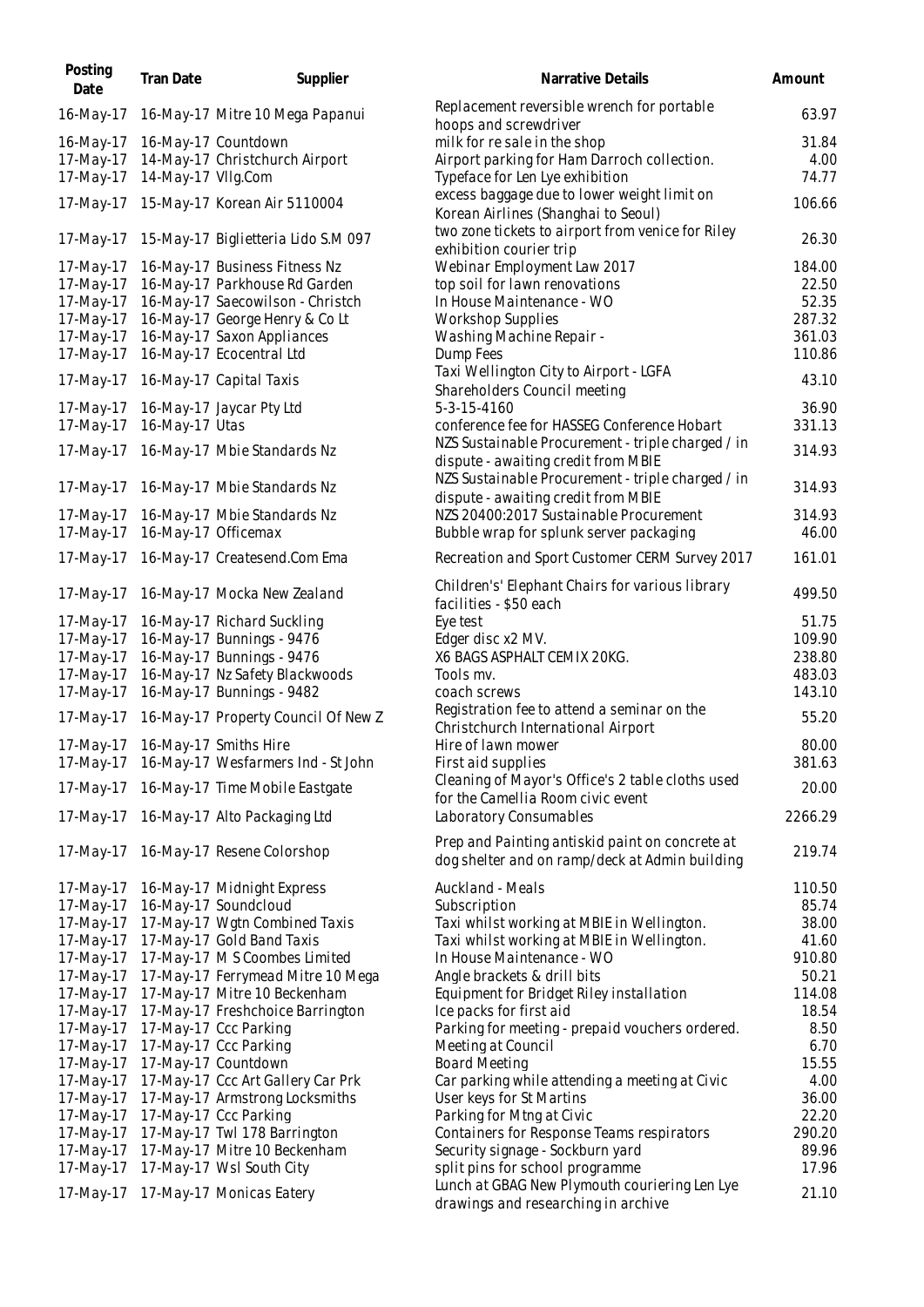| Posting<br>Date | Tran Date            | Supplier                                  | Narrative Details                                                                   | Amount  |
|-----------------|----------------------|-------------------------------------------|-------------------------------------------------------------------------------------|---------|
| 17-May-17       |                      | 17-May-17 Twl 178 Barrington              | 3x large storage contaners & 2 small storage<br>containers for felts                | 17.10   |
| 17-May-17       |                      | 17-May-17 Paper Plus Barringtons          | a range of hightler white pens that smell, shaped<br>tips, metallic                 | 61.16   |
| 17-May-17       | 17-May-17 Nzra       |                                           | Waltham PoolSafe                                                                    | 690.00  |
| 17-May-17       |                      | 17-May-17 Countdown                       | Milk for Carlyle St. staff                                                          | 8.80    |
| 17-May-17       |                      | 17-May-17 Dash Tickets Nz                 | Training: How to Tell the Story: Reflections on non-<br>fictional narrative         | 21.53   |
| 17-May-17       |                      | 17-May-17 Unichem Cashel Pharmacy         | Replacement for First Aid Kit - Panadol                                             | 29.97   |
| 17-May-17       |                      | 17-May-17 Pgg Wrightson Chch              | <b>Staff PPE</b>                                                                    | 331.95  |
| 17-May-17       |                      | 17-May-17 Uoc Parking Meters              | Parking at the University of Canterbury                                             | 5.00    |
| 17-May-17       |                      | 17-May-17 Barcodes Ltd                    | Barcode for Aberhart Starts Here book<br>Catering for Papanui-Innes Community Board | 30.00   |
| 17-May-17       |                      | 17-May-17 Countdown                       | Seminars held on 9 May 2017 at Papanui Library                                      | 12.71   |
|                 |                      |                                           | and Servic                                                                          |         |
| 17-May-17       |                      | 17-May-17 Mitre 10 Beckenham              | supplies for lantern parade                                                         | 48.42   |
| 17-May-17       | 17-May-17 Hills Hats |                                           | x10 unit hats                                                                       | 585.93  |
| 17-May-17       |                      | 17-May-17 Ccc Parking                     | carparking CCC meeting 17 May                                                       | 2.05    |
| 17-May-17       |                      | 17-May-17 Ccc Parking                     | carparking CCC meeting 17 Ma7 2017                                                  | 2.50    |
| 17-May-17       |                      | 17-May-17 Ccc Parking                     | carparking Chamber of Commerce meeting                                              | 3.60    |
| 17-May-17       |                      | 17-May-17 Ccc Parking                     | carparking Chamber of Commerce meeting 17<br>May 17                                 | 3.60    |
| 17-May-17       |                      | 17-May-17 Wsl South City                  | USB card reader                                                                     | 24.90   |
| 18-May-17       |                      | 15-May-17 Christchurch Airport            | Parking at Christchurch Airport while in Auckland                                   | 25.00   |
| 18-May-17       |                      | 15-May-17 Christchurch Airport            | Christchurch Airport parking; LGNZ CEs meeting<br>WLG 15/5/17                       | 32.00   |
| 18-May-17       |                      | 16-May-17 Papaya Pty Limited              | Product for resale                                                                  | 926.18  |
| 18-May-17       |                      | 16-May-17 Registrars.Org                  | Registration for Courier Training (June 2017)                                       | 220.94  |
| 18-May-17       |                      | 16-May-17 Registrars.Org                  | Registration for Courier Training (June 2017)                                       | 220.94  |
| 18-May-17       |                      | 16-May-17 Ken Yakitori Bar                | Meal expense for telsa test drive in Auckland                                       | 21.50   |
| 18-May-17       | 16-May-17 Atlassian  |                                           | ITII Atlassian Confluence monthly sub 2017-05                                       | 29.81   |
| 18-May-17       |                      | 16-May-17 Axure Software                  | ITDC Axure RP Pro monthly sub 2017-05                                               | 292.12  |
| 18-May-17       |                      | 16-May-17 Stk*shutterstock, Inc.          | Shutterstock credit for images for exhibition<br>collateral                         | 73.03   |
|                 |                      | 18-May-17 16-May-17 Www.Aliexpress.Com    | Cases and screen protectors iPhone 6 x100 stock                                     | 419.39  |
|                 |                      | 18-May-17 16-May-17 Orieult Jewellery Dif | Jewellery for resale in B G V C gift shop                                           | 338.05  |
| 18-May-17       |                      | 17-May-17 James Walker New Zealand        | Grit Pump Packing - WO                                                              | 1473.17 |
| 18-May-17       |                      | 17-May-17 Redpaths Ferry Road             | Spare Tubes                                                                         | 37.19   |
| 18-May-17       |                      | 17-May-17 Anderson & Hill                 | shuttle cocks for programmes                                                        | 59.90   |
| 18-May-17       |                      | 17-May-17 Sushi Time                      | <b>Board Meeting</b>                                                                | 26.30   |
| 18-May-17       |                      | 17-May-17 French Bakery Limited           | Get Set Go Workshop                                                                 | 65.40   |
| 18-May-17       |                      | 17-May-17 The National Business           | 6 month subscription to National Business                                           | 180.00  |
|                 |                      |                                           | Review                                                                              |         |
| 18-May-17       |                      | 17-May-17 Createsend.Com Ema              | Akaroa Wastewater project update                                                    | 9.13    |
| 18-May-17       |                      | 17-May-17 Createsend.Com Ema              | <b>Construction Standard Specifications 2017</b>                                    | 14.91   |
| 18-May-17       |                      | 17-May-17 Createsend.Com Ema              | Art Gallery newsletter                                                              | 114.19  |
| 18-May-17       |                      | 17-May-17 Createsend.Com Ema              | Recreation and Sport Customer CERM Survey 2017                                      | 159.99  |
| 18-May-17       |                      | 17-May-17 Bunnings - 9476                 | Equipment/tools for Response Teams cache                                            | 554.07  |
| 18-May-17       |                      | 17-May-17 Bp 2go Sawyers Arms             | oil for nursery small plant.                                                        | 62.10   |
| 18-May-17       |                      | 17-May-17 Target.Com *                    | Resources for children's programming                                                | 916.54  |
| 18-May-17       |                      | 17-May-17 Wilson Parking                  | Parking while at meeting                                                            | 12.60   |
| 18-May-17       |                      | 17-May-17 Bunnings - 9476                 | Stand-up mats for desks                                                             | 599.50  |
| 18-May-17       |                      | 17-May-17 Wilson Parking                  | Meeting @ Civic<br>Catering for Papanui-Innes Community Board                       | 5.60    |
| 18-May-17       |                      | 17-May-17 St Pierres Northlands           | Seminar held on 17 May 2017 at Papanui Library<br>and Servic                        | 47.40   |
| 18-May-17       |                      | 17-May-17 Simply NZ Bnz Centre            | wrapping for Korea trip gifts May 2017 - Busan<br>and KOPRI                         | 14.90   |
| 18-May-17       |                      | 17-May-17 Bianca Lorenne Ltd              | Giftware for resale in B G V C gift shop                                            | 801.16  |
| 18-May-17       |                      | 18-May-17 Pak N Save Riccarton            | tea bags for staff cafe                                                             | 113.40  |
| 18-May-17       |                      | 18-May-17 Ferrymead Mitre 10 Mega         | Key Cutting - Various                                                               | 112.00  |
|                 |                      |                                           |                                                                                     |         |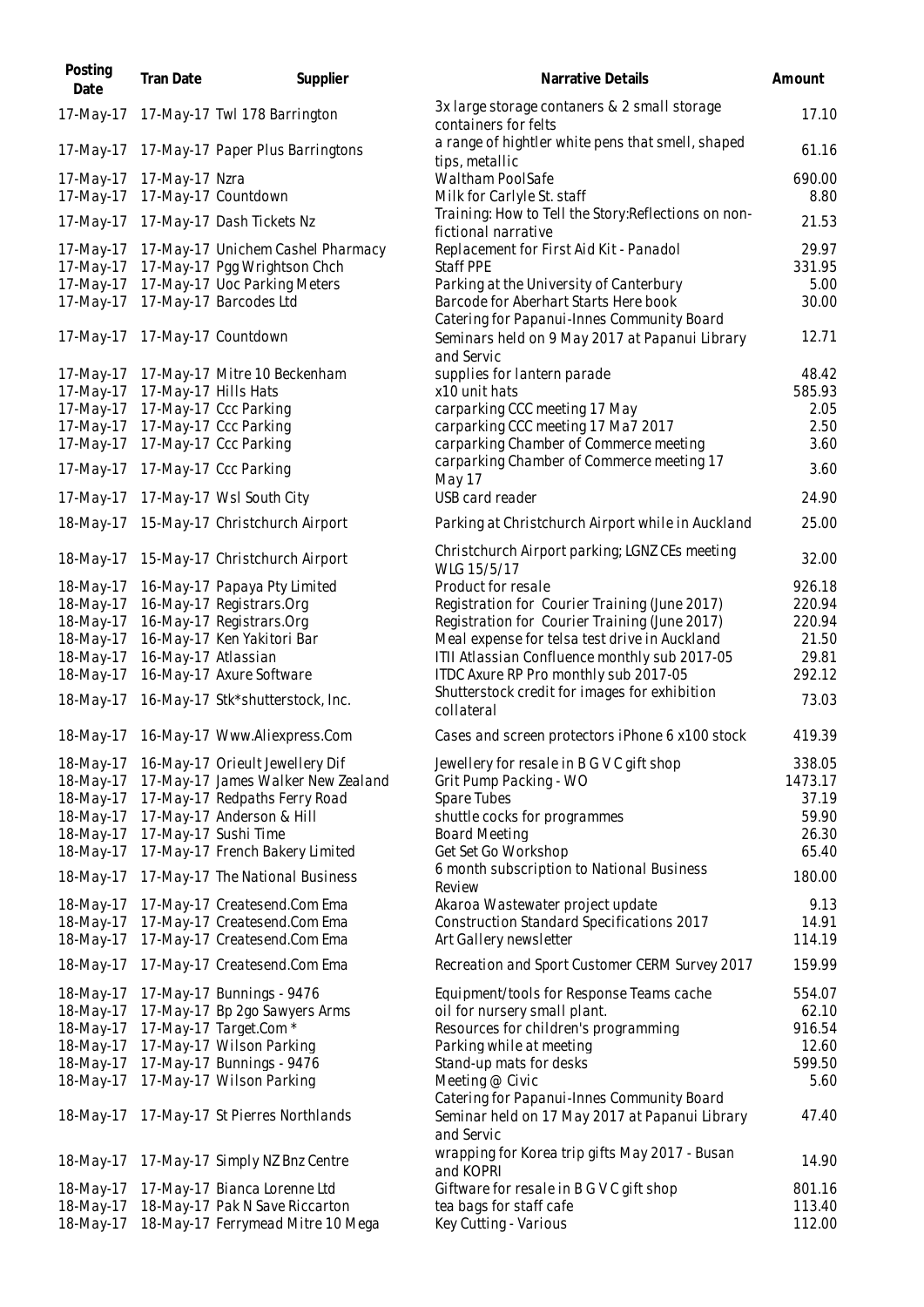| Posting<br>Date        | Tran Date | Supplier                                                       | Narrative Details                                                                                                                       | Amount          |
|------------------------|-----------|----------------------------------------------------------------|-----------------------------------------------------------------------------------------------------------------------------------------|-----------------|
| 18-May-17              |           | 18-May-17 Mitre 10 Beckenham                                   | Hooks for Lyttelton library                                                                                                             | 34.85           |
| 18-May-17              |           | 18-May-17 Countdown                                            | Get Set Go Workshop                                                                                                                     | 18.96           |
| 18-May-17              |           | 18-May-17 Twl 220 Riccarton                                    | Duct tape                                                                                                                               | 5.00            |
| 18-May-17              |           | 18-May-17 Western Cabs                                         | Taxi to Auckland Airport                                                                                                                | 74.50           |
| 18-May-17              |           | 18-May-17 Briscoes Northlands                                  | Certificate frames for community service awards                                                                                         | 32.97           |
| 18-May-17              |           | 18-May-17 Countdown                                            | Workshop catering                                                                                                                       | 51.90           |
| 18-May-17              |           | 18-May-17 Briscoes Chch Salisbury                              | Certificate frames for community service awards<br>2017                                                                                 | 115.39          |
| 18-May-17              |           | 18-May-17 Monicas Eatery                                       | Breakfast at GBAG New Plymouth couriering Len<br>Lye drawings and researching in archive                                                | 18.10           |
| 18-May-17              |           | 18-May-17 Ccc Art Gallery Car Prk                              | Parking                                                                                                                                 | 14.00           |
| 18-May-17              |           | 18-May-17 New World Stanmore                                   | Linwood Central Heathcote funding sessions<br>catering May 2017                                                                         | 19.95           |
| 18-May-17              |           | 18-May-17 Spotlight Stores NZ Ltd                              | cords for hanging maps                                                                                                                  | 31.97           |
| 18-May-17              |           | 18-May-17 Photo Warehouse                                      | copy stand, light table for photography                                                                                                 | 753.00          |
|                        |           | 18-May-17 18-May-17 Roberts And Forsyth Ltd                    | Kina design brooches and pendants for corporate<br>gifts (for Mayor's Korea trip in June 2017)                                          | 91.00           |
| 18-May-17              |           | 18-May-17 Mitre 10 Beckenham                                   | screws for signs                                                                                                                        | 21.36           |
| 18-May-17              |           | 18-May-17 Mitre 10 Beckenham                                   | Brushes and paint for rifleman nest boxes                                                                                               | 175.93          |
| 18-May-17              |           | 18-May-17 Southern Woods Nursery                               | Liquid Shotgun Plant Protector HQP                                                                                                      | 288.42          |
| 18-May-17              |           | 18-May-17 New World Kaiapoi                                    | Catering for Papanui-Innes Community Board Bus<br>Trip The Styx River "Source to Sea"<br>Folders for Papanui-Innes Community Board Styx | 16.77           |
| 18-May-17              |           | 18-May-17 Wsl Papanui                                          | River Source to Sea Bus Trip documentation for<br>quests                                                                                | 59.40           |
| 18-May-17              |           | 18-May-17 Trade Tested Ltd                                     | wind meter for events                                                                                                                   | 53.90           |
| 18-May-17              |           | 18-May-17 Mitre 10 Mega Papanui                                | Meths and Citrus cleaner for floor                                                                                                      | 54.46           |
| 18-May-17              |           | 18-May-17 Z Cashmere                                           | Petrol for Camry in advance of collecting and                                                                                           | 40.00           |
|                        |           |                                                                | escorting Korean Ambassador                                                                                                             |                 |
| 18-May-17              |           | 18-May-17 Countdown                                            | Countdown - Catering for Get Set Go Workshop on<br>18 May 2017 organised by Community Recreation                                        | 77.47           |
|                        |           |                                                                | Advise                                                                                                                                  |                 |
| 19-May-17              |           | 16-May-17 Christchurch Airport                                 | Christchurch Airport Parking - LGFA Shareholders                                                                                        | 25.00           |
|                        |           |                                                                | Council meeting in Wellington - recoverable                                                                                             |                 |
|                        |           | 19-May-17 16-May-17 Christchurch Airport                       | Carpark at Christchurch Airport                                                                                                         | 75.00           |
| 19-May-17              |           | 17-May-17 Helios Software                                      | Helios software - Textpad licence                                                                                                       | 15.94           |
| 19-May-17              |           | 17-May-17 Helios Software                                      | Helios software - Textpad licences                                                                                                      | 70.51           |
| 19-May-17              |           | 17-May-17 Helios Software                                      | Helios software - Textpad licences                                                                                                      | 123.63          |
| 19-May-17              |           | 17-May-17 Bookdepository.Com                                   | Three art books for children                                                                                                            | 67.40           |
| 19-May-17              |           | 18-May-17 Nz Safety Blackwoods                                 | Spill kits for pools                                                                                                                    | 649.09          |
| 19-May-17              |           | 18-May-17 M H Ahmadi Taxi                                      | Taxi whilst working at MBIE in Wellington.                                                                                              | 44.60           |
| 19-May-17              |           | 18-May-17 Wgtn Taxi 33888-882                                  | Taxi whilst working at MBIE in Wellington.                                                                                              | 47.90           |
| 19-May-17              |           | 18-May-17 Spark The Palms                                      | 5-0-02-4160                                                                                                                             | 39.98           |
| 19-May-17              |           | 18-May-17 TL Parker Ltd                                        | 5-0-15-4160                                                                                                                             | 115.00          |
| 19-May-17              |           | 18-May-17 Challenge Tai Tapu                                   | Methylated spirits for workroom                                                                                                         | 12.20           |
| 19-May-17              |           | 18-May-17 Akl Goldline Taxi - Ats 8                            | Taxi fare from airport while on conference                                                                                              | 79.50           |
| 19-May-17              |           | 18-May-17 Createsend.Com Ema                                   | Heathcote River Community Presentation                                                                                                  | 12.78           |
| 19-May-17<br>19-May-17 |           | 18-May-17 Workplace Safety Sup<br>18-May-17 Pivotel Communicat | Safety supplies BG.<br>Pivotel GPS locator inv 2286847                                                                                  | 560.28<br>45.94 |
| 19-May-17              |           | 18-May-17 Pivotel Communicat                                   | Pivotel GPS locator inv 2286885                                                                                                         | 45.94           |
| 19-May-17              |           | 18-May-17 Wilson Parking                                       | Wilson Parking                                                                                                                          | 6.60            |
| 19-May-17              |           | 18-May-17 Bunnings - 9476                                      | dowell, half-round for framing                                                                                                          | 11.16           |
| 19-May-17              |           | 18-May-17 Mainland Fasteners Ltd                               | contact adhesive, crc lub, crc glass cleaner, crc                                                                                       | 131.10          |
| 19-May-17              |           | 18-May-17 Kings Seeds (Nz) Limited                             | peel off remover, jet screws<br>Seeds section C                                                                                         | 54.00           |
| 19-May-17              |           | 18-May-17 The Big Picture                                      | IPANZ application                                                                                                                       | 31.05           |
| 19-May-17              |           | 18-May-17 Computer Dynamics Ltd                                | HDMI cable with ethernet 2M x 10                                                                                                        | 87.29           |
|                        |           |                                                                | Bus Hire for Papanui-Innes Community Board                                                                                              |                 |
| 19-May-17              |           | 18-May-17 Go-Bus Transport                                     | sponsored youth event 'Dawn to Dusk'                                                                                                    | 1100.00         |
| 19-May-17              |           | 18-May-17 Whitcoulls Online                                    | facepaint lions                                                                                                                         | 143.82          |

59.40

77.47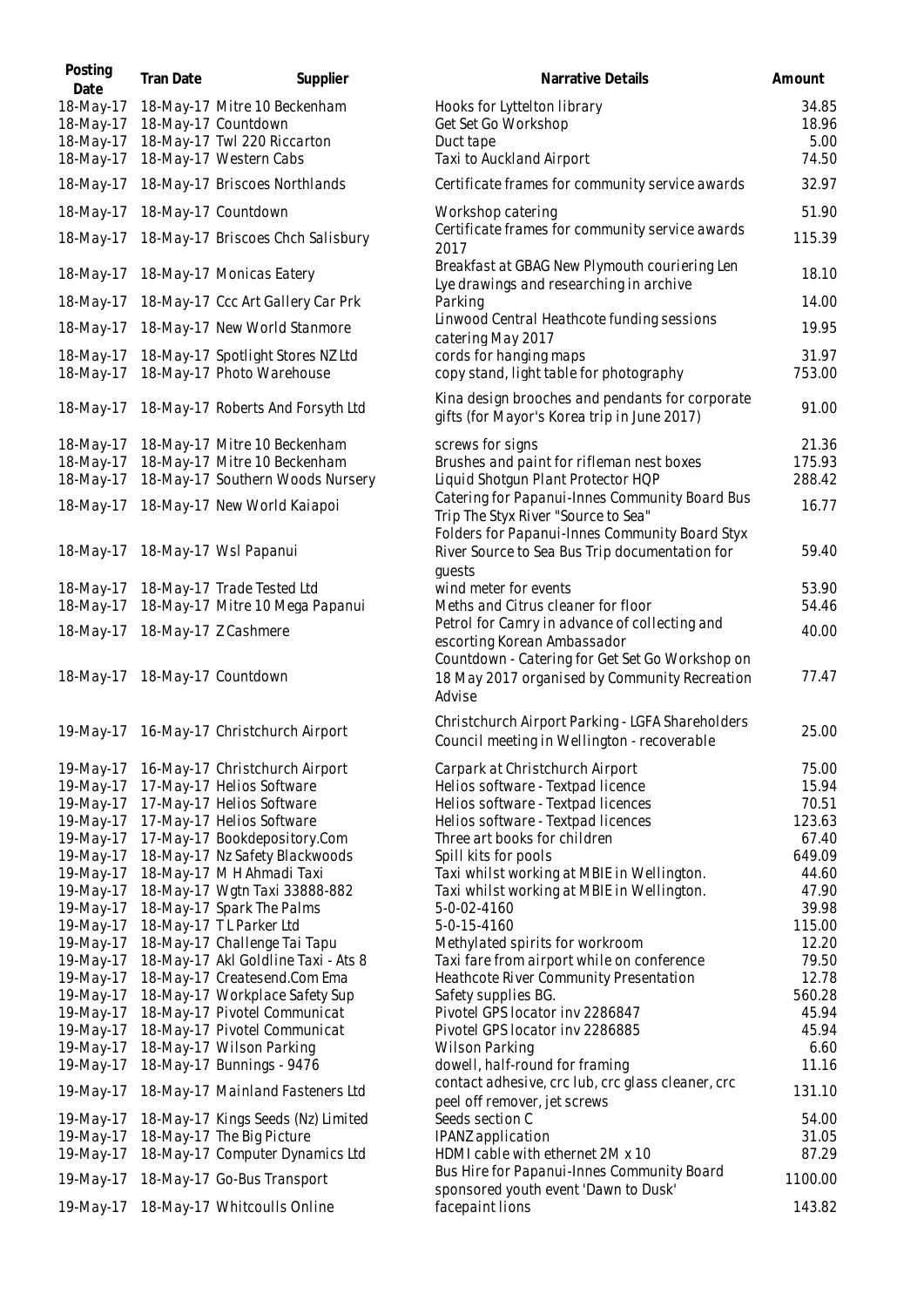| Posting<br>Date        | Tran Date                     | Supplier                                                               | Narrative Details                                                                            | Amount          |
|------------------------|-------------------------------|------------------------------------------------------------------------|----------------------------------------------------------------------------------------------|-----------------|
| 19-May-17              |                               | 18-May-17 Burwood Produce                                              | 2x bales hay, 2x bales straw, 25kg crushed barley                                            | 66.00           |
| 19-May-17              |                               | 18-May-17 Dhl Express                                                  | Charges on importation of promotional gifts<br>produced for Mayor to take to Korea           | 135.08          |
| 19-May-17              |                               | 18-May-17 Go-Bus Transport                                             | Go Bus - Spreydon-Cashmere Community Board -<br>Ward Bus Trip on 26 May 2017.                | 290.00          |
| 19-May-17              |                               | 19-May-17 Twl 175 South City                                           | JUGS for Jealous Saboteurs Lesson                                                            | 16.00           |
| 19-May-17              |                               | 19-May-17 New World South City                                         | Materials for Finance & Commercial Team Forum                                                | 19.96           |
| 19-May-17              |                               | 19-May-17 Ccc Parking                                                  | City centre parking for meeting                                                              | 6.70            |
| 19-May-17              |                               | 19-May-17 Black Pearl Mail Ltd                                         | Monthly payment for email signature application                                              | 24.52           |
| 19-May-17              |                               | 19-May-17 Paper Plus Barringtons                                       | Sticky Labels                                                                                | 7.99            |
| 19-May-17              |                               | 19-May-17 Jaycar Pty Ltd                                               | City Centre Events 2017 - Event Equipment - Wind                                             | 253.90          |
| 19-May-17              |                               | 19-May-17 Cial Online Parking                                          | Monitor<br>Parking to be credited                                                            | 50.00           |
| 19-May-17              |                               | 19-May-17 Fresh Choice Parklands                                       | volunteer support travis wetland trust workday                                               | 19.16           |
| 19-May-17              |                               | 19-May-17 Ccc Parking                                                  | and meeting<br>Parking for meeting                                                           | 3.60            |
| 19-May-17              |                               | 19-May-17 Marshall & Pringle                                           | Vet consultation for sharpei dog                                                             | 52.00           |
| 19-May-17              |                               | 19-May-17 Spotlight Stores NZ Ltd                                      | Supplies for after-school programme Makerspace                                               | 49.93           |
| 19-May-17<br>19-May-17 |                               | 19-May-17 New World South City<br>19-May-17 Chch City Council Civic    | Lunch meeting for Cost Share Refresh<br>Parking Vouchers for FWH Elected Members             | 47.70<br>62.00  |
| 19-May-17              |                               | 19-May-17 New World Halswell                                           | Catering volunteer planting day HQP 20-05-2017                                               | 58.68           |
| 19-May-17              |                               | 19-May-17 Ccc Art Gallery Car Prk                                      | Car parking for long meeting at Civic                                                        | 8.00            |
| 19-May-17              |                               | 19-May-17 Unichem Cashel Pharmacy                                      | Isopropyl alcohol and cotton buds for<br>maintenance                                         | 9.49            |
| 19-May-17              |                               | 19-May-17 Dyers Rd Timber & Bldg                                       | Allen Key set for Animal Management tool kit (for<br>use on the shade sail on this occasion) | 29.12           |
| 19-May-17              |                               | 19-May-17 Magic Moss & Mulch                                           | tagging branches for mistletoe project "Backyard<br>Mistletoe"                               | 28.00           |
| 19-May-17              | 19-May-17 Branz               |                                                                        | Registration BRANZ Answers Seminar 28.06.17                                                  | 92.00           |
| 22-May-17              |                               | 17-May-17 Christchurch Airport                                         | 1 carparking fee at Christchurch while attending<br>Telsa test drive in Auckland             | 25.00           |
|                        |                               | 22-May-17 18-May-17 Christchurch Airport                               | Carpark @ Christchurch airport for duration of<br>work trip                                  | 25.00           |
| 22-May-17<br>22-May-17 |                               | 18-May-17 Comfort/citycab Taxi<br>18-May-17 Salt Tapas & Bar           | Taxi - UK Trip<br>Meal - UK travel                                                           | 31.02<br>55.40  |
|                        |                               | 22-May-17 18-May-17 Amazon Mktplace Pmts                               | Book purchased from Amazon called "Value                                                     | 43.86           |
|                        |                               |                                                                        | Proposition Design"<br>pay pal account required for paying our overseas                      |                 |
|                        |                               | 22-May-17 18-May-17 Pp*7213code                                        | supplier of USBs.                                                                            | 3.00            |
|                        |                               | 22-May-17 18-May-17 Paypal *heinojx                                    | 100 USBs order from our overseas supplier.<br>Amount on invoice is in USD                    | 998.35          |
|                        |                               | 22-May-17 18-May-17 Pleasant Solutions                                 | ITTI Pleasant Password Safe Upgrade to 75 users                                              | 2211.72         |
|                        | 22-May-17 18-May-17 Green Man |                                                                        | lunch/dinner freighter flight Riley exhibition<br>courier trip                               | 36.77           |
|                        |                               | 22-May-17 18-May-17 Taxi Fare By Verifone                              | taxi motel to martinspeed Riley exhibition courier<br>trip                                   | 46.91           |
| 22-May-17              |                               | 18-May-17 Pizza Hut - 762                                              | Pizza Hut - Catering for Get Set Go Workshop on<br>18 May 2017                               | 70.00           |
|                        |                               | 22-May-17 19-May-17 Boulevard Cafe & Bar                               | Coffees for team for staff member leaving                                                    | 27.40           |
|                        |                               | 22-May-17 19-May-17 Supershuttle/custom                                | shuttle from airport to hotel for spinoff team for<br>their podcast at gallery               | 35.36           |
|                        |                               | 22-May-17 19-May-17 Supershuttle/custom                                | shuttle bus for the spinoff team after their<br>podcast with the gallery                     | 35.36           |
|                        |                               | 22-May-17 19-May-17 Omc Power Equipment                                | mower hire for Charlesworth Wetland 1 day                                                    | 172.50          |
| 22-May-17              |                               | 19-May-17 Bunnings - 9476<br>22-May-17 19-May-17 Century Yuasa Battery | repairs to nth Hagley BBQ<br><b>Battery Purchase</b>                                         | 22.31<br>155.68 |
|                        |                               | 22-May-17 19-May-17 Nz Safety Blackwoods                               | H & S Consumables - Danger Tape                                                              | 33.20           |
|                        |                               | 22-May-17 19-May-17 Wilson Parking                                     | City centre parking for meeting                                                              | 3.60            |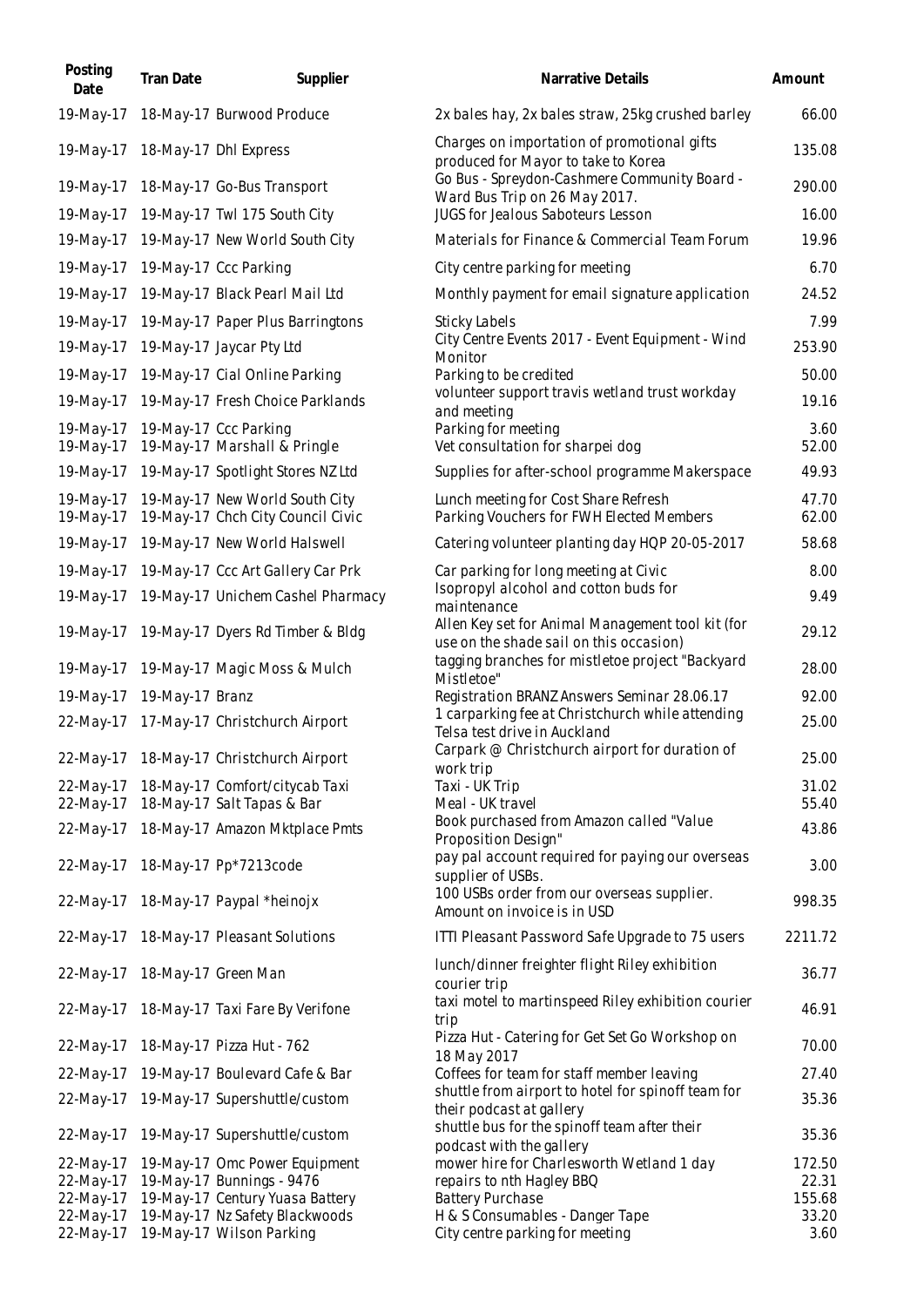| Posting<br>Date                                                            | Tran Date         | Supplier                                                                                                                                                                               | Narrative Details                                                                                                                                                 | Amount                                             |
|----------------------------------------------------------------------------|-------------------|----------------------------------------------------------------------------------------------------------------------------------------------------------------------------------------|-------------------------------------------------------------------------------------------------------------------------------------------------------------------|----------------------------------------------------|
| 22-May-17                                                                  |                   | 19-May-17 Spotify P026c549b6                                                                                                                                                           | 5-3-08-4401 Vbase Touch                                                                                                                                           | 14.99                                              |
| 22-May-17                                                                  |                   | 19-May-17 Nz Safety Blackwoods                                                                                                                                                         | City Centre Events 2017 - Event Equipment - NZ<br>Safety                                                                                                          | 333.91                                             |
| 22-May-17                                                                  |                   | 19-May-17 Createsend.Com Ema                                                                                                                                                           | Newsline 19 May                                                                                                                                                   | 84.22                                              |
| 22-May-17                                                                  |                   | 19-May-17 Brinkley Resort                                                                                                                                                              | Accomodation during the New Zealand<br>Community Boards Conference held in Methven                                                                                | 340.00                                             |
| 22-May-17<br>22-May-17<br>22-May-17<br>22-May-17<br>22-May-17<br>22-May-17 |                   | 19-May-17 Comfort/citycab Taxi<br>19-May-17 Jotform Inc.<br>19-May-17 Sushi Time Southcity<br>19-May-17 Aerotel-Moto<br>19-May-17 Nz Transport Agency<br>19-May-17 Nz Transport Agency | Taxi - UK Trip<br>Web form for OHS reporting<br>Lunch meeting for Cost Share Refresh<br>Accommodation<br>Purchase of rego for trailer<br>Purchase of trailer REGO | 9.90<br>28.24<br>17.40<br>236.85<br>32.48<br>32.48 |
| 22-May-17                                                                  |                   | 19-May-17 Banfields Of Beckenham                                                                                                                                                       | Catering volunteer planting day HQP 20-05-2017                                                                                                                    | 60.00                                              |
| 22-May-17                                                                  |                   | 19-May-17 Christchurch Airport                                                                                                                                                         | airport parking while on nz cricket season debrief                                                                                                                | 50.00                                              |
| 22-May-17<br>22-May-17<br>22-May-17<br>22-May-17                           |                   | 19-May-17 Bp Connect Fendalton<br>19-May-17 Ascot Television Ser<br>19-May-17 Nz Safety Blackwoods<br>19-May-17 Christchurch Airport                                                   | Petrol Vouchers for UC Interns<br>Botanic Gardens archives<br>Building Evaluation Civil Defence Hi Viz Jackets<br>carparking 19 May-Korean Ambassador visit       | 600.00<br>281.00<br>714.15<br>4.00                 |
|                                                                            |                   | 22-May-17 20-May-17 Cial Online Parking                                                                                                                                                | Attended ALGIM Autumn Conference - GIS & IRM<br>(Information Records Management) in Wellington                                                                    | 44.00                                              |
| 22-May-17                                                                  |                   | 20-May-17 Darkroom Bar                                                                                                                                                                 | accidental purchase use. re paid at Cashier<br>26.05.17                                                                                                           | 8.00                                               |
| 22-May-17                                                                  | 20-May-17 Fujisan |                                                                                                                                                                                        | Courier trip expenses                                                                                                                                             | 26.00                                              |
| 22-May-17                                                                  |                   | 20-May-17 Music Works                                                                                                                                                                  | thank you voucher for volunteer sound guy at<br>NZMM showcase concert                                                                                             | 20.00                                              |
| 22-May-17                                                                  |                   | 20-May-17 Goldmark Queensgate                                                                                                                                                          | P-Card reimbursement. Pay-wave wrong card.                                                                                                                        | 63.50                                              |
| 22-May-17                                                                  |                   | 20-May-17 Pak N Save Hornby                                                                                                                                                            | Milk for tearoom, batteries for emergency Torch<br>and Safe                                                                                                       | 32.31                                              |
| 22-May-17                                                                  |                   | 20-May-17 Modica Group Limited                                                                                                                                                         | Service contract email to SMS one month payment<br>FingerTip Library                                                                                              | 130.63                                             |
| 22-May-17                                                                  |                   | 20-May-17 Repco Northwood 52                                                                                                                                                           | Car cleaning stuff for fire trucks                                                                                                                                | 43.24                                              |
| 22-May-17                                                                  |                   | 20-May-17 Bunnings - 9482                                                                                                                                                              | coach screws and bolts for outdoor furniture,<br>mop and broom                                                                                                    | 249.55                                             |
|                                                                            |                   | 22-May-17 20-May-17 Ferrymead Mitre 10 Mega<br>22-May-17 20-May-17 Ferrymead Mitre 10 Mega                                                                                             | Replacement BG VC rubber plunger<br>Replacement BG VC plastic shelf supports                                                                                      | 9.98<br>13.08                                      |
|                                                                            |                   | 22-May-17 21-May-17 Pearsons Coal & Garden                                                                                                                                             | top soil for Charlesworth Reserve volunteer                                                                                                                       | 20.00                                              |
|                                                                            |                   | 22-May-17 21-May-17 Pearsons Coal & Garden                                                                                                                                             | plantings (May)<br>top soil for Charlesworth Reserve volunteer<br>plantings (May)                                                                                 | 20.00                                              |
|                                                                            |                   | 22-May-17 21-May-17 Dyers Rd Landscape                                                                                                                                                 | top soil for Charlesworth Reserve volunteer                                                                                                                       | 46.00                                              |
| 22-May-17                                                                  |                   | 21-May-17 Bunnings - 9482                                                                                                                                                              | plantings (May)<br>Tools for repairs                                                                                                                              | 99.27                                              |
| 22-May-17                                                                  |                   | 21-May-17 Subway Waiouru                                                                                                                                                               | Courier trip                                                                                                                                                      | 6.90                                               |
| 22-May-17                                                                  |                   | 21-May-17 Bp Connect Tirau                                                                                                                                                             | Courier trip expenses                                                                                                                                             | 7.20                                               |
| 22-May-17<br>22-May-17                                                     |                   | 21-May-17 Ecocentral Ltd<br>21-May-17 Z Cashmere                                                                                                                                       | Dump fees<br>morning tea supplies for mtb volunteers                                                                                                              | 14.46<br>15.96                                     |
| 22-May-17                                                                  |                   | 21-May-17 Countdown Cablecar Lne                                                                                                                                                       | Food while overnight couriering for Bridget Riley<br>exhibition loans from Wellington                                                                             | 15.18                                              |
| 22-May-17                                                                  |                   | 22-May-17 Mitre 10 Beckenham                                                                                                                                                           | Equipment for Bridget Riley installation                                                                                                                          | 13.08                                              |
| 22-May-17                                                                  |                   | 22-May-17 Uoc Parking Meters                                                                                                                                                           | Parking at University of Canterbury when working                                                                                                                  | 9.50                                               |
| 22-May-17<br>22-May-17                                                     |                   | 22-May-17 Cial Online Parking<br>22-May-17 Canon New Zealand Ltd                                                                                                                       | with Ilam Press on Gallery Bulletin.<br>Credit for Parking charge in error<br>camera servicing                                                                    | $-50.00$<br>100.00                                 |
| 22-May-17                                                                  |                   | 22-May-17 North Beach Coffee Shed                                                                                                                                                      | Coastal-Burwood Community Board Bus Trip<br>coffees for elected member                                                                                            | 92.00                                              |
| 22-May-17<br>22-May-17<br>22-May-17<br>22-May-17                           |                   | 22-May-17 Countdown<br>22-May-17 Mainland Resene Colorsh<br>22-May-17 Ascent Technology Ltd<br>22-May-17 Supervalue Sumner                                                             | Catering for the Board bus trip<br>paint for long term galleries<br>Various AV cables<br>Volunteer morning tea                                                    | 170.01<br>740.02<br>331.51<br>7.27                 |
| 22-May-17                                                                  |                   | 22-May-17 Caltex Redwood                                                                                                                                                               | Milk for Redwood Library Staffroom                                                                                                                                | 3.70                                               |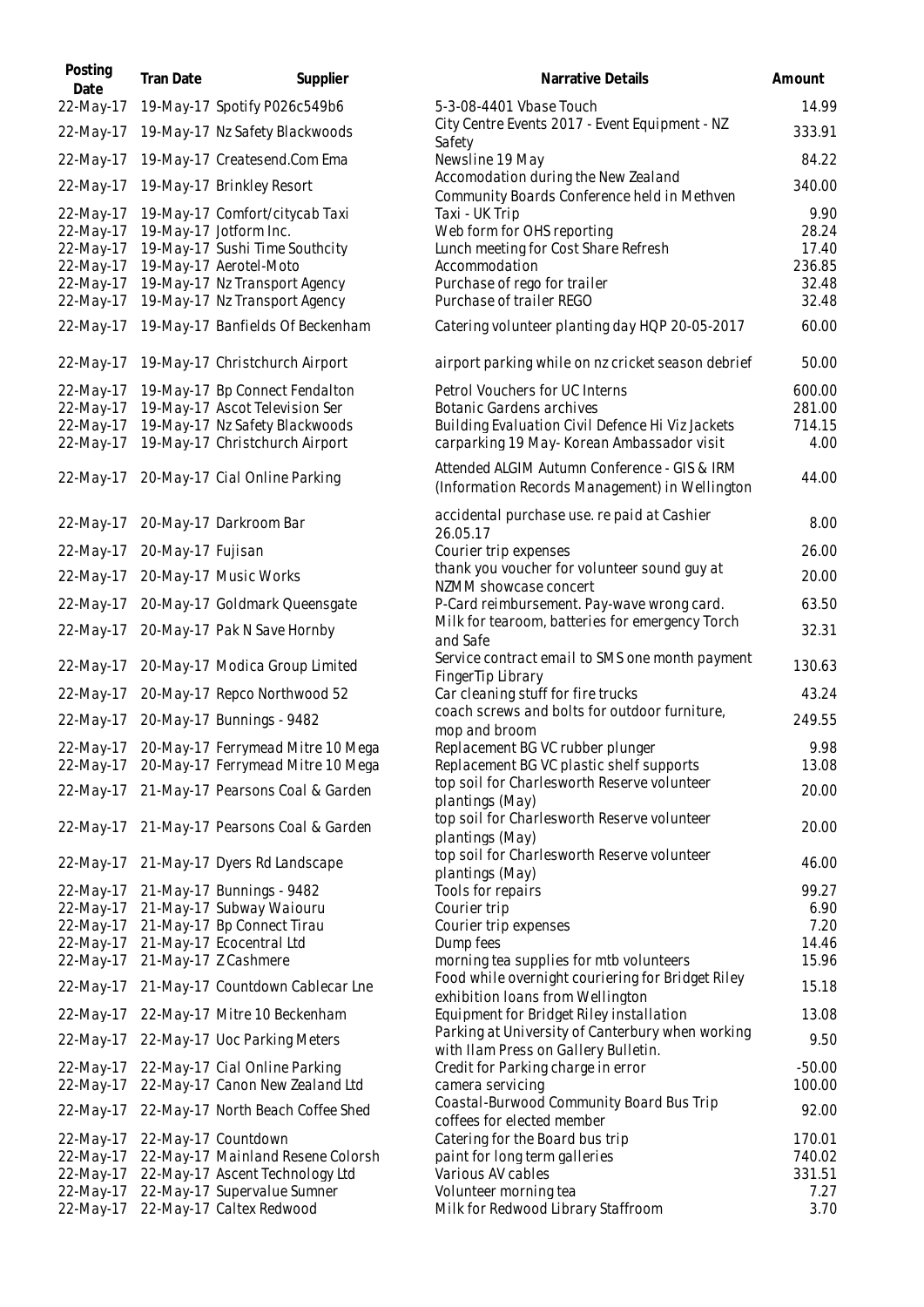| Posting<br>Date        | Tran Date         | Supplier                                                             | Narrative Details                                                                                    | Amount          |
|------------------------|-------------------|----------------------------------------------------------------------|------------------------------------------------------------------------------------------------------|-----------------|
| 22-May-17              |                   | 22-May-17 Z Grove Rd                                                 | Food while overnight couriering for Bridget Riley<br>exhibition loans from Wellington                | 7.20            |
| 22-May-17              |                   | 22-May-17 Pak N Save Northlands                                      | Papanui-Innes Youth Project - 22 May 2017                                                            | 17.43           |
| 22-May-17              |                   | 22-May-17 Cover Systems                                              | Equipment on behalf of Civil Defence                                                                 | 400.00          |
| 22-May-17              |                   | 22-May-17 Cover Systems                                              | Purchase for Civil Defence                                                                           | 865.00          |
| 23-May-17              |                   | 20-May-17 Food 3885031                                               | meal                                                                                                 | 26.63           |
| 23-May-17              |                   | 20-May-17 Taxi-Incheon Ebcard                                        | taxi                                                                                                 | 77.95           |
| 23-May-17              |                   | 21-May-17 Fulcrumapp.Com                                             | Supply of data capture tool for CWW assets -<br>Addition of one user to account                      | 13.18           |
|                        |                   | 23-May-17 21-May-17 Nams Group Ltd                                   | Credit Voucher Nams Group Ltd - for triple charge -<br>only two attendees at course.                 | $-684.25$       |
| 23-May-17              |                   | 21-May-17 Www.Ingogo                                                 | SAP Conference Travel                                                                                | 71.10           |
| 23-May-17              |                   | 21-May-17 Interisland Line - A                                       | Food while overnight couriering for Bridget Riley<br>exhibition loans from Wellington                | 6.60            |
| 23-May-17              |                   | 21-May-17 Interisland Line - A                                       | Food while overnight couriering for Bridget Riley<br>exhibition loans from Wellington                | 23.70           |
| 23-May-17              | 21-May-17 Loretta |                                                                      | Food while overnight couriering for Bridget Riley<br>exhibition loans from Wellington                | 27.60           |
| 23-May-17              |                   | 22-May-17 Parsley And Sage                                           | Board Meeting Catering 22 May 2017                                                                   | 220.17          |
| 23-May-17              |                   | 22-May-17 Tower Junction                                             | Tracked parcel for live plants to be sent to Nth                                                     | 4.50            |
|                        |                   |                                                                      | Island                                                                                               |                 |
| 23-May-17              |                   | 22-May-17 Tower Junction                                             | Tracked parcel for live plants to be sent to Nth<br><b>Island</b>                                    | 13.20           |
| 23-May-17              |                   | 22-May-17 Hillside Building Supplie                                  | 150x50 H4 RS No2 - Sabys/Candys Road                                                                 | 25.79           |
| 23-May-17              |                   | 22-May-17 Createsend.Com Ema                                         | Gymnastics Class Update                                                                              | 8.22            |
| 23-May-17              |                   | 22-May-17 Voyager Internet Ltd                                       | Bulletin monthly subscription                                                                        | 28.47           |
| 23-May-17              |                   | 22-May-17 Bp 2go Mairehau                                            | Milk for BLFP tearoom                                                                                | 10.89           |
| 23-May-17              |                   | 22-May-17 The Service Company Ltd C                                  | disincfectant for coastal ranger office cleaning<br>replacement data projector for Port Hills Ranger | 60.49           |
| 23-May-17              |                   | 22-May-17 Pb Technologies Christchu                                  | service                                                                                              | 776.80          |
| 23-May-17              |                   | 22-May-17 New Zealand Planning Inst                                  | Registration fee for an NZPI Course called<br>Emerging Leaders in Planning                           | 900.00          |
| 23-May-17              |                   | 22-May-17 New Zealand Planning Inst                                  | Registration fee for an NZPI Course called<br>Emerging Leaders in Planning                           | 900.00          |
| 23-May-17              |                   | 22-May-17 Kmart - Riccarton                                          | Jugs for Fendalton Board Room                                                                        | 60.00           |
| 23-May-17              |                   | 22-May-17 Mainland Fasteners Ltd                                     | G3 Engine Repairs - WO                                                                               | 86.91           |
|                        |                   | 23-May-17 22-May-17 The Little Metals Co                             | G3 Engine Repairs - WO                                                                               | 101.01          |
|                        |                   | 23-May-17 22-May-17 Modern Teaching Aids                             | Light panel & colouring templates for SC themes                                                      | 326.51          |
| 23-May-17              |                   | 22-May-17 Blacks Fasteners Lt                                        | Self tapping screws for kiosk feet                                                                   | 5.89            |
| 23-May-17              |                   | 22-May-17 Ministry Of Justice                                        | Speeding infringement no identifiable driver                                                         | 110.00          |
| 23-May-17              |                   | 22-May-17 Eccocentral Ltd                                            | DISPOSAL OF STEREO EQUIPMENT                                                                         | 9.64            |
| 23-May-17              |                   | 22-May-17 The Big Picture                                            | IPANZ application                                                                                    | 31.05           |
| 23-May-17              |                   | 22-May-17 Dulux Trade Centre                                         | Paint and Brush for tagging<br>special licence for longest night event on the 21                     | 113.48          |
| 23-May-17              |                   | 23-May-17 Chch City Council Civic                                    | June                                                                                                 | 207.00          |
| 23-May-17              |                   | 23-May-17 Cafe Express                                               | breakfast for 2 CAG staff during 2017 Museums<br>Aotearoa conference                                 | 31.60           |
| 23-May-17              |                   | 23-May-17 Twl 175 South City                                         | 5-3-08-4401                                                                                          | 9.98            |
| 23-May-17              |                   | 23-May-17 Parsley And Sage                                           | Catering for Community Board meeting                                                                 | 164.16          |
| 23-May-17<br>23-May-17 |                   | 23-May-17 Mitre 10 Rangiora<br>23-May-17 Wsl Rangiora                | Duct tape<br>Sticky labels; 2 x clipboards, velcro stickers;                                         | 15.87<br>117.83 |
|                        |                   |                                                                      | white board Blaze                                                                                    |                 |
| 23-May-17              |                   | 23-May-17 Fairfaxmedia Recurring                                     | Press subscription                                                                                   | 40.90           |
| 23-May-17<br>23-May-17 |                   | 23-May-17 Fairfaxmedia Recurring<br>23-May-17 Fairfaxmedia Recurring | Press subscription<br>Press subscription                                                             | 40.90<br>50.75  |
| 23-May-17              |                   | 23-May-17 Relish Catering                                            | Catering for the Coastal-Burwood Community                                                           | 471.56          |
|                        |                   | 23-May-17 23-May-17 Waste Management Si                              | Board Bus Trip<br>Replacement rubbish bin for 84 Peterborough<br><b>Street</b>                       | 120.00          |
|                        |                   | 23-May-17 23-May-17 Fairfaxmedia Recurring                           | The Press - gallery subscription (for CAG Library)                                                   | 40.90           |
| 23-May-17              |                   | 23-May-17 Leedsafe Limited                                           | PPE                                                                                                  | 157.99          |
| 23-May-17              |                   | 23-May-17 Leedsafe Limited                                           | PPE                                                                                                  | 173.97          |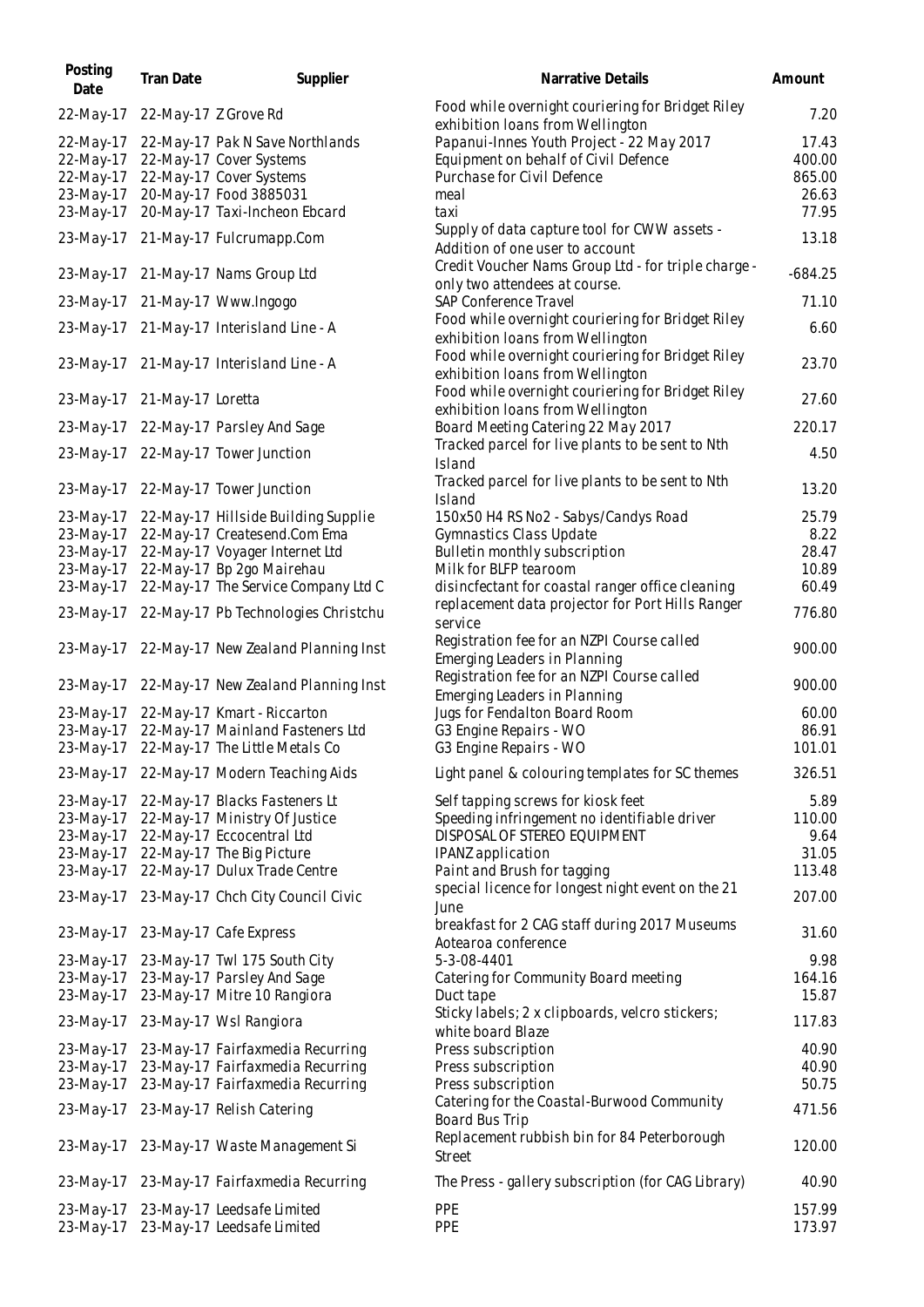| Posting<br>Date        | Tran Date      | Supplier                                                                   | Narrative Details                                                                              | Amount           |
|------------------------|----------------|----------------------------------------------------------------------------|------------------------------------------------------------------------------------------------|------------------|
| 23-May-17              |                | 23-May-17 Freshchoice Barrington                                           | items for smell machine, dettol spray and hand<br>sanitizer for room                           | 19.45            |
| 23-May-17              |                | 23-May-17 Twl 178 Barrington                                               | textured cushion & blanket, spirograph & magna<br>doodle for clients                           | 117.50           |
| 23-May-17              |                | 23-May-17 Csiy Trade Me Pay Now                                            | Purchase of chicken coop                                                                       | 1050.00          |
| 23-May-17              |                | 23-May-17 Countdown                                                        | Milk for Carlyle St. staff                                                                     | 6.74             |
| 23-May-17              |                | 23-May-17 Cactus Outdoor Limited                                           | Bags for test mobile desknet solution                                                          | 138.00           |
| 23-May-17<br>23-May-17 |                | 23-May-17 New World Halswell<br>23-May-17 Ccc Art Gallery Car Prk          | Koha for Kapahaka group for May Music Month<br>Parking for Little River staff at Civic meeting | 23.32<br>5.00    |
| 23-May-17              |                | 23-May-17 Chch City Council Civic                                          | Speeding infringement FCF334 no identified driver                                              | 200.00           |
| 23-May-17              |                | 23-May-17 Mitre 10 Mega Hornby                                             | Tools for Quarry Volunteer Work Bees                                                           | 515.04           |
| 24-May-17              |                | 20-May-17 Tmoney Taxi 1731986                                              | taxi                                                                                           | 6.38             |
| 24-May-17              |                | 20-May-17 Joueongoangoangjinheung(J                                        | Orakai Songodo Park Hotel Incheon                                                              | 137.36           |
| 24-May-17              | 21-May-17 lawf |                                                                            | Professional Association Membership Renewal -<br>International Association of Wildland Fire    | 118.39           |
| 24-May-17              |                | 21-May-17 Deobeullin                                                       | taxi                                                                                           | 79.60            |
| 24-May-17              |                | 21-May-17 Christchurch Airport                                             | Parking - courier trip                                                                         | 50.00            |
| 24-May-17<br>24-May-17 |                | 21-May-17 Paypal *preservedli<br>22-May-17 Mbie Bldg & Housing             | Voucher for workshop to be given as prize<br>Electrical Workers Registration                   | 220.00<br>120.00 |
| 24-May-17              |                | 22-May-17 Amazon Mktplace Pmts                                             | Replacement equipment for Swimsmart lessons                                                    | 59.18            |
|                        |                |                                                                            | Little River cycle way, Christchurch Marathon,                                                 |                  |
| 24-May-17              |                | 22-May-17 Facebk *qy3lscntv2                                               | Strengthening Communities, Libraries and Warm                                                  | 87.24            |
|                        |                |                                                                            | Home<br>Enliven Spaces, Warm Home, Jazz & Blues, Little                                        |                  |
|                        |                | 24-May-17 22-May-17 Facebk *py3lscntv2                                     | River Cycle way, ChCh Marathon, Strengthening                                                  | 243.10           |
|                        |                |                                                                            | Communities                                                                                    |                  |
| 24-May-17              |                | 22-May-17 Soundtrack Your Brand                                            | Soundtrack your brand trial for Pioneer fitness                                                | 51.78            |
| 24-May-17              |                | 22-May-17 Eb Valuing Sustainabi                                            | centre<br>Conference attendance                                                                | 517.50           |
| 24-May-17              |                | 22-May-17 Allsysservices Com                                               | Training course for x5 staff.                                                                  | 4234.98          |
| 24-May-17              |                | 23-May-17 Nzrc Online Shop                                                 | Credit From Red Cross - Training                                                               | $-130.00$        |
| 24-May-17              |                | 23-May-17 Egmont Commercial Lt M/O                                         | weedmat for new standing area                                                                  | 246.10           |
| 24-May-17              | 23-May-17 Utas |                                                                            | Antarctic social sciences conference attendance                                                | 661.38           |
|                        |                |                                                                            | for 2 individuals                                                                              |                  |
| 24-May-17              |                | 23-May-17 Champions Of The Wor<br>24-May-17 23-May-17 Boulevard Cafe & Bar | 5-0-08-4401 Crusaders Jersey Vbase Touch<br>Catering                                           | 150.00<br>100.00 |
|                        |                | 24-May-17 23-May-17 Nz Safety Blackwoods                                   | Safety glasses and boots                                                                       | 238.96           |
|                        |                |                                                                            | Catering for 100 years of Women Leadership                                                     | 519.00           |
| 24-May-17              |                | 23-May-17 The Sauce Kitchen Ltd                                            | morning tea on 11 May                                                                          |                  |
| 24-May-17              |                | 23-May-17 Courier Post Christchurch                                        | courier for microbiological water tests                                                        | 56.70            |
| 24-May-17              |                | 23-May-17 Wairere Nursery                                                  | Roses central rose garden                                                                      | 583.84           |
| 24-May-17<br>24-May-17 |                | 23-May-17 Burwood Produce<br>23-May-17 Mbie Bldg & Housing                 | bird seed<br>Practicing licence                                                                | 111.90<br>120.00 |
| 24-May-17              |                | 24-May-17 Dyers Rd Timber & Bldg                                           | In House Maintenance - WO                                                                      | 15.00            |
| 24-May-17              |                | 24-May-17 Mrc Global (NZ) Ltd                                              | In House Maintenance - WO Grit tank 3                                                          | 166.41           |
| 24-May-17              |                | 24-May-17 Countdown                                                        | Catering for Farewell                                                                          | 53.65            |
| 24-May-17              |                | 24-May-17 Freshchoice Barrington                                           | Catering for Farewell                                                                          | 95.24            |
| 24-May-17              |                | 24-May-17 Hutt & City Taxis                                                | Taxi whilst working at MBIE in Wellington.                                                     | 39.60            |
| 24-May-17              |                | 24-May-17 Gold Band Taxis                                                  | Taxi whilst working at MBIE in Wellington.                                                     | 41.60            |
| 24-May-17<br>24-May-17 |                | 24-May-17 Ccc Parking<br>24-May-17 Spotlight Stores NZ Ltd                 | City centre parking for meeting<br>Velcro dots for signs for planting days                     | 2.50<br>31.98    |
| 24-May-17              |                | 24-May-17 Mitre 10 Beckenham                                               | KidsFest Lantern Parade 2017 - Equipment update                                                | 38.93            |
|                        |                |                                                                            | for juice and grapes and plate plates and cups for                                             |                  |
| 24-May-17              |                | 24-May-17 Countdown                                                        | farewell do                                                                                    | 48.68            |
| 24-May-17              |                | 24-May-17 Pak N Save Wainoni                                               | pac                                                                                            | 200.00           |
| 24-May-17              |                | 24-May-17 Wsl Hornby                                                       | Stationery for Akaroa Welfare team                                                             | 35.94            |
| 24-May-17              |                | 24-May-17 New World Northwood                                              | toilet roll, milk, cleaning products for nursery tea<br>room                                   | 38.91            |
| 24-May-17              |                | 24-May-17 Countdown                                                        | part catering ordered for retirement function                                                  | 55.18            |
| 24-May-17              |                | 24-May-17 Pak N Save Northlands                                            | part catering ordered for retirement function                                                  | 64.10            |
| 24-May-17              |                | 24-May-17 Ferrymead Mitre 10 Mega                                          | Workshop Supplies - Standing WO                                                                | 29.60            |
| 24-May-17              |                | 24-May-17 Swanndri Christchurch                                            | Gear for working in the field                                                                  | 319.95           |